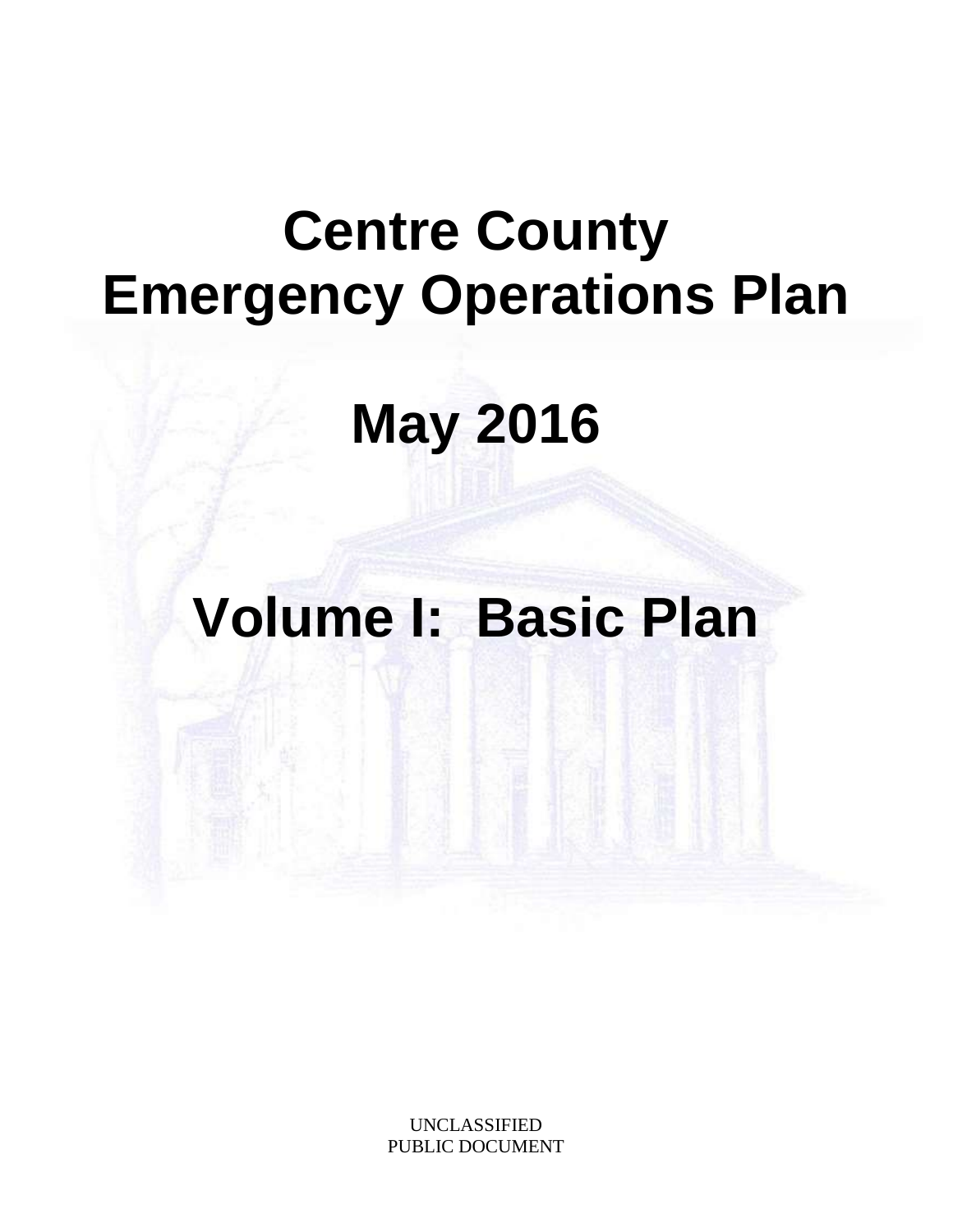# **THIS PAGE IS INTENTIONALLY LEFT BLANK**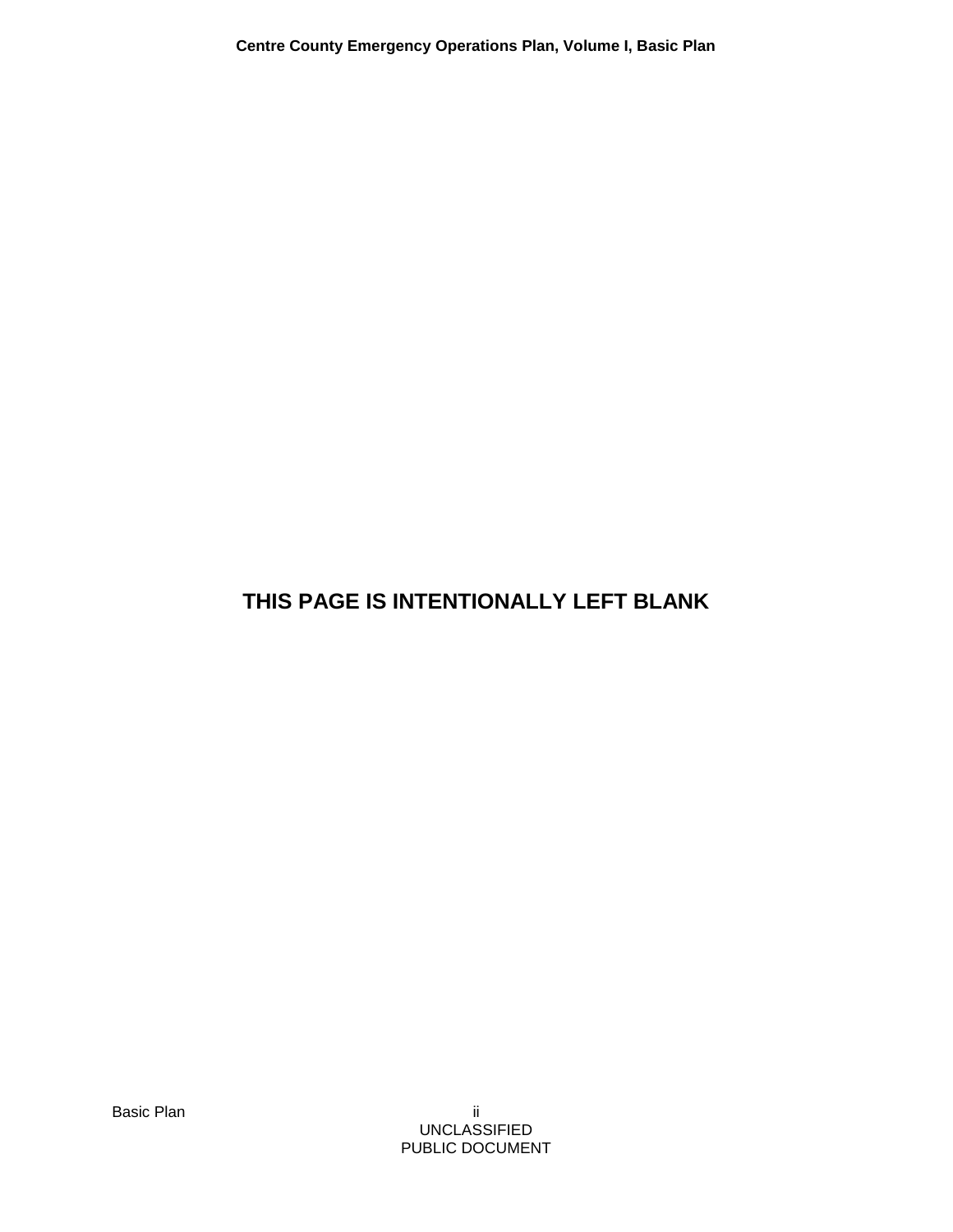## **- Table of Contents -**

## **VOLUME I - BASIC PLAN**

|      | Foreword<br><b>Executive Summary</b><br><b>Summary of Changes</b><br><b>Certification of Biennial Review</b><br>Promulgation |                                                                                                                                                                                                                                                                                                 | vii<br>viii<br>ix<br>X.<br>xii               |
|------|------------------------------------------------------------------------------------------------------------------------------|-------------------------------------------------------------------------------------------------------------------------------------------------------------------------------------------------------------------------------------------------------------------------------------------------|----------------------------------------------|
| I.   | А.<br>В.                                                                                                                     | <b>PURPOSE AND SCOPE</b><br>Purpose<br>Scope                                                                                                                                                                                                                                                    | 1<br>1<br>1                                  |
| II.  | Α.<br>В.                                                                                                                     | SITUATION AND ASSUMPTIONS<br>Situation<br>Assumptions                                                                                                                                                                                                                                           | 1<br>1<br>$\overline{2}$                     |
| III. | А.<br>В.<br>C.                                                                                                               | <b>CONCEPT OF OPERATIONS</b><br>General<br>Intergovernmental Assistance<br>Direction, Control, Coordination and Support                                                                                                                                                                         | 3<br>$\frac{3}{3}$<br>$\overline{4}$         |
| IV.  | А.<br>В.<br>D.<br>Е.<br>F.<br>G.<br>Η.                                                                                       | <b>RESPONSIBILITIES</b><br>General<br><b>Elected Officials</b><br>C. Emergency Management Coordinator<br><b>Public Information Officer</b><br><b>County Department Heads/County Agency Directors</b><br><b>Liaison Officers</b><br>Agency representatives<br><b>Emergency Support Functions</b> | 8<br>8<br>8<br>8<br>9<br>9<br>10<br>10<br>10 |
| V.   | Α.<br>В.                                                                                                                     | <b>EOC ADMINISTRATION AND LOGISTICS</b><br>Administration<br>Logistics                                                                                                                                                                                                                          | 18<br>18<br>19                               |
| VI.  | А.<br>В.<br>C.<br>D.                                                                                                         | <b>TRAINING AND EXERCISES</b><br>Policy<br><b>Exercise Requirements</b><br><b>Training Requirements</b><br><b>After Action Reports</b>                                                                                                                                                          | 19<br>19<br>19<br>19<br>20                   |
|      | А.<br>В.                                                                                                                     | VII. PLAN DEVELOPMENT, MAINTENANCE AND DISTRIBUTION<br>Development and Maintenance Responsibilities<br><b>Distribution</b>                                                                                                                                                                      | 20<br>20<br>21                               |

Basic Plan iii UNCLASSIFIED PUBLIC DOCUMENT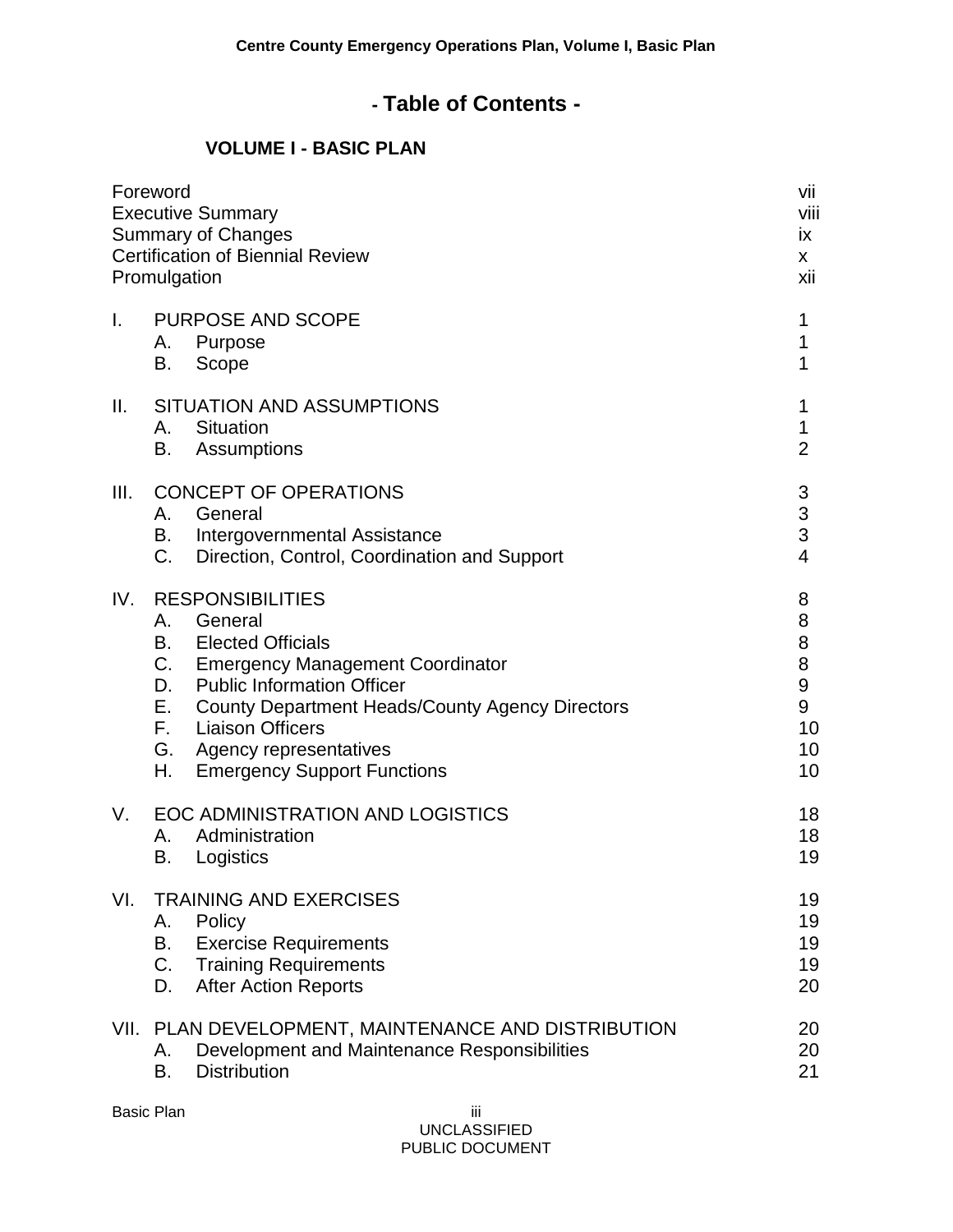## APPENDICES:

| Appendix 1 – Authority and References                               | 22. |
|---------------------------------------------------------------------|-----|
| Appendix 2 - Terms and Definitions                                  | 24  |
| Appendix 3 - Plan Distribution                                      | 32  |
| Enclosure 1 - EOP Distribution List                                 | 33  |
| Enclosure 2 – Receipt Form                                          | 34  |
| Appendix 4 – Map of Centre County                                   | 36. |
| Appendix 5 – Political Subdivisions Adopting this Plan as Their Own | 38. |

## **VOLUME II - EMERGENCY SUPPORT FUNCTION ANNEXES**

- ESF # 1 Transportation
- ESF # 2 Communications
- ESF # 3 Public Works and Engineering
- ESF  $#$  4 Firefighting
- ESF # 5 Emergency Management
- ESF # 6 Mass Care, Shelter and Human Services
- ESF # 7 Logistics Management and Resource Support
- ESF # 8 Public Health and Medical Services
- ESF # 9 Search and Rescue
- ESF # 10 Oil and Hazardous Materials Response
- ESF # 11 Agriculture and Natural Resources
- ESF  $# 12 -$  Energy
- ESF # 13 Public Safety and Security
- ESF # 14 Long Term Community Recovery and Mitigation
- ESF # 15 External Affairs

## **VOLUME III – FUNCTIONAL CHECKLISTS**

## **Checklists**

- Elected Officials
- EOC Manager
- County Department Heads
- Liaison Officers
- Agency Representatives
- Transportation (ESF #1)
- Communications (ESF #2)
- Public Works and Engineering (ESF #3)
- Firefighting (ESF #4)
- Emergency Management (ESF #5)
- Mass Care, Shelter and Human Services (ESF #6)
- Logistics Management and Resource Support (ESF #7)
- Public Health and Medical Services (ESF #8)
- Search and Rescue (ESF #9)

Basic Plan iversity and the set of the set of the set of the set of the set of the set of the set of the set of the set of the set of the set of the set of the set of the set of the set of the set of the set of the set of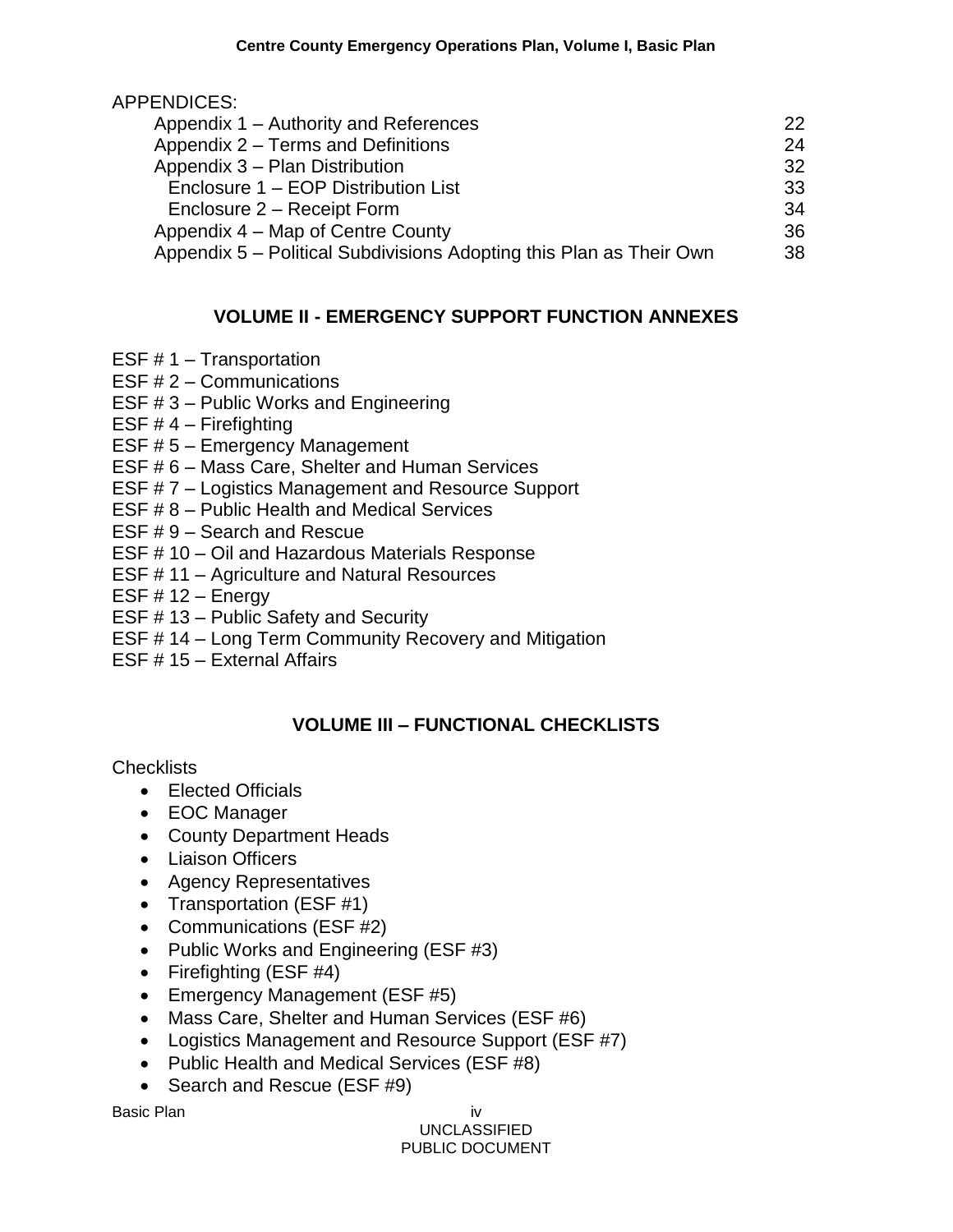#### **Centre County Emergency Operations Plan, Volume I, Basic Plan**

- Oil and Hazardous Materials (ESF #10)
- Agriculture and Natural Resources (ESF #11)
- Energy (ESF #12)
- Public Safety and Security (ESF #13)
- Long Term Community Recovery and Mitigation (ESF #14)
- External Affairs /Public Information Officer (PIO) (ESF #15)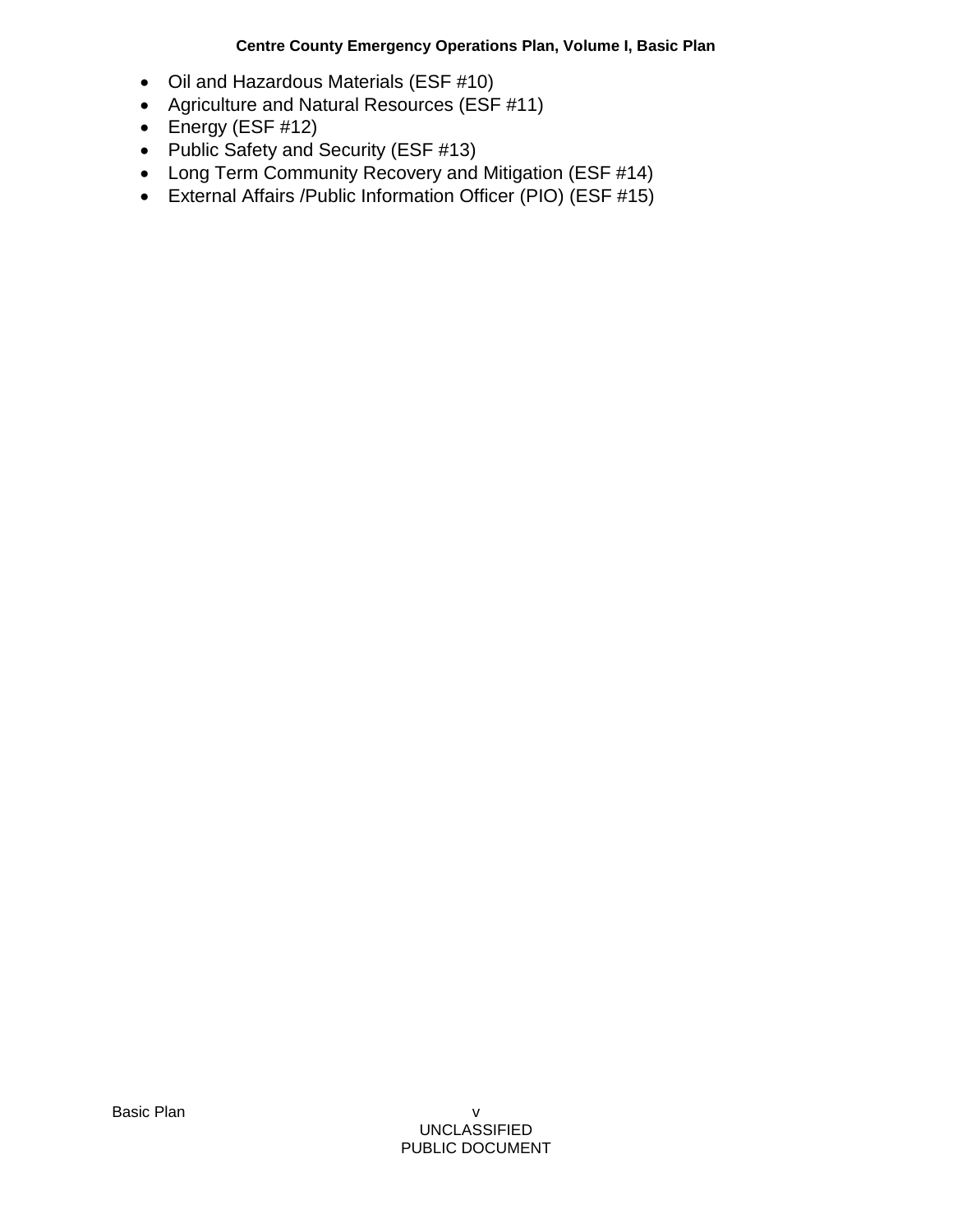# **THIS PAGE IS INTENTIONALLY LEFT BLANK**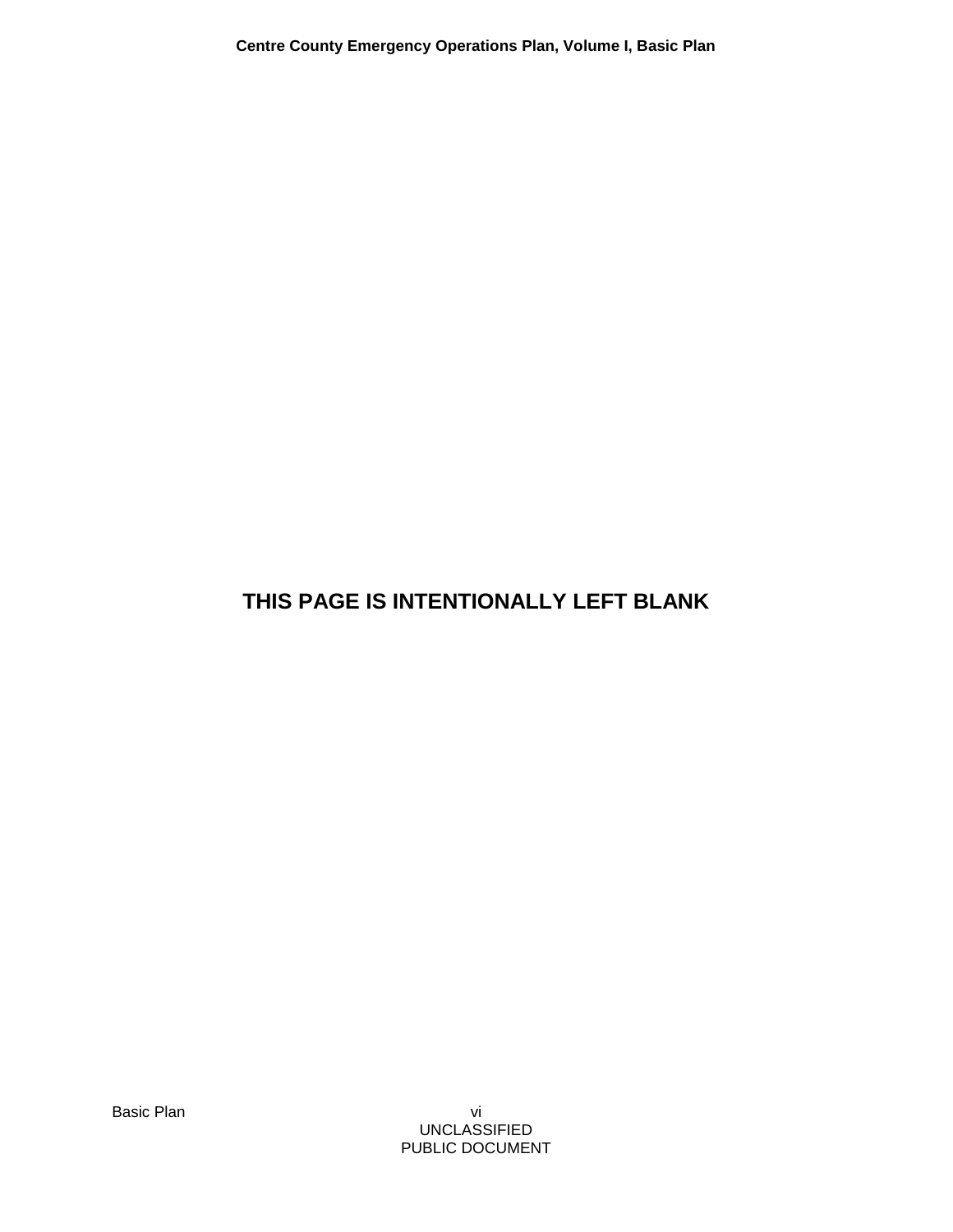## **FOREWORD**

The County Emergency Operations Plan (EOP) outlines how the County Government complies with and implements the requirement of the Pennsylvania Consolidated Statutes, Title 35, Health and Safety, Emergency Management Services Code to protect the lives and property of the citizens of the county. The county EOP serves as a bridge between the Local Municipal Emergency Operations Plans and the Pennsylvania State Emergency Operations Plan (SEOP).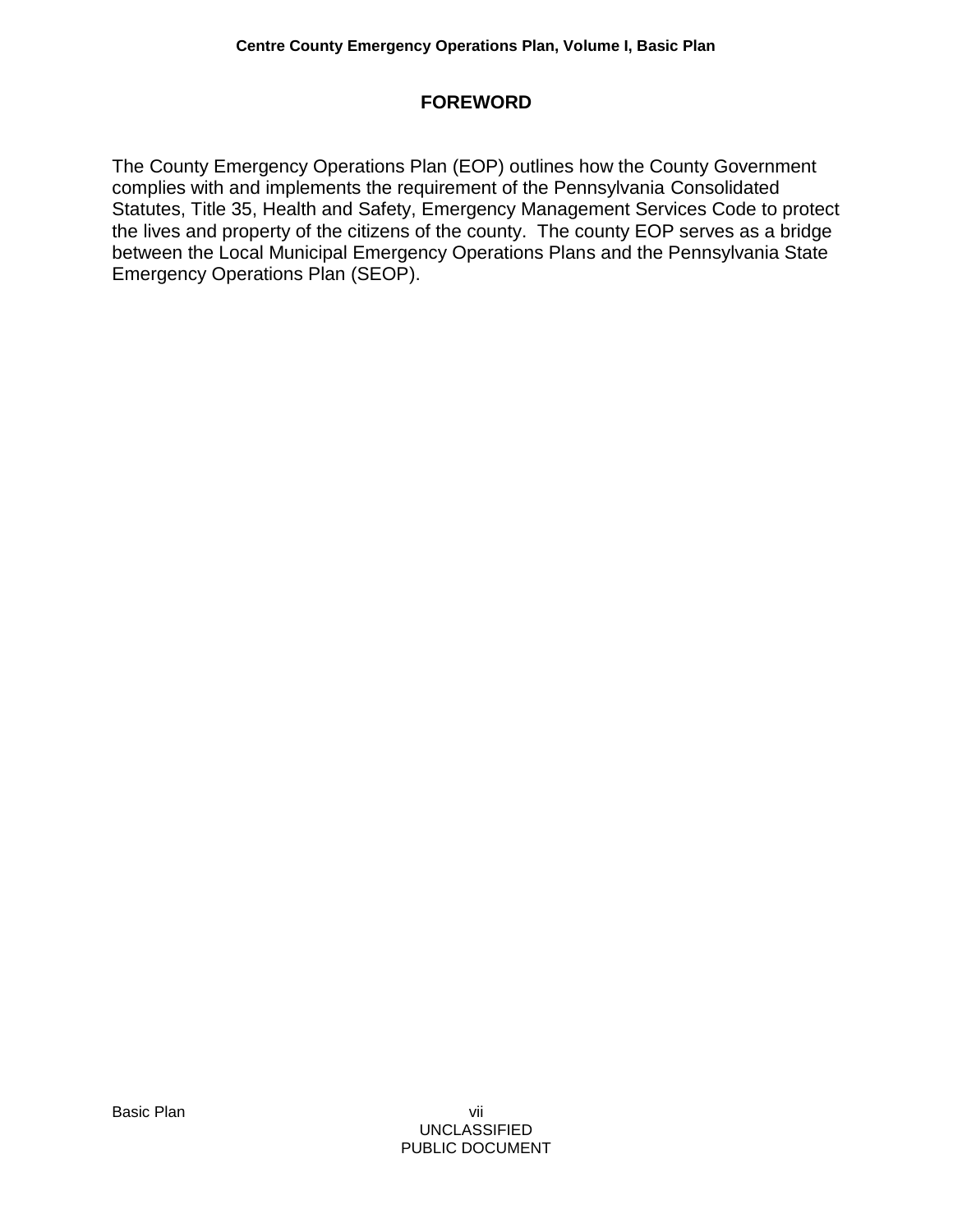## **EXECUTIVE SUMMARY**

**General**: This plan prescribes emergency response coordination guidelines for Centre County. This plan serves as an emergency management link between local municipalities and state government while incorporating the federal concepts of the National Response Framework (NRF.)

All emergency response activities within the county will utilize the National Incident Management System (NIMS). This includes prescribed incident command structures used by local emergency responders at the scene of emergencies, and an Emergency Support Function (ESF) structure at the county Emergency Operations Center (EOC).

This plan employs a functional, all-hazards approach to coordinate the assistance that the county is likely to need or provide by defining fifteen (15) ESFs. These functions are basically the same as those at the state and federal levels.

**Organization:** The plan is divided into four volumes, all published separately. This allows users to separate those portions that may contain personal information or information that needs to be kept confidential (the items in Volume III).

#### **Volume I contains:**

- The *Basic Plan* which describes guidelines and principles for coordinating emergencies and/or disasters throughout the county. It contains overarching structures and assigns responsibilities to various organizations in the county.
- Appendices that provide additional information (authority and references, terms and definitions, maps, etc.) that may be helpful.

**Volume II contains:** *ESF Annexes* that describe the fifteen emergency support functions and how they may be accomplished.

## **Volume III contains:**

 *Functional Checklists* that provide suggested tasks for each of the principal positions in the county EOC, as well as any resource lists that may be needed to expedite obtaining assistance.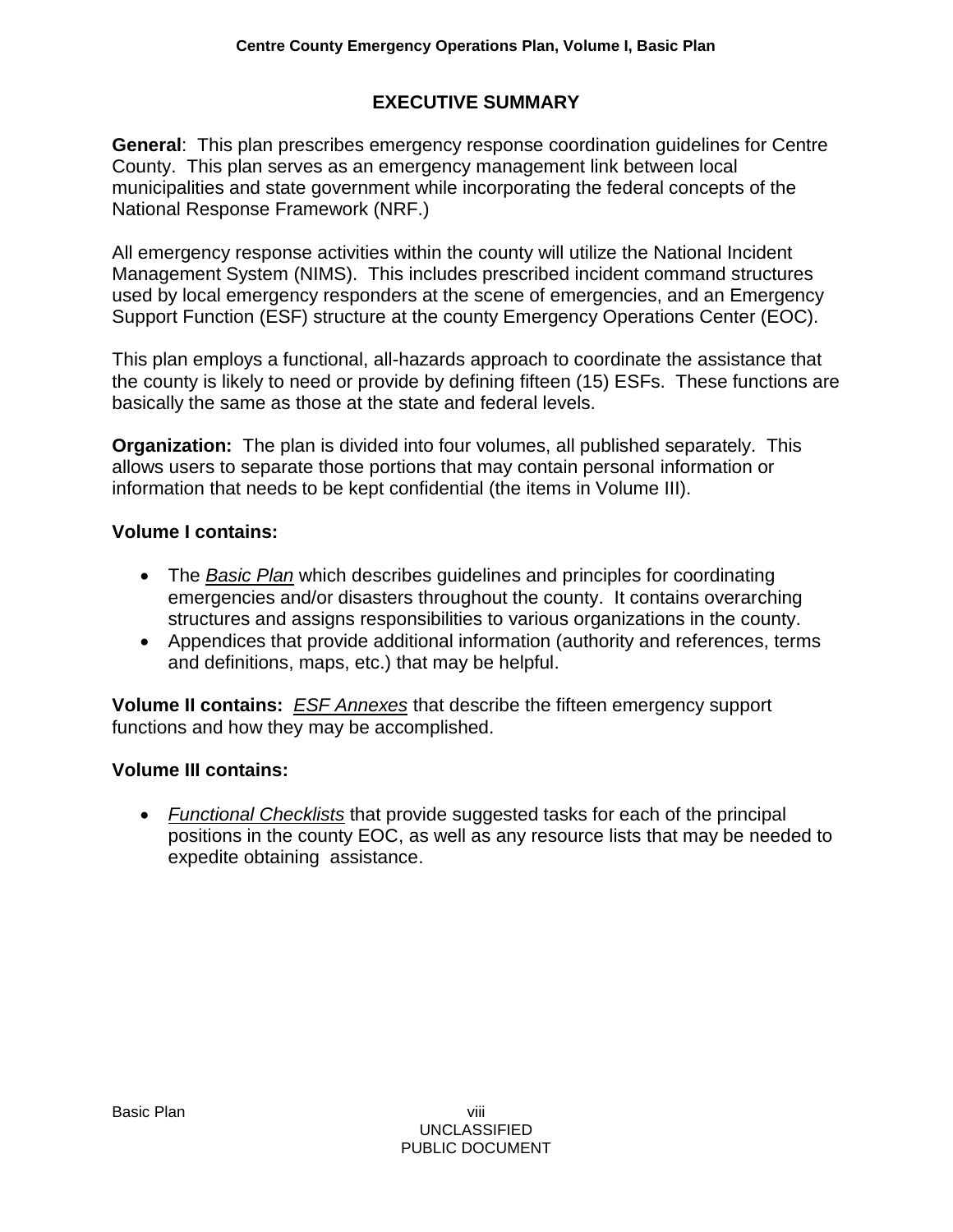## **SUMMARY OF CHANGES**

| <b>CHANGE</b><br><b>NUMBER</b> | DATE OF<br><b>CHANGE</b> | <b>DATE</b><br><b>ENTERED</b> | <b>CHANGE MADE BY</b><br>(SIGNATURE) |
|--------------------------------|--------------------------|-------------------------------|--------------------------------------|
| $\mathbf{1}$                   | 04/19/16                 | 04/19/16                      |                                      |
|                                |                          |                               |                                      |
|                                |                          |                               |                                      |
|                                |                          |                               |                                      |
|                                |                          |                               |                                      |
|                                |                          |                               |                                      |
|                                |                          |                               |                                      |
|                                |                          |                               |                                      |
|                                |                          |                               |                                      |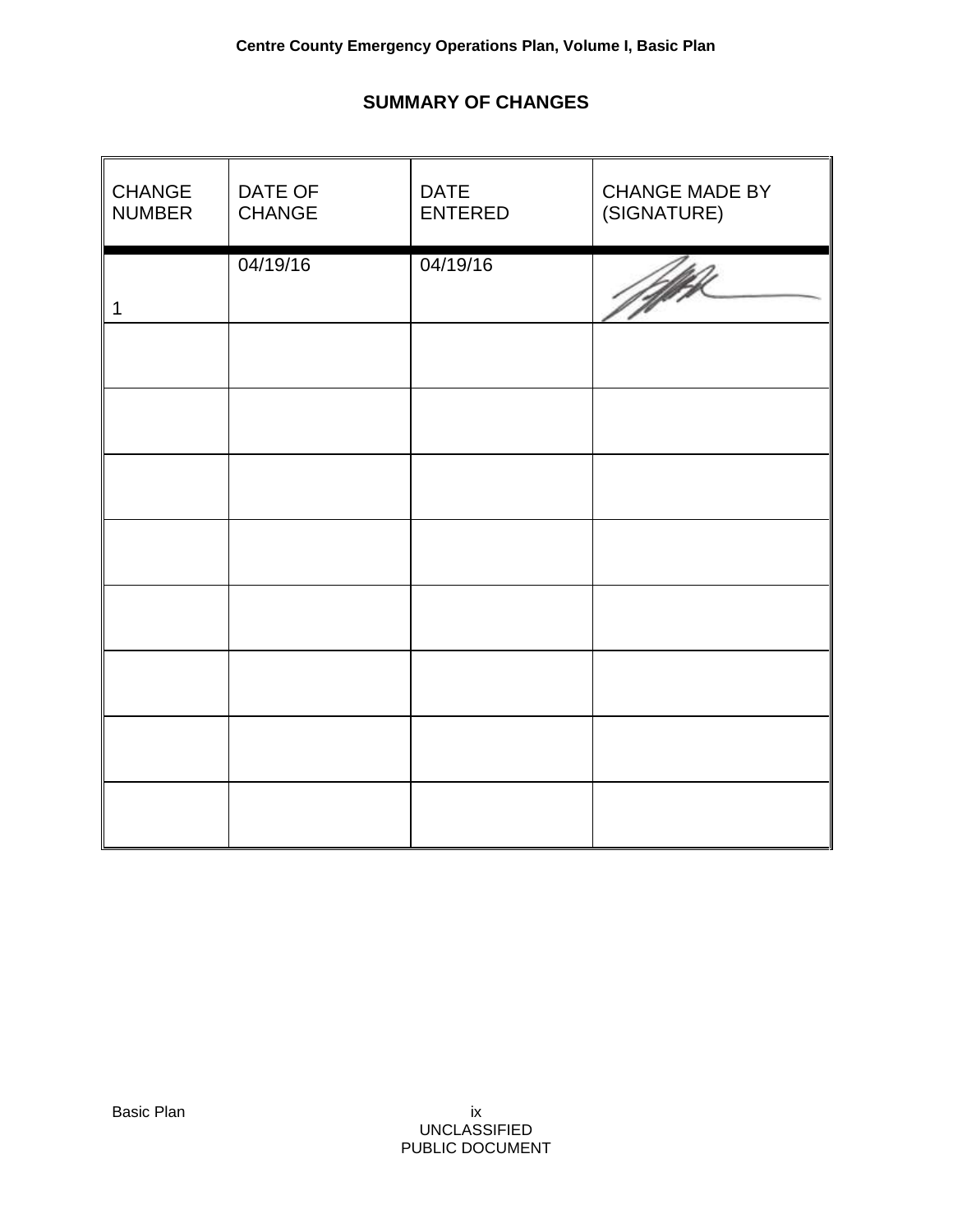## **CERTIFICATION OF BIENNIAL REVIEW**

This Emergency Operations Plan has been reviewed by the Centre County Emergency Management Agency.

| Date     | Signature |
|----------|-----------|
| 04/19/16 | WHA       |
|          |           |
|          |           |
|          |           |
|          |           |
|          |           |
|          |           |
|          |           |
|          |           |
|          |           |
|          |           |
|          |           |
|          |           |
|          |           |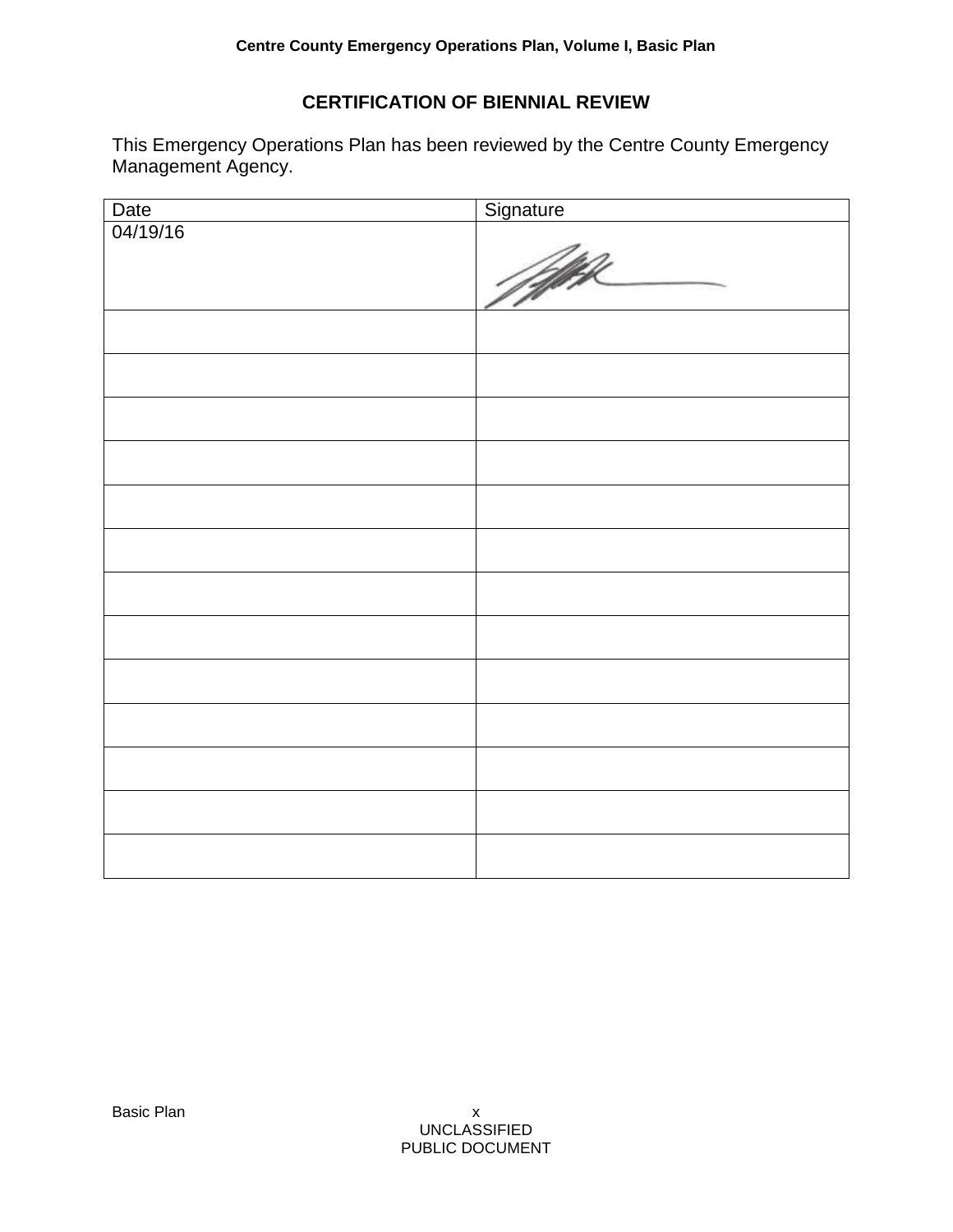## **THIS PAGE IS INTENTIONALLY LEFT BLANK**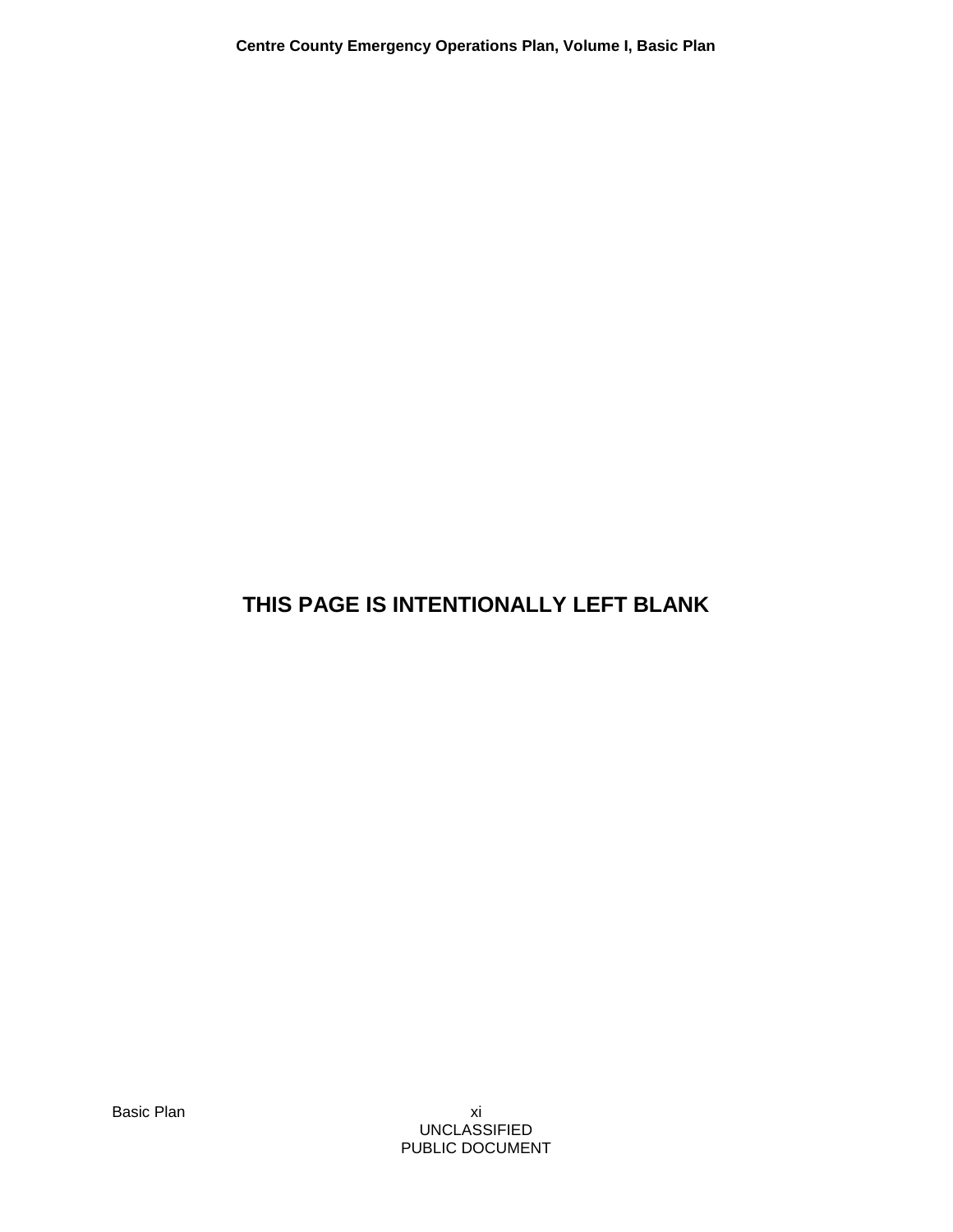THIS PLAN IS PROMULGATED AS THE CENTRE COUNTY EMERGENCY OPERATIONS PLAN. THIS PLAN IS DESIGNED TO COMPLY WITH ALL APPLICABLE STATE AND COUNTY LAWS AND REGULATIONS AND PROVIDES THE POLICIES AND PROCEDURES TO BE FOLLOWED IN DEALING WITH NATURAL OR HUMAN CAUSED EVENTS OR DISASTERS.

THIS PLAN SUPERSEDES ALL PREVIOUS PLANS. PROMULGATED THIS 3

DAY OF  $\frac{N}{\alpha}$  2016

ATTEST:

Denise Elbell, Acting Director **Administrative Services** 

## **BOARD OF COMMISSIONERS**

Michael Pipe, Chairman

**Mark Higgins** 

 $5/3/16$ 

Date

en G. Dersher

Jeffrey A. Wharran **Emergency Management Coordinator**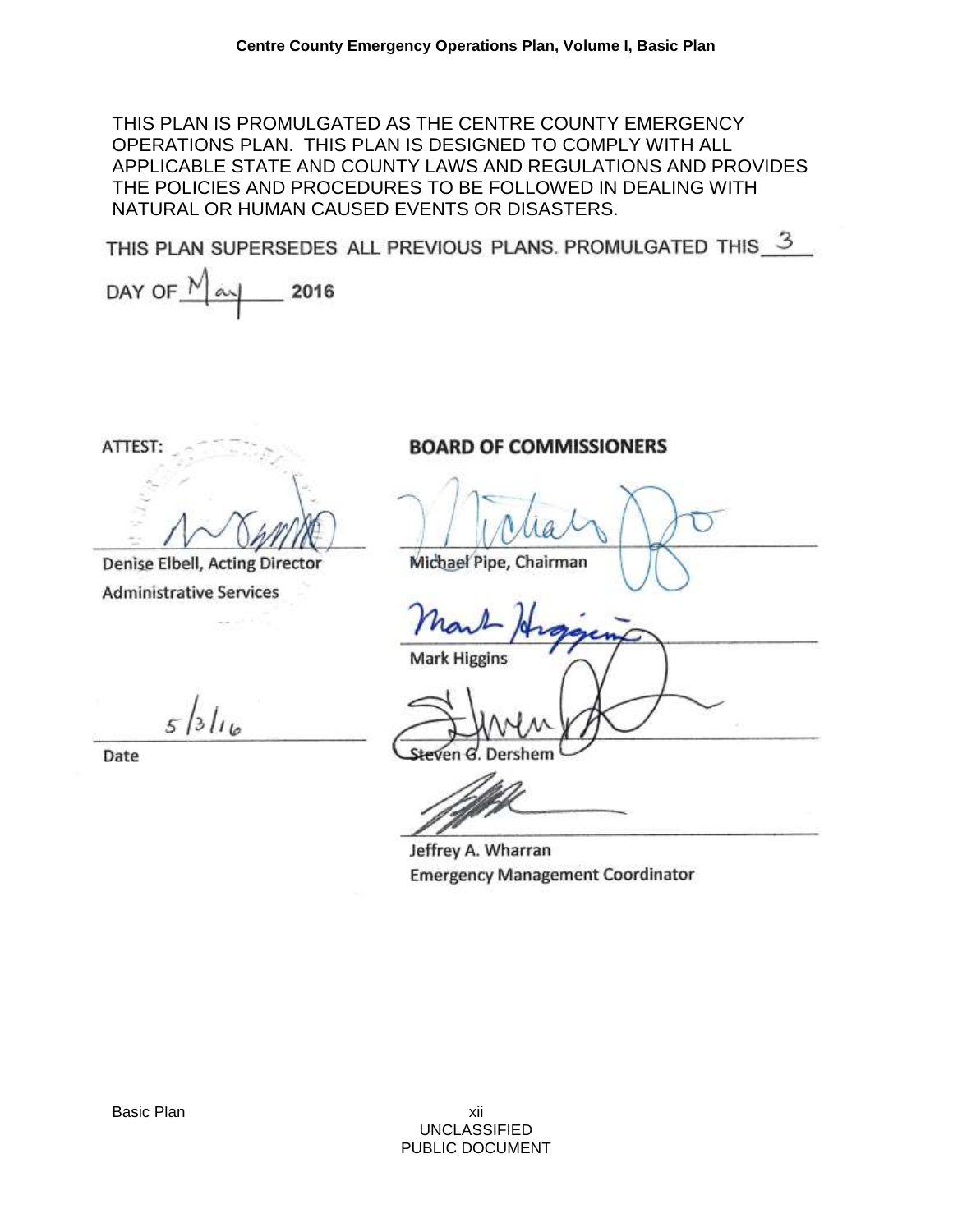## **THIS PAGE IS INTENTIONALLY LEFT BLANK**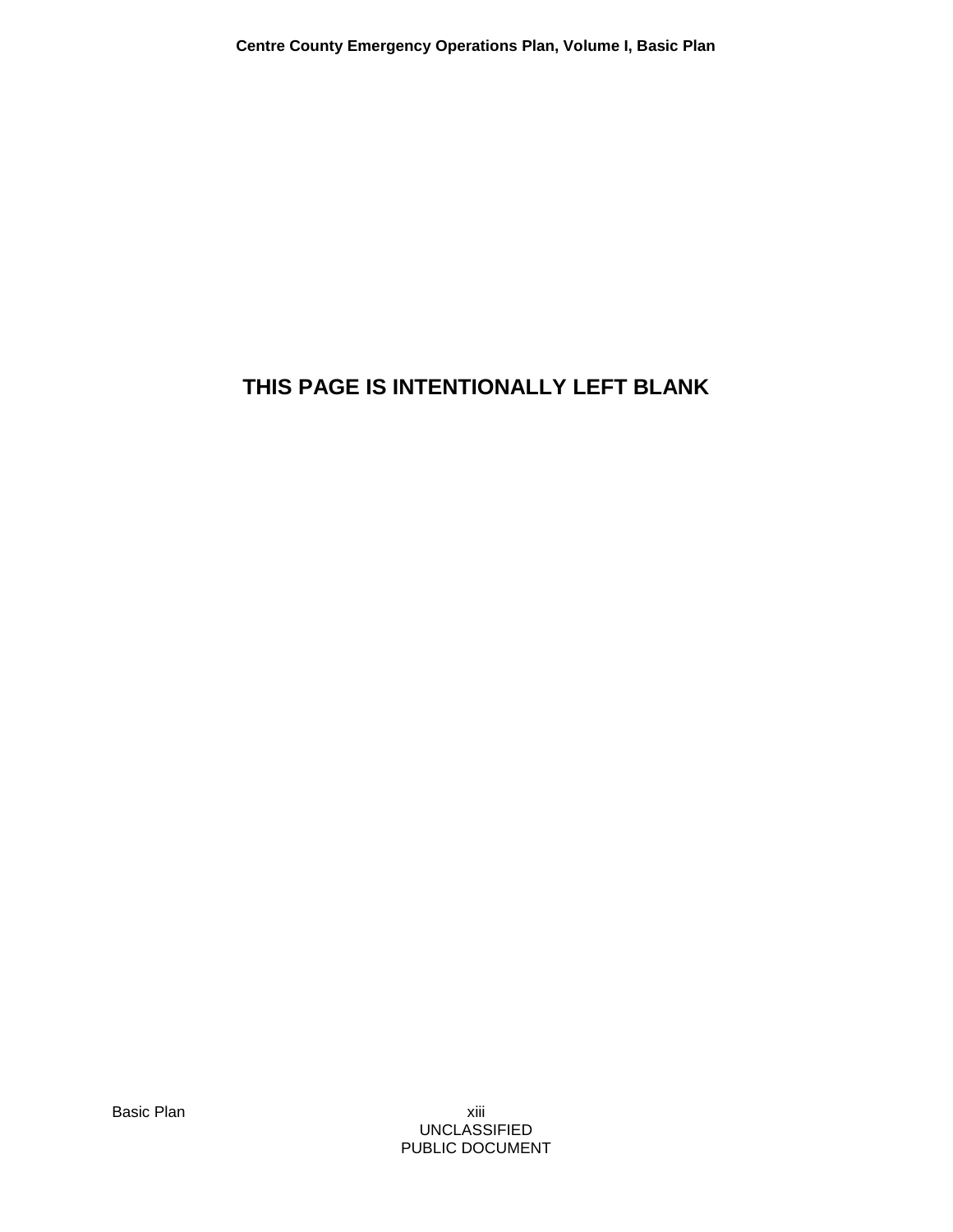## **I. PURPOSE and SCOPE**

- **A. Purpose:** This plan is to prescribe those activities to be taken by County government and officials to coordinate emergency response activities, provide support to their citizens, and interface with the private sector, political subdivisions and the Commonwealth government for the purpose of protecting lives and property in the event of a natural or human-caused event or disaster. This plan serves to satisfy the requirements of the Pennsylvania Emergency Management Services Code. This plan is designed as an "All-Hazards" plan. Its organization into Emergency Support Functions allows it to be used for disasters and emergencies of all types.
- **B. Scope:** The plan will apply to all emergencies and disasters that occur within the geographic boundaries of the County and require county-level response or coordination. It also applies to coordination and use of county emergency response assets for response to emergencies in other counties and jurisdictions. The plan is applicable to all assets of county government and supporting emergency response organizations within the county.

## **II. SITUATION AND ASSUMPTIONS**

#### **A. Situation**

- 1. County Location and Description: Centre County is located in the central portion of Pennsylvania and encompasses a land area of 1,115 square miles. According to the Census of the United States, the 2012 population of the county was 155,171. Bellefonte, the county seat, is located in the center portion of the county. Approximately 807 square miles (73 percent) of the county is forest, 169 square miles (15 percent) is agriculture, 41 square miles (4 percent) is considered rural and 95 square miles (8 percent) is considered urban. There are 589 miles of state and federal highways and 875 miles of secondary and municipal roads in the county. The County is comprised of 35 local municipalities (six of which have joined as a Centre Region Council of Governments) and has five School Districts.
- 2. County Capabilities and Support:
	- a. The County 9-1-1 Center serves as an emergency communications dispatch center for Centre County.
	- b. Penn State University also operates a communications and dispatch center for emergency services on University property..
	- c. Mutual Aid and Support: The County opts to utilize The Pennsylvania Intrastate Mutual Aid System (PIMAS), Act 93 of 2008, which encompasses intra-state mutual aid. The County is also a member of the South Central Mountains Regional Task Force.

Basic Plan 1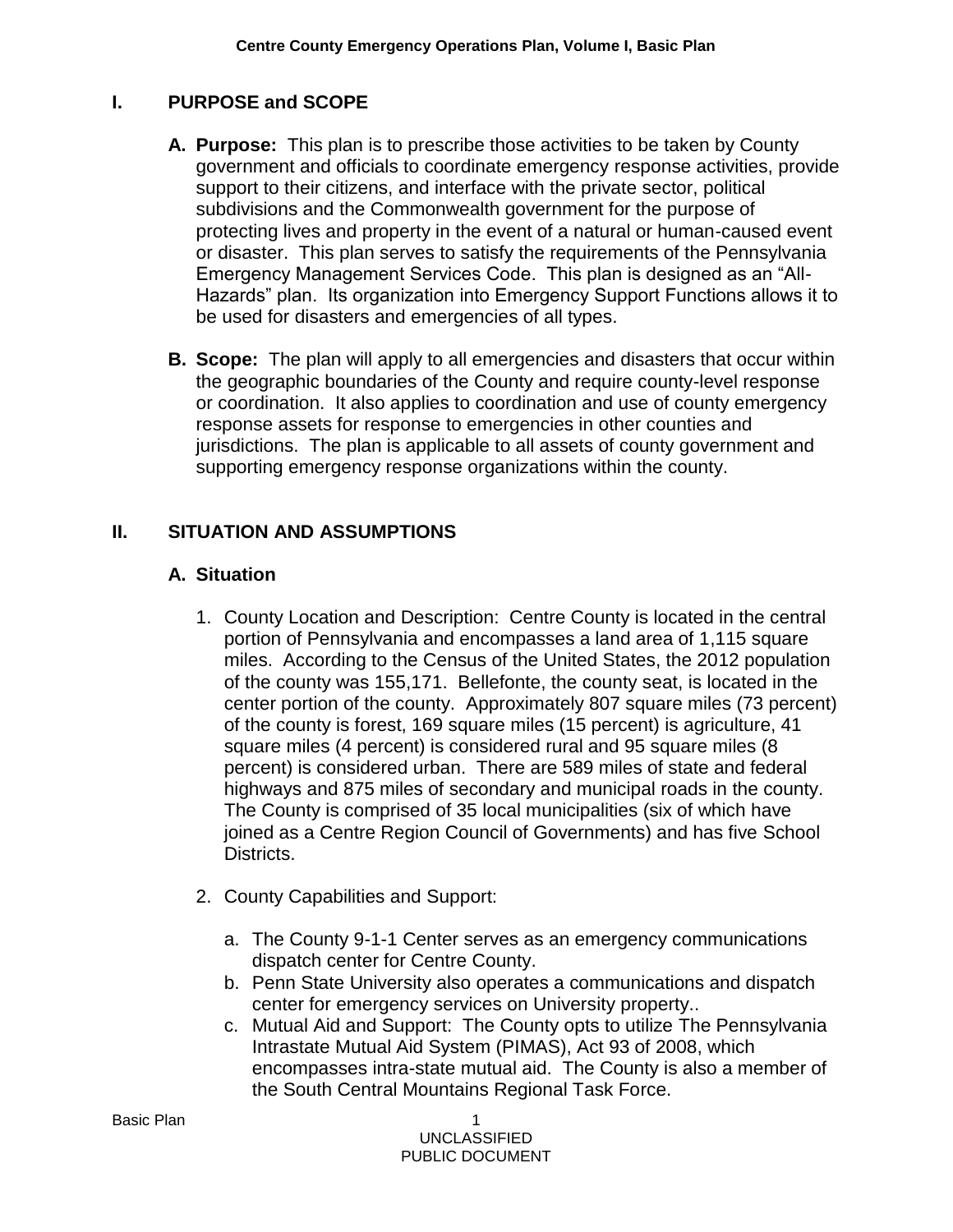- 3. County Hazard Vulnerability**:** The County is subject to a variety of hazards. According to the County Hazard Vulnerability Analysis (HVA) the most likely and damaging of these are:
	- a. Floods
	- b. Winter Storms

## **B. Assumptions:**

- 1. A major disaster or emergency (including any terrorism event) may cause numerous fatalities and injuries, property loss, and disruption of normal life-support systems; and will have an impact on the regional economic, physical, and social infrastructures.
- 2. The extent of casualties and damage will depend on factors such as the time of occurrence, severity of impact, weather conditions, population density, building construction, and the possibility of cascading events such as fires, explosions, structural collapse, contamination issues, and loss of critical infrastructure.
- 3. A major disaster or emergency will overwhelm the capabilities of the local municipal governments along with their emergency response agencies.
- 4. The county will coordinate and support the activities of multiple political subdivisions in accordance with the provisions of the Pennsylvania Emergency Management Services Code. The County Emergency Management Agency (EMA) may need to respond on short notice to provide timely and effective assistance.
- 5. Using a tiered response system, resources and capabilities of the regional task force may be requested by the county to provide additional coordination and support if available.
- 6. Upon a determination that resource requests exceed or may exceed locally available resources, the county may request Commonwealth assistance through the Pennsylvania Emergency Management Agency (PEMA).
- 7. The occurrence of a major disaster or emergency may result in the declaration of a disaster emergency by the Governor. Depending upon the severity of the event, the Governor may request a Declaration of Emergency or Major Disaster from the President of the United States, or a declaration of Economic Emergency from the administrator of the Small Business Administration.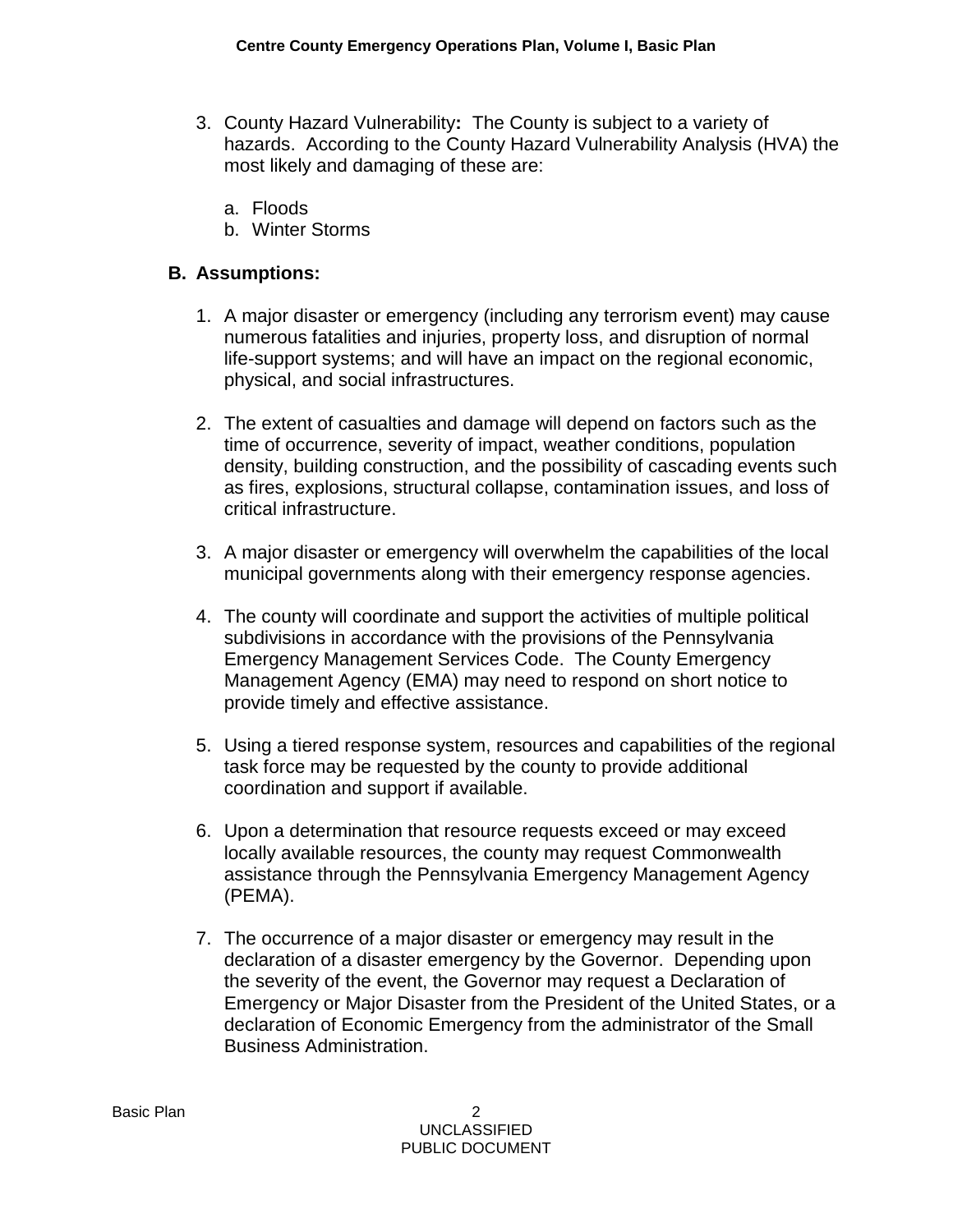- 8. The Pennsylvania Intrastate Mutual Aid System (PIMAS) should make aid available to the county and all of its political subdivisions that have not opted out of the system.
- 9. Should the county face a catastrophic disaster wherein the majority of the ESFs would need to be activated (Katrina type event), assistance may be needed from neighboring counties or state to staff the county EOC for 24/7 operations.

## **III. CONCEPT OF OPERATIONS**

#### **A. General:**

- 1. NIMS: All emergency response within the county will follow the National Incident Management System (NIMS) that has been specified by the U.S. Department of Homeland Security. This includes:
	- a. The designation of an Incident Commander, and, if necessary, an Incident Management Structure;
	- b. the use of resource definitions specified by NIMS; and
	- c. communication and planning protocols defined in NIMS.
- 2. Phasing: All disasters start at the local level. Responses start there as well, and escalate with the scope of the incident.
	- a. Initial response to disasters and emergencies (including terrorism related incidents) is normally handled by local responders, dispatched by county 9-1-1.
	- b. If it appears that the incident will grow beyond the capabilities of an affected municipality, or if more than one local municipality is affected, the county EMA will assist with coordination of the efforts.
	- c. If local resources become overwhelmed, the county EMA will usually activate the County Emergency Operations Center (EOC) to provide supplemental assistance and coordination.
	- d. If county resources are not adequate, the county EMA may turn to other counties, Regional Task Forces and/or the state for assistance.
- **B. Intergovernmental Assistance:** In addition to the Pennsylvania Intrastate Mutual Aid System (PIMAS), the County Emergency Management Coordinator (EMC) and elected officials may develop agreements with nearby counties as well as incorporating support from state government. Non-routine requests for out-of-county support will be processed through the County EOC or EMA office.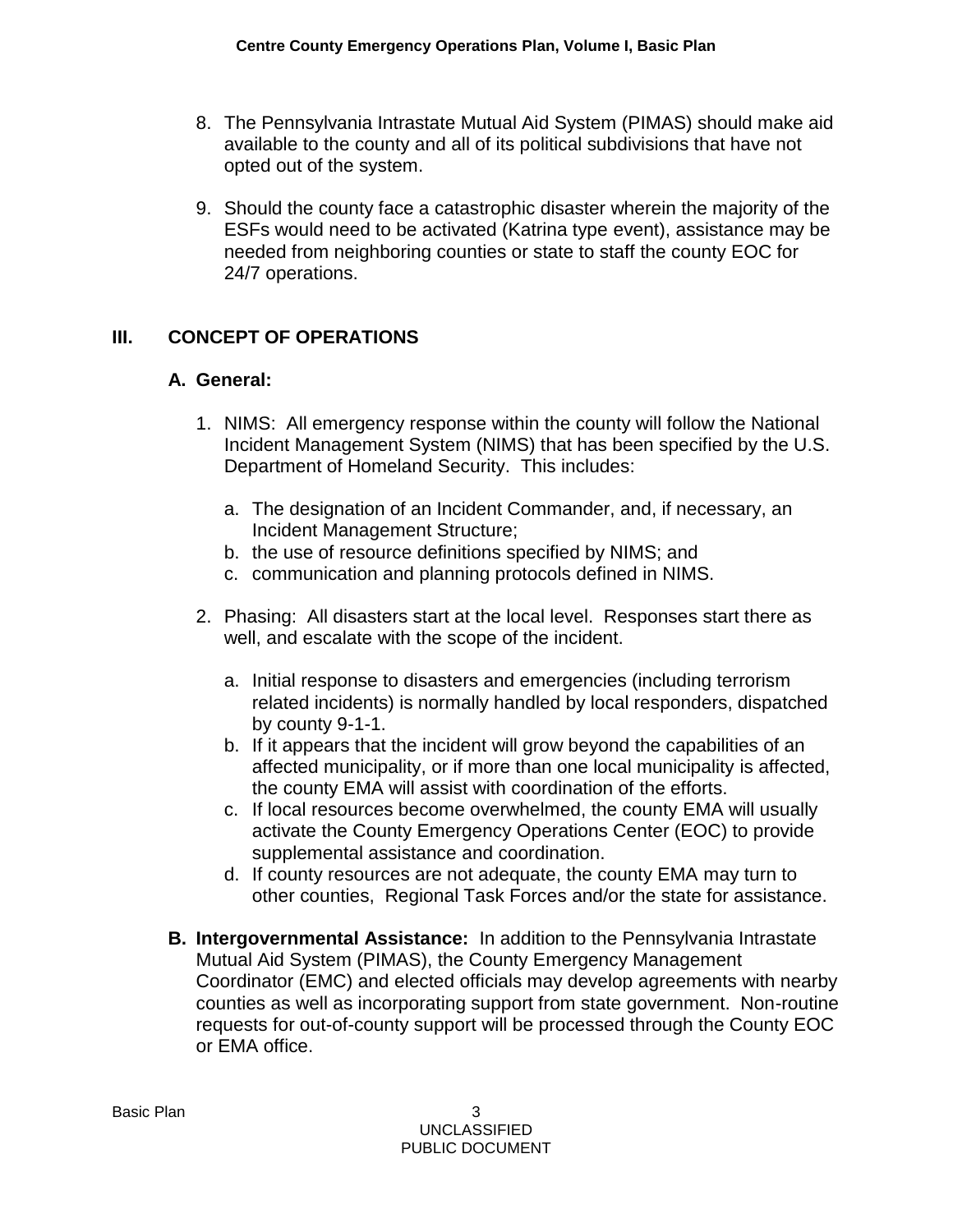- 1. The South Central Mountains Regional Task Force may provide materials and equipment as well as assistance in the form of specialized teams as available.
- 2. Adjacent Counties and other governments may render assistance in accordance with the provisions of mutual aid or intergovernmental support agreements in place at the time of the emergency.
- 3. The County EMA and/or EOC staff will establish regular communication with state agency offices supporting the incident within the County (Pennsylvania Departments of Agriculture, Transportation, State Police, etc.)
- 4. Requests for unmet needs will be forwarded to the State EOC (SEOC) and copied to the PEMA Central Area Office.

#### **C. Direction, Control, Coordination and Support**

- 1. County Elected Officials are responsible for the protection of the lives and property of the citizens, and during a disaster emergency declaration they are responsible for ultimate coordination of emergency activities within the county.
- 2. The County EOC will be used for decision-makers to exercise direction and control of county coordination efforts, to gather information, and to support the activities of the responders during emergency situations.
	- a. The EOC is not normally activated, but will be activated as needed.
- 3. The Emergency Management Coordinator (EMC) may act on behalf of the County Elected Officials. The County EOC may be activated by the EMC, Deputy EMC, EMC designee, or the elected officials during an emergency.
- 4. The County EOC uses an ESF organizational structure that complies with the National Incident Management System (NIMS) and National Response Framework (NRF) guidance.
- 5. The initial Incident Command/Unified Command (IC/UC) at an incident site is usually formed from the service(s) having primary jurisdiction (fire, police, emergency medical services, etc). As an incident progresses, the primary jurisdiction may change.
	- a. The on-site IC will coordinate with the respective municipal emergency management coordinator and/or municipal EOC as much as possible.
	- b. If the county EOC is operational, the applicable EOC staff will coordinate with the applicable municipal EOC staff. If the municipal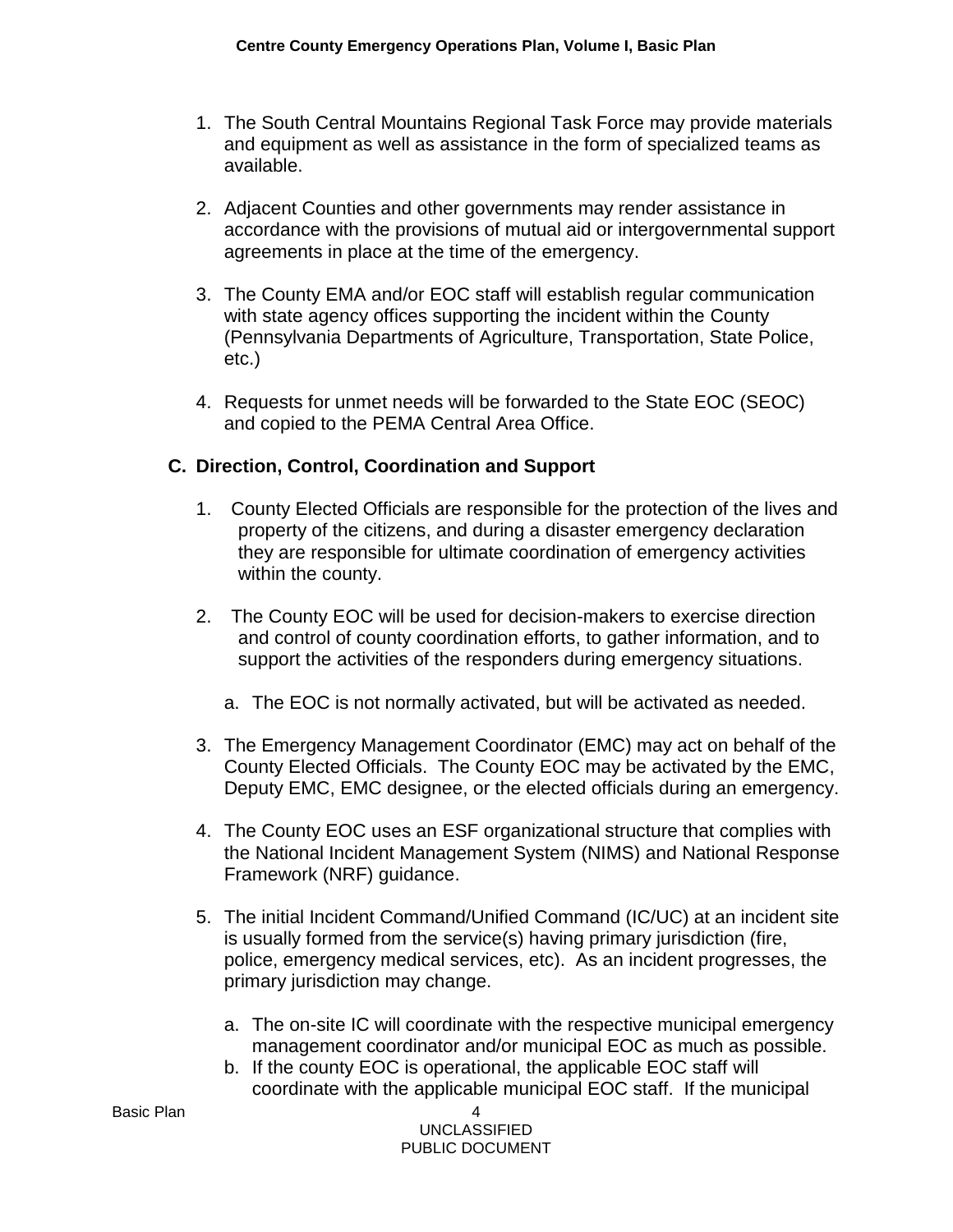EOC is not activated or the municipal EMC is unavailable, the IC/UC at the incident site will coordinate directly with the county EOC.

c. The County EMC and/or designated EOC Manager will NOT assume command of any incident or operations on-scene. The EOC will support the efforts of the on-site IC/UC.

| <b>ESF</b>                | <b>FUNCTION</b>                       | PRINCIPAL DUTY                                                                                                                  |
|---------------------------|---------------------------------------|---------------------------------------------------------------------------------------------------------------------------------|
| 1                         | Transportation                        | Coordinate transportation resources and infrastructure.                                                                         |
| $\overline{2}$            | Communications                        | Coordinate all radio, satellite and telecommunications, as                                                                      |
|                           |                                       | well as Information Technology (IT) resources.                                                                                  |
| $\ensuremath{\mathsf{3}}$ | <b>Public Works &amp; Engineering</b> | Coordinate engineering and heavy equipment support.                                                                             |
| $\overline{4}$            | Firefighting                          | Coordinate and assist local firefighting efforts.                                                                               |
| 5                         | <b>Emergency Management</b>           | Coordinate countywide emergency response functions;                                                                             |
|                           |                                       | collect/share/analyze/disseminate information; track                                                                            |
|                           |                                       | resources; manage the EOC.                                                                                                      |
| 6                         | Mass Care, Shelter, & Human           | Coordinate shelter and feeding operations.                                                                                      |
|                           | <b>Services</b>                       |                                                                                                                                 |
| $\overline{7}$            | Logistics Management and              | Coordinate the provision of facilities, equipment and                                                                           |
|                           | <b>Resource Support</b>               | supplies. Arrange for the reception and distribution of goods;                                                                  |
| 8                         | <b>Public Health &amp; Medical</b>    | Coordinate medical care, crisis counseling and mortuary                                                                         |
|                           | <b>Services</b>                       | services.                                                                                                                       |
| 9                         | Search & Rescue                       | Coordinate search and rescue missions including: urban,                                                                         |
|                           |                                       | wilderness and underground.                                                                                                     |
| 10                        | Oil & Hazardous Materials             | Coordinate the response/assistance to incidents involving                                                                       |
|                           | Response                              | release of any hazardous materials that may harm humans                                                                         |
|                           |                                       | or the environment.                                                                                                             |
| 11                        | <b>Agriculture &amp; Natural</b>      | Coordinate the provision of bulk food supplies; coordinate                                                                      |
|                           | <b>Resources</b>                      | the monitoring of animal feed and food production facilities                                                                    |
|                           |                                       | and the health of livestock and food crops; coordinate                                                                          |
|                           |                                       | animal safety/sheltering; coordinate the protection of natural,<br>cultural and historic resources.                             |
| 12                        |                                       |                                                                                                                                 |
| 13                        | Energy                                | Coordinate restoration of energy.                                                                                               |
|                           | <b>Public Safety &amp; Security</b>   | Coordinate local law enforcement response and the                                                                               |
| 14                        | <b>Long Term Community</b>            | provision of physical security for citizens and their property.<br>Coordinate the restoration of human services, infrastructure |
|                           | <b>Recovery and Mitigation</b>        | and business environment in the disaster areas.                                                                                 |
| 15                        | <b>External Affairs</b>               |                                                                                                                                 |
|                           |                                       | Provide information and community outreach to the public<br>through direct means and through the public media.                  |
|                           |                                       |                                                                                                                                 |
|                           |                                       | Coordinate with any established Joint Information Center.                                                                       |

*Table 1: Emergency Support Functions*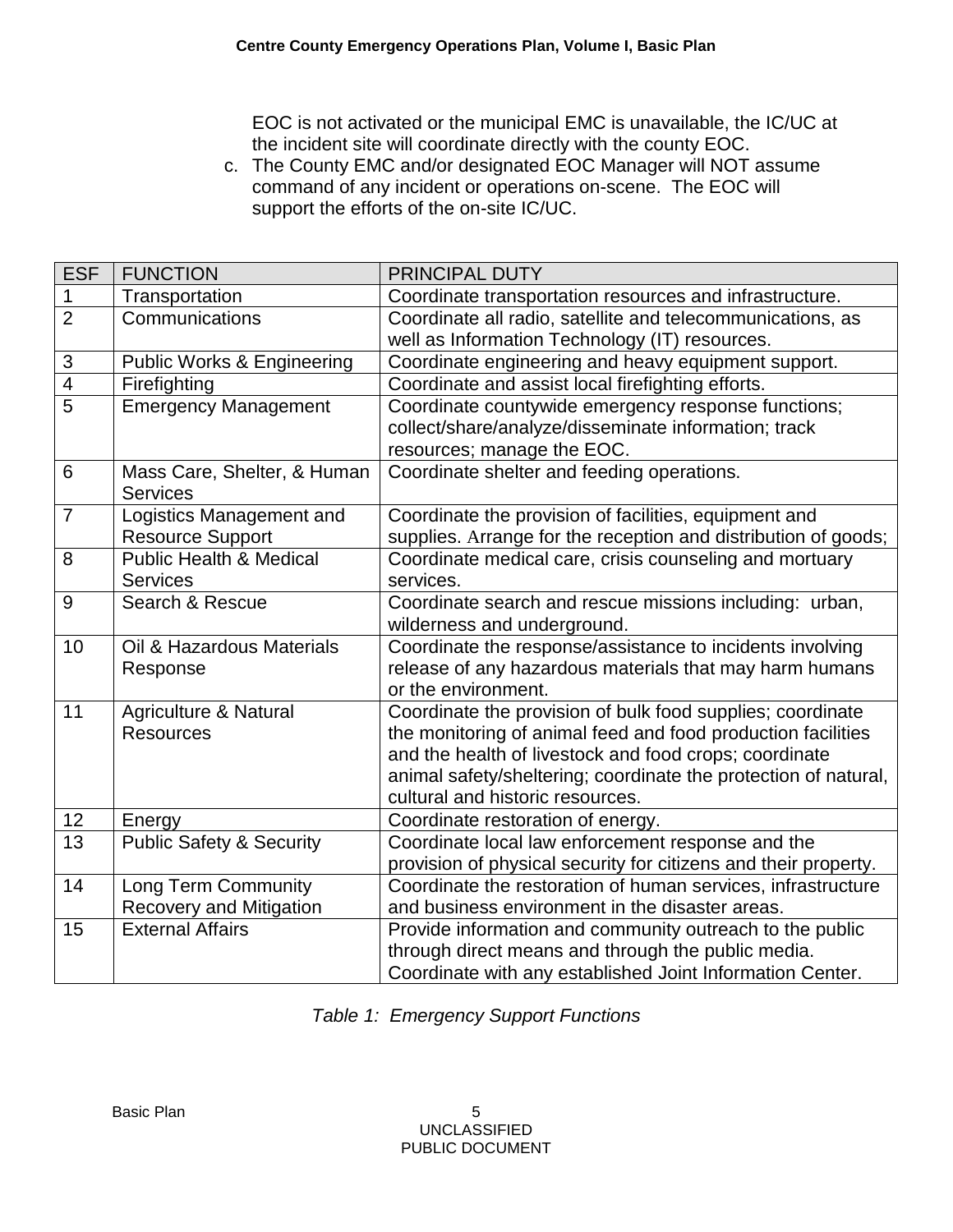- 6. Emergency response will be coordinated through the fifteen Emergency Support Functions (ESF) outlined in Table 1. The actual functions of the ESFs are detailed in Volumes II and III of this plan.
- 7. Within the EOC, as situations require, direct collaboration between ESFs will be conducted.
- 8. In those cases where an ESF is not staffed, NIMS doctrine dictates that responsibilities and activities of that ESF revert to the County EMC or designated EOC Manager.
- 9. The County EMC will monitor local events on a daily basis through media outlets, internet sites, the 9-1-1 Center, reports from PEMA, the National Weather Service, or other sources. Based on impending events, the EMC will consider an appropriate activation level of the EOC.
- 10.Other Emergency Plans may be applicable and provide detail to supplement this plan:
	- a. An incident involving hazardous substances, weapons of mass destruction or a nuclear power plant incident may involve responses prescribed by other (incident specific) plans (SARA Plan, High Hazard Dam Plan, etc.). These plans provide additional information or details, but do not supersede or replace this County EOP.
	- b. If the incident involves implementation of response plans at various levels, the county and state Emergency Management Agencies shall serve to coordinate to the maximum extent practical to ensure effective actions.

11.Integration of Response, Recovery and Mitigation Actions:

- a. Following a disaster, immediate response operations to save lives, protect property, and meet basic human needs have precedence over recovery and mitigation. Recovery actions will be coordinated and based upon availability of resources.
- b. Mitigation opportunities will be considered throughout disaster operations.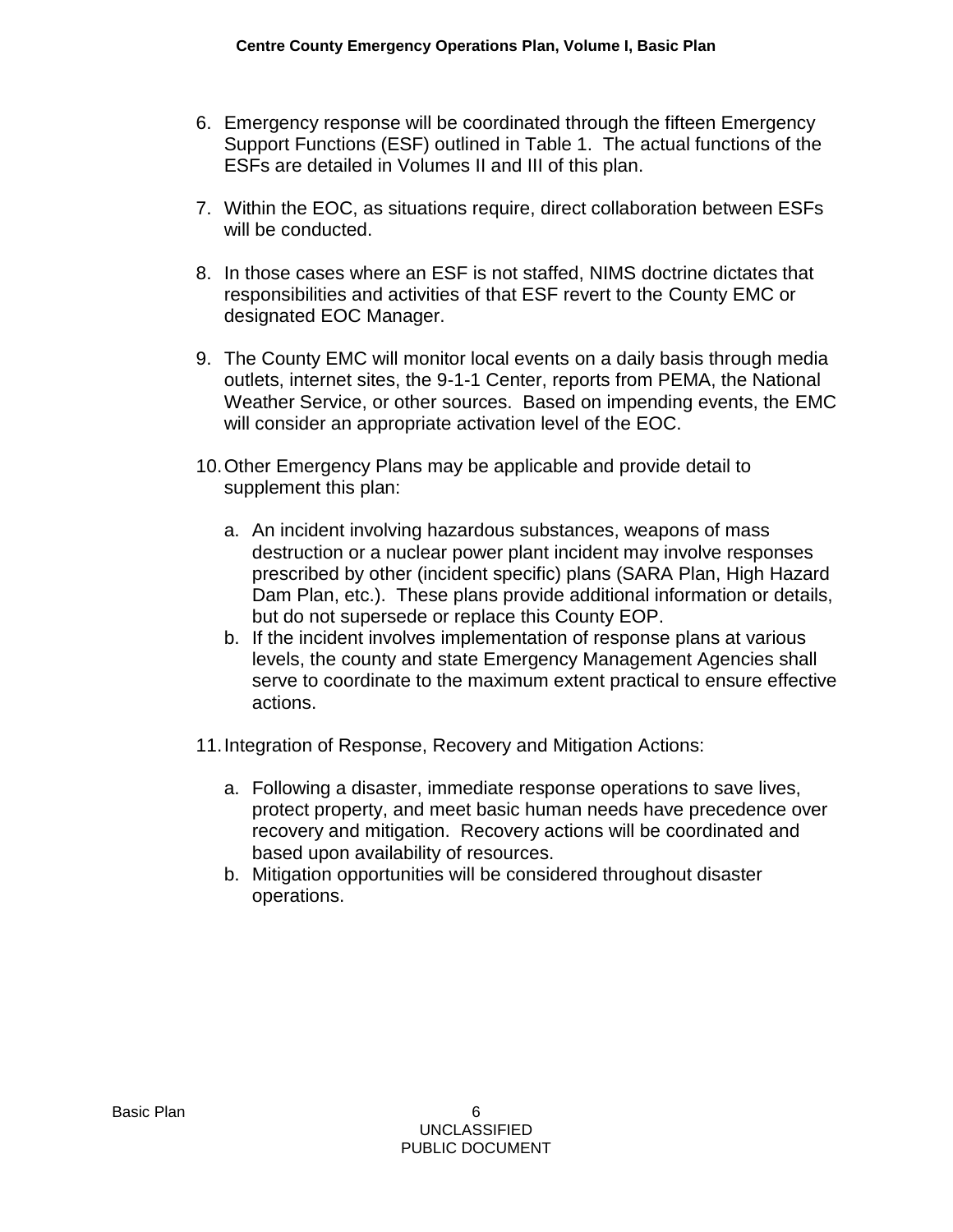| <b>PHASE</b>     | <b>EVENT</b>                                                                                            | <b>SCOPE</b>                                                                                                         | <b>EXAMPLES</b>                                                                                                                                |
|------------------|---------------------------------------------------------------------------------------------------------|----------------------------------------------------------------------------------------------------------------------|------------------------------------------------------------------------------------------------------------------------------------------------|
| <b>LEVEL IV</b>  | Localized events with<br>relatively minor damages.<br>Increased awareness<br>warranted.                 | 9-1-1 center handles routine<br>dispatches. EMA on call                                                              | A few trees down; isolated<br>minor water ponding; small<br>vehicle accidents.                                                                 |
| <b>LEVEL III</b> | Threats that require<br>frequent situational updates<br>or planning. Possible<br>county-level response. | County EMA staff reports to<br>the EOC or incident site to<br>monitor needs for county or<br>out-of county resources | Increased flooding over<br>several municipalities; large<br>vehicle accidents; aircraft<br>crashes; hazmat incidents                           |
| <b>LEVEL II</b>  | Threats that require<br>constant situational<br>awareness, coordination or<br>damage assessment         | Partial mobilization of EOC<br>Staff, & ESFs as required.                                                            | Municipalities declare<br>disasters; widespread<br>flooding; tornado; snow<br>blizzard. County considers<br>signing a disaster<br>declaration. |
| <b>LEVEL I</b>   | Catastrophic damage<br>involving the entire county<br>or neighboring counties                           | Full mobilization of EOC Staff<br>with all available ESFs.                                                           | (Katrina scale event)                                                                                                                          |

*Table 2 – Levels of EOC Activation*

12.Activation of the County Emergency Operations Center (EOC):

- a. The EMC or EOC Manager will determine which ESFs are needed in the EOC. The EMC or EOC Manager will contact the required county officials and the ESFs.
- b. Activation of the EOC may be phased in four levels, with Level IV being normal operations, and Level I involving a maximum effort on the part of County EMA and both paid and volunteer staff.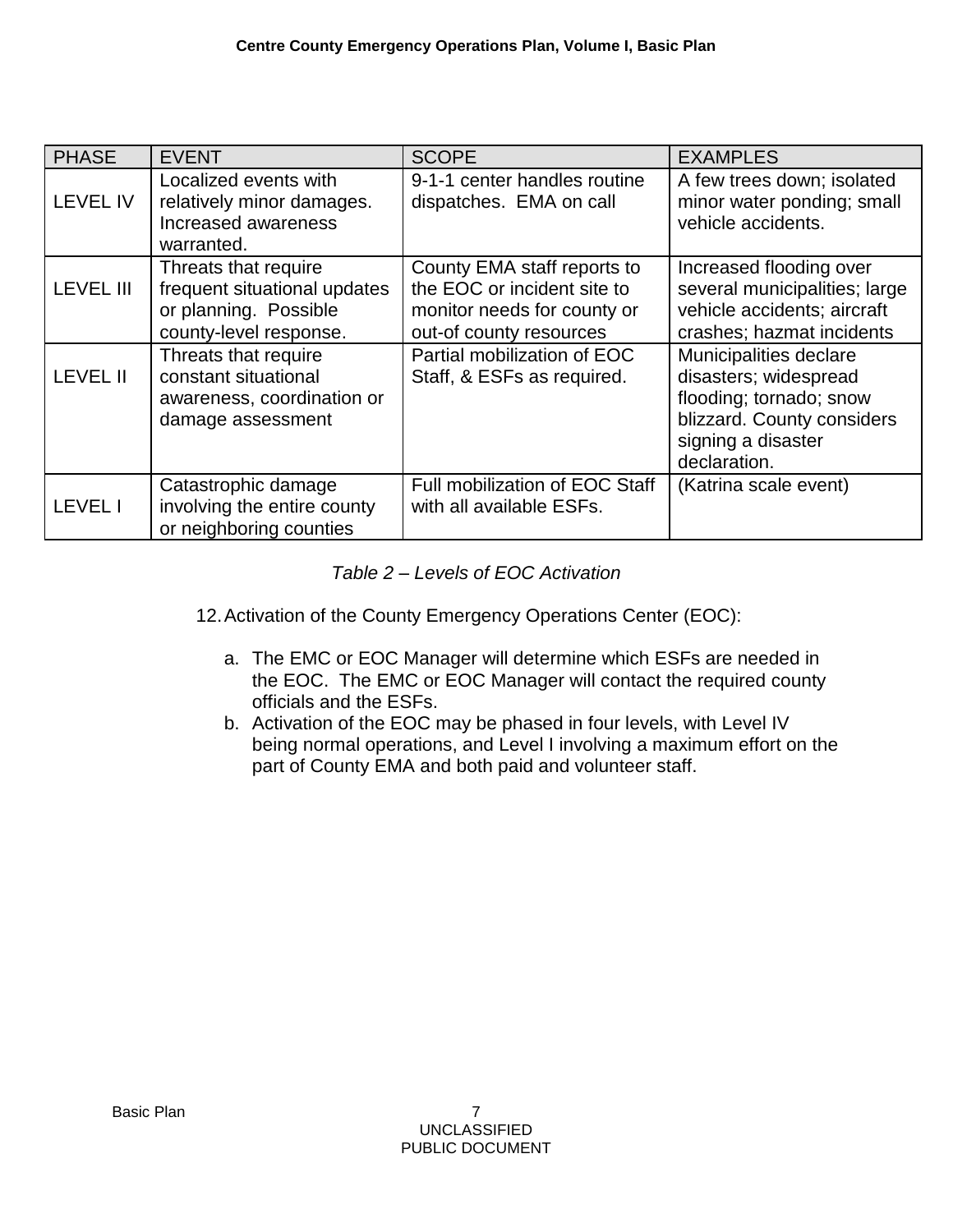## **IV. RESPONSIBILITIES:**

#### **A. General**

ESF responsibilities in this plan mirror those in the National Response Framework and state Emergency Operations Plan. As listed below, they are broken into the Prevention and Preparedness Phases (before the disaster strikes) and the Response and Recovery Phases (after the disaster.)

## **B. Elected Officials**

- 1. .Prevention and Preparedness Phases:
	- a) Responsible for establishing a county emergency management organization;
	- b) Provide for continuity of operations;
	- c) Establish lines of succession for key positions;
	- d) Prepare and maintain this EOP in consonance with the State Emergency Operations Plan;
	- e) Establish, equip and staff an EOC; and
	- f) Recommend for appointment by the governor an EMC who may act on their behalf, if necessary.
- 2. Response and Recovery Phases:
	- a) Issue Protective Action Recommendations (PAR) (to evacuate or to shelter in place) as needed.
	- b) Issue declarations of disaster emergency if the situation warrants; and,
	- c) Apply for federal post-disaster funds, as available.

## **C. Emergency Management Coordinator**

- 1. Emergency Management (ESF #5) Prevention and Preparedness Phases:
	- a) Prepare and maintain an EOP for the county subject to the direction of the elected officials, review and update as required;
	- b) Maintain coordination with the municipal EMAs as well as PEMA, and provide prompt information in emergencies, as available;
	- c) Identify hazards and vulnerabilities that may affect the county or its political subdivisions in coordination with the municipal EMAs;
	- d) Identify resources within the County that can be used to respond to a major emergency or disaster situation and request needed resources from PEMA;
	- e) Recruit, develop, train and maintain qualified personnel to staff the EOC and for other disaster needs;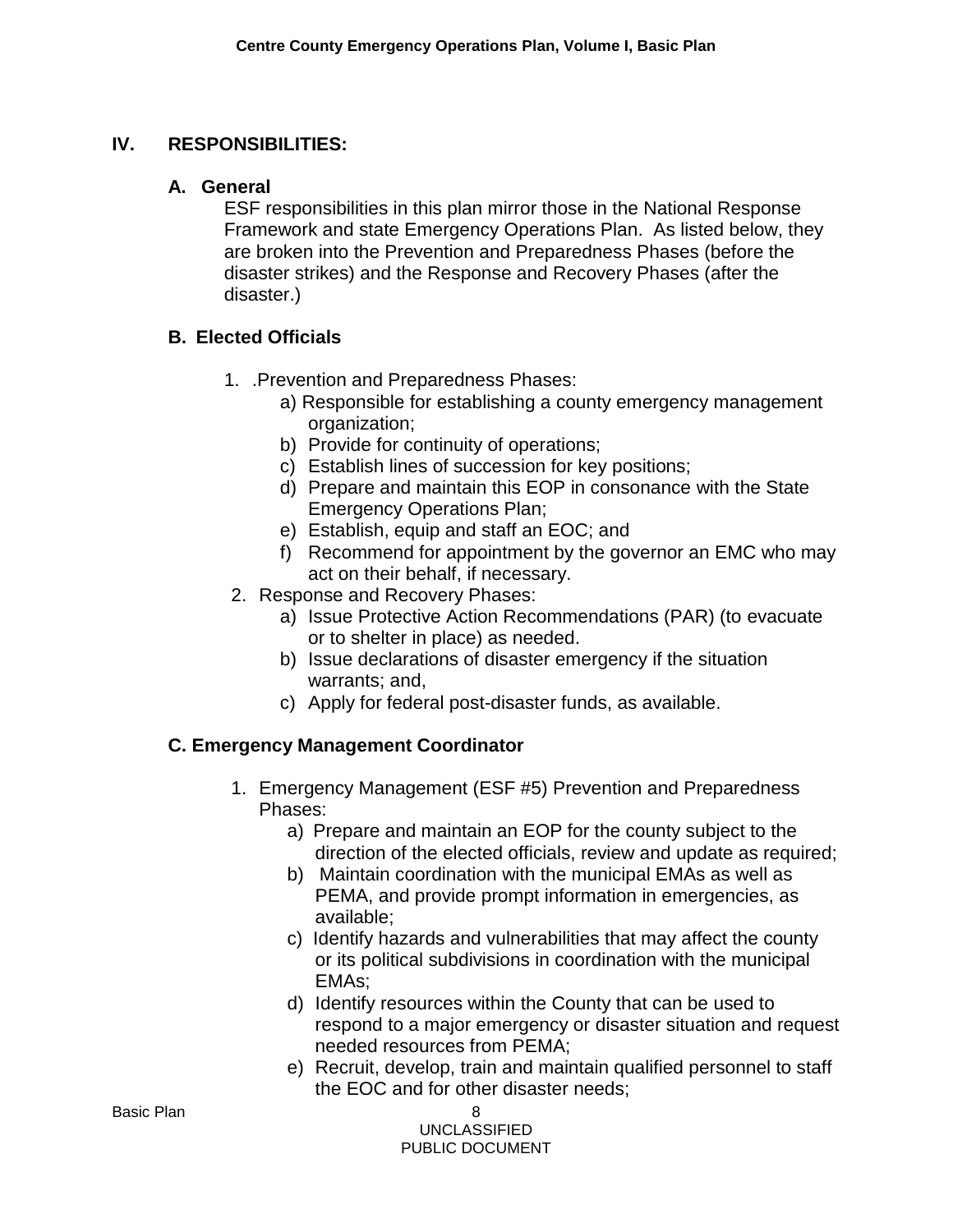- f) Attend training and workshops provided by PEMA and other sources to maintain proficiency and currency in emergency management and emergency response planning and procedures.
- c. Emergency Management (ESF #5) Response and Recovery Phases:
	- a) Maintain emergency response checklists appropriate for the emergency needs and resources of the community;
	- b) Activate the EOC and act as, or designate, the EOC Manager (command function) within the EOC during an emergency;
	- c) Make recommendations to the elected officials regarding choice and timing of a Protective Action Recommendation; and
	- d) Compile cost figures for the conduct of emergency operations above normal operating costs.
	- e) Ensure IDR information is collected and forwarded to PEMA.
	- f) Decide whether an Initial Damage Assessment is warranted and ensure that results are forwarded to PEMA.
	- g) Prepare for Joint Preliminary Damage Assessment teams, if needed. i.

## **D. Public Information Officer - External Affairs (ESF #15)**

- 1. Prevention and Preparedness Phases:
	- a) Advise elected officials and the County EMC about Public Information activities;
	- b) Develop and maintain the checklist for the Public Information function; and
	- c) Assist in the development, review and maintenance of the EOP.
- 2. Response and Recovery Phases:
	- a) Respond to the EOC, the field, or Joint Information Center (JIC) as needed;
	- b) Advise elected officials and the County EOC Manager/EMC about Public Information activities;
	- c) Coordinate the activities of the JIC; and
	- d) Develop and release emergency public information before and during and after an emergency.

## **E. County Department Heads/County Agency Directors**

- 1. Prevention and Preparedness Phases:
	- a) Provide staff support and resources;
	- b) Assist in the development and maintenance of the EOP as requested; and
- 2. Response and Recovery Phases:
	- a) Release and reassign personnel to staff the EOC, as needed;
	- b) Respond to the EOC as needed; and
	- c) Provide support to the EOC when requested.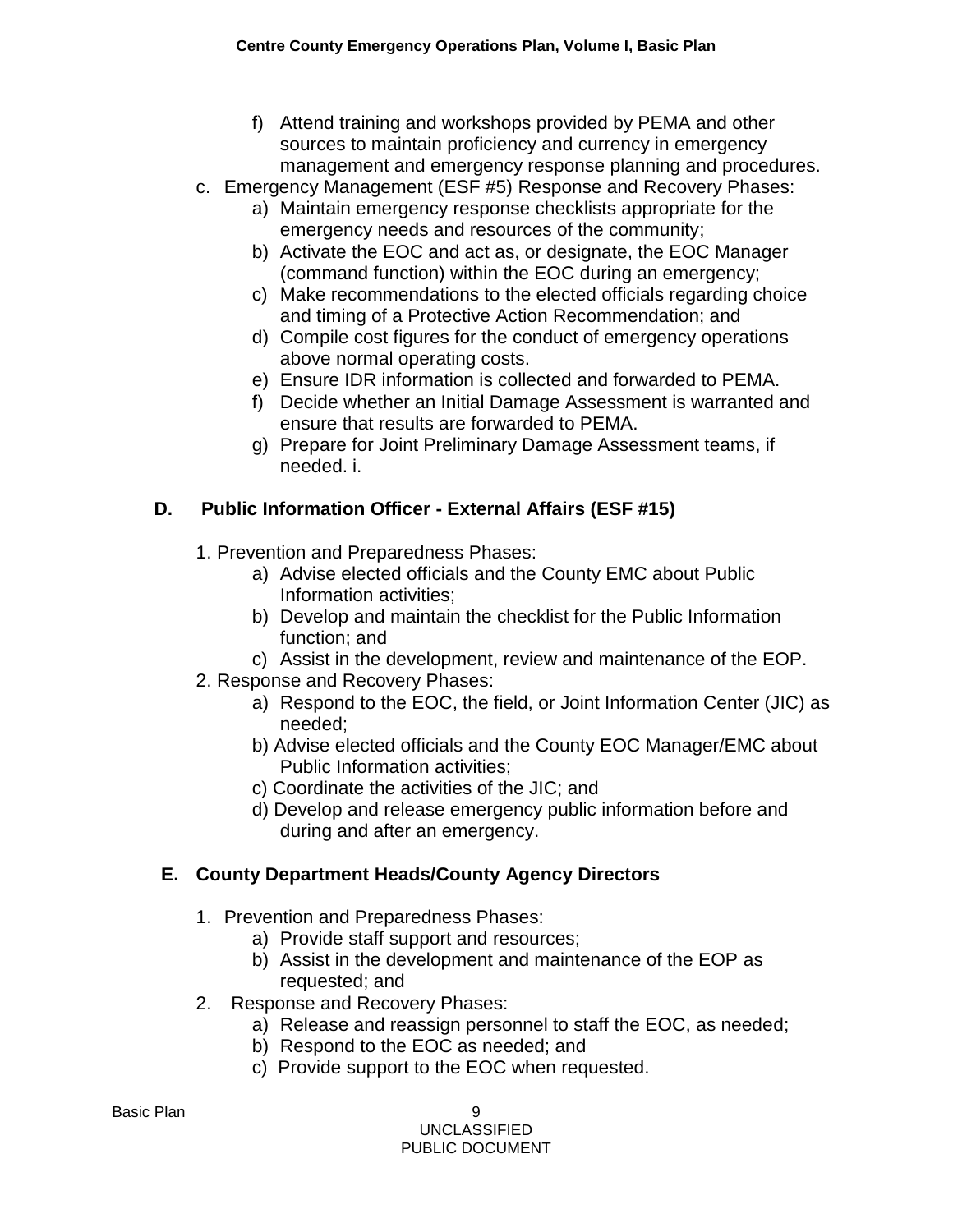## **F. Liaison Officers**

- a. Prevention and Preparedness Phases:
	- a) Identify agencies and other organizations that may be needed during disaster response; and
	- b) Prepare to integrate agency representatives into the EOC.
- b. Response and Recovery Phases:
	- a) Respond to the EOC or the field, as needed;
	- b) Work with agency representatives to the EOC; and
	- c) Establish communication with affected local municipalities and with other agencies that are affected by the emergency.

## **G. Agency Representative (from PEMA, PSP, PennDOT, National Guard, School, local municipality, etc.)**

- a. Prevention and Preparedness Phases
	- a) Work with EOC staff to identify resources that may be available from their organization;
- b. Response and Recovery Phases:
	- a) Respond to the EOC or the field, as needed;
		- b) Serve as the representative of their respective agency to the county EOC;
		- c) Interface with their respective agency to request/coordinate resources; and

## **a. Operations Coordination Section:**

- i. EOC Operations Coordination Section
- ii.
- a. Response and Recovery Phases:
	- 1) Coordinate all activities within the Operations Coordination Section;
	- 2) Function as the interface between the Operations Coordination Section and EMC/EOC manager;
	- 3) Ensure that all personnel operating within the Operations Coordination Section receive up to date information regarding the situation and the event;
	- 4) Solicit periodic update briefings from the individual staff of the Operations Coordination functions; and
	- 5) Provide periodic updates and briefings to EMC/EOC Manager.
- iii. Firefighting (ESF  $\#$  4)
	- a. Prevention and Preparedness Phases:
		- 1) Develop and maintain the checklist for the Firefighting function; and
		- 2) Assist in the development, review and maintenance of the EOP.
	- b. Response and Recovery Phases: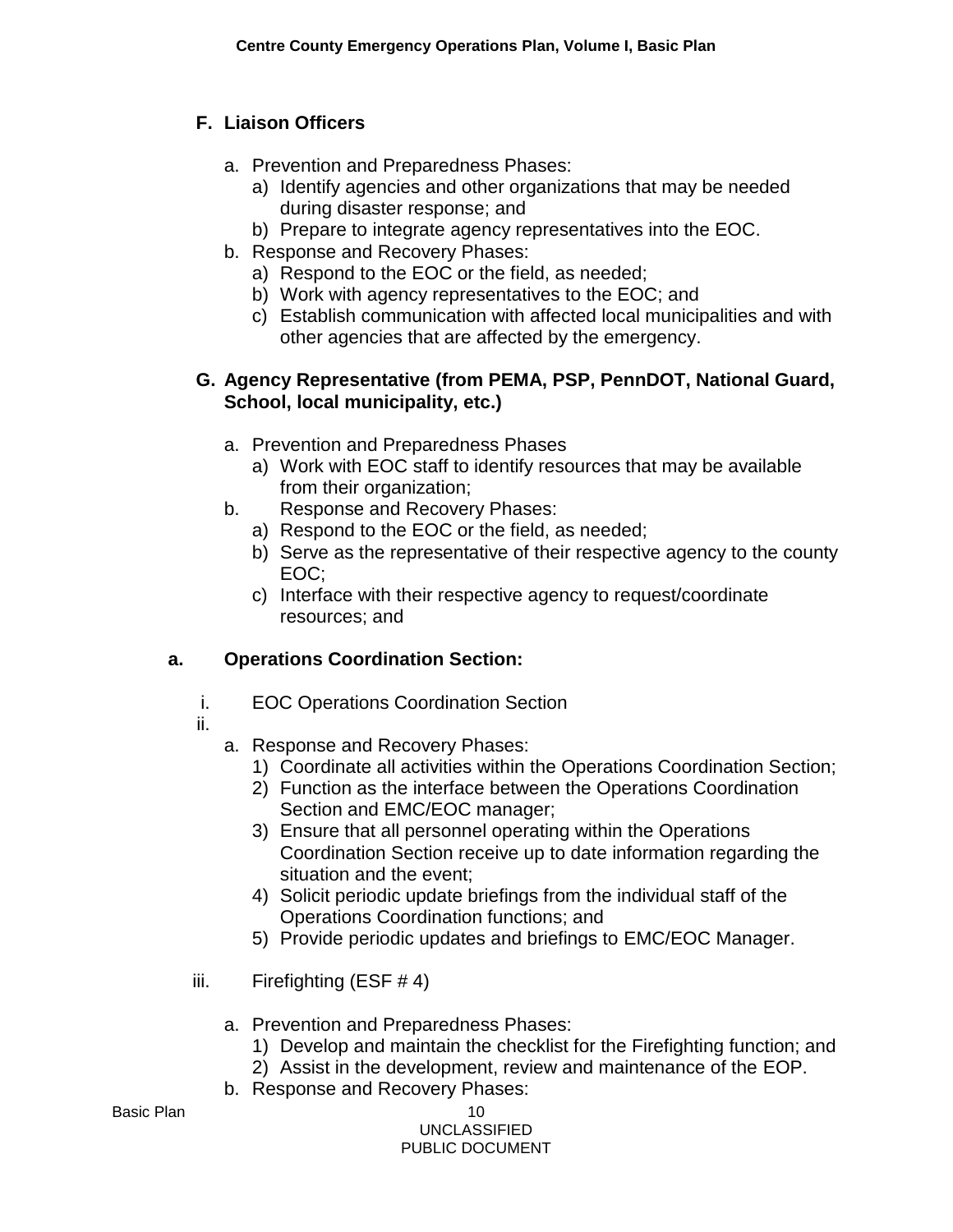- 1) Respond to the EOC, as needed;
- 2) Coordinate fire services activities;
- 3) Coordinate route alerting of the public;
- 4) Assist, as appropriate, with evacuation of affected citizens,
- especially those who are institutionalized, immobilized or injured;
- 5) Advise the EOC staff about fire and rescue activities.
- iv. Public Health and Medical Services (ESF # 8)
	- a. Prevention and Preparedness Phases:

1) Develop and maintain the checklist for the Health/Medical Services function;

- 2) Coordinate emergency medical activities within the County;
- 3) Assist in the development, review and maintenance of the EOP.
- b. Response and Recovery Phases:
	- 1) Respond to the EOC, as needed;

2) Coordinate specialized transportation if evacuation or relocation becomes necessary for hospitals, nursing homes, day care and adult care facilities;

3) Coordinate Emergency medical Services (EMS) responses and needs;

4) Coordinate medical services as needed to support shelter operations;

5) Coordinate Disaster Crisis Out-Reach Team (DCORT) and Crisis Intervention Stress Management (CISM) activities;

- 6) Coordinate mortuary services with the Coroner, and
- 7) Advise the EOC staff about Health/Medical Services activities.
- v. Search and Rescue (SAR) (ESF # 9):
	- a. Prevention and Preparedness Phases:

1) Develop and maintain the checklist for the Search and Rescue (SAR) function;

- 2) Assist in the development, review and maintenance of the EOP;
- 3) Assist in the development, review and maintenance of the EOP.
- b. Response and Recovery Phases:
	- 1) Respond to the EOC, as needed;
	- 2) Coordinate search and rescue activities within the county;
	- 3) Interface with the State US&R representative;
	- 4) Refer to PEMA to contact DEP Bureau of Deep Mine Safety for assistance with Underground Search and Rescue; and
	- 5) Advise the EOC staff about SAR incidents and activities.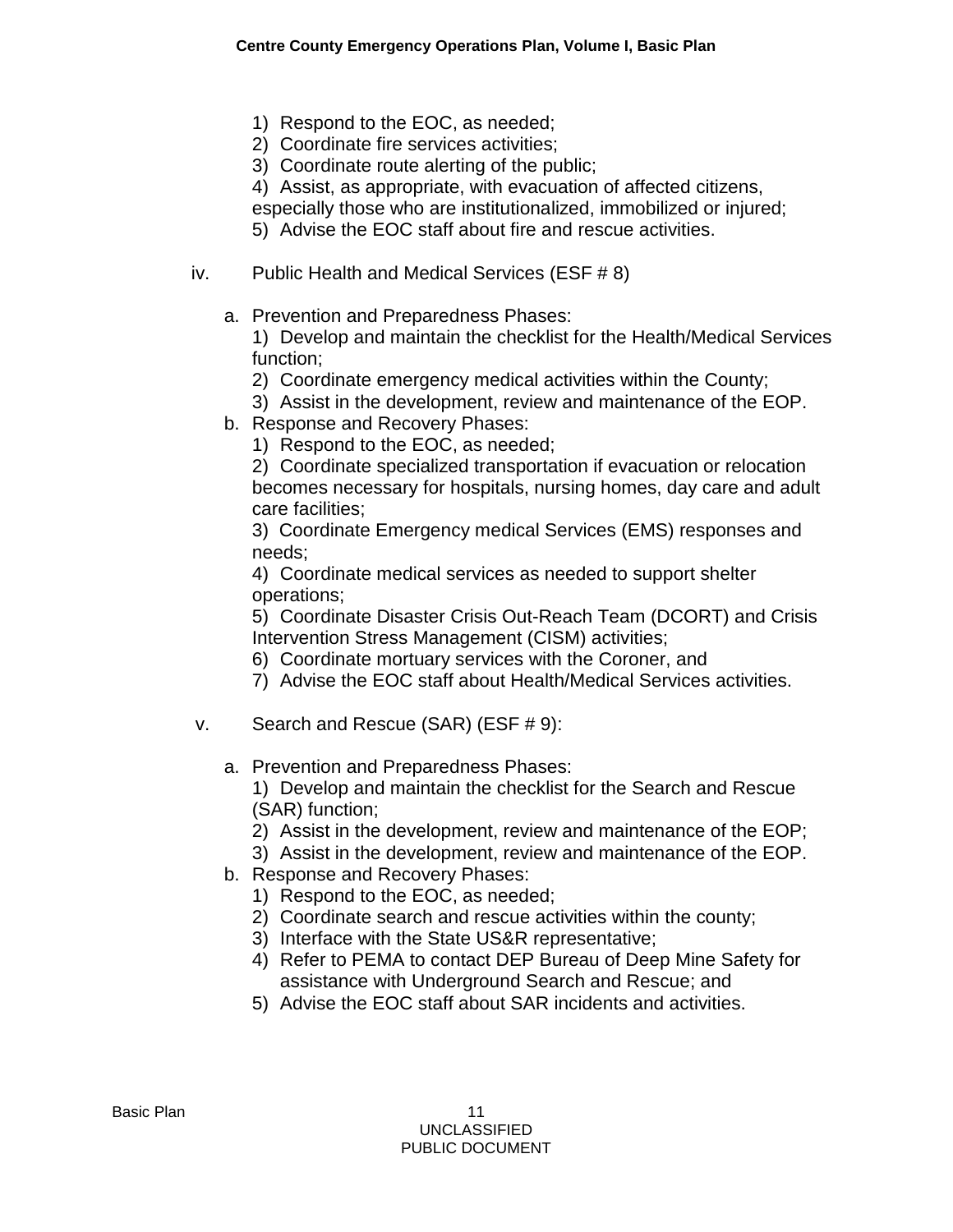- vi. Oil and Hazardous Materials (ESF # 10):
	- a. Prevention and Preparedness Phases:

1) Develop and maintain the checklist for the Hazardous Materials function;

2) Assist in the development, review and maintenance of the EOP;

- b. Response and Recovery Phases:
	- 1) Respond to the EOC, as needed;
	- 2) Coordinate hazardous materials activities within the County;

3) Interface with the State Certified - County Hazardous Materials team(s);

4) Coordinate any needed decontamination and monitoring of affected citizens and emergency workers after exposure to chemical or radiological hazard;

5) Advise the EOC staff about Hazardous Materials incidents and activities.

- vii. Public Safety and Security: (ESF #13)
	- a. Prevention and Preparedness Phases:

1) Develop and maintain the checklist for the Law Enforcement/Police Services function; and

2) Assist in the development, review and maintenance of the EOP.

- b. Response and Recovery Phases:
	- 1) Respond to the EOC, as needed;
	- 2) Coordinate security and law enforcement services;

3) Coordinate any needed security and protection of critical facilities, including the EOC;

4) Coordinate traffic and access control in and around affected areas;

5) Assist as appropriate with route alerting and notification of threatened populations;

6) Assist as appropriate with the evacuation of affected citizens, especially those who are institutionalized, immobilized or injured;

7) Coordinate the installation of emergency signs and other traffic movement devices; and

8) Advise the EOC staff about Law Enforcement/Police Services operations.

9) Perform duties a Operations Coordination Section Chief, if needed, to maintain span of control.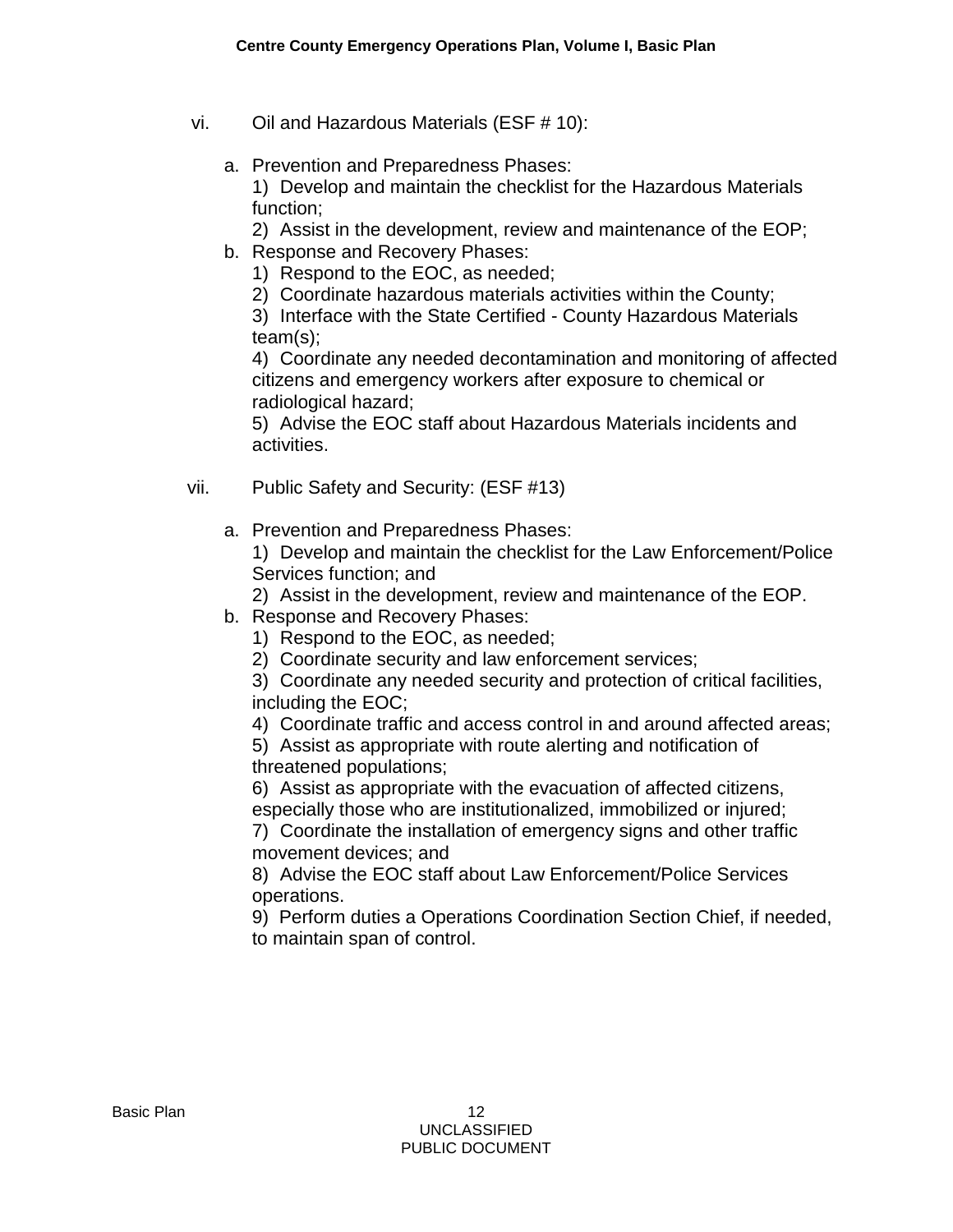## b. **Planning Coordination Section**:

- i. EOC Planning Coordination Section
	- a. Response and Recovery Phases:

1) Coordinate of all activities categorized under the Planning Coordination Section;

2) Function as the interface between the Planning Coordination Section and the EMC/EOC Manager;

3) Ensure that all personnel operating within the Planning Coordination Section receive up to date information regarding the situation and the event;

4) Solicit periodic update briefings from the individual staff of the Planning function;

- 5) Ensure situational awareness among all EOC staff
- 6) Incorporate GIS to provide graphical representations of the extent
- of the emergency and to provide information on affected facilities;
- 7) Assist the EMC/EOC Manager with long-range planning; and
- 8) Provide periodic updates and briefings to the EMC/EOC Manager.
- 1. Agriculture and Natural Resources (ESF # 11)
	- a. Prevention and Preparedness Phases:
		- 1) Develop and maintain the checklist for the Agriculture and Natural Resources function;
		- 2) Assist in the development, review and maintenance of the EOP;
		- 3) Coordinate with volunteer and municipal resources regarding the welfare of production and companion animals, and
		- 4) Maintain a listing of human and animal food and animal care and control assets within the county.
	- b. Response and Recovery Phases:
		- 1) Respond to the EOC, as needed;
		- 2) Maintain a listing of food and animal care and control assets within the county;
		- 3) Coordinate with the Penn State Cooperative Extension Office;
		- 4) Coordinate with the food and animal care and control community within the County;
		- 5) In coordination with ESF #6 (Mass Care, Shelter, and Human Services), coordinate for sheltering of household pets and service animals; and
		- 6) Advise the EOC staff regarding food and animal care and control issues.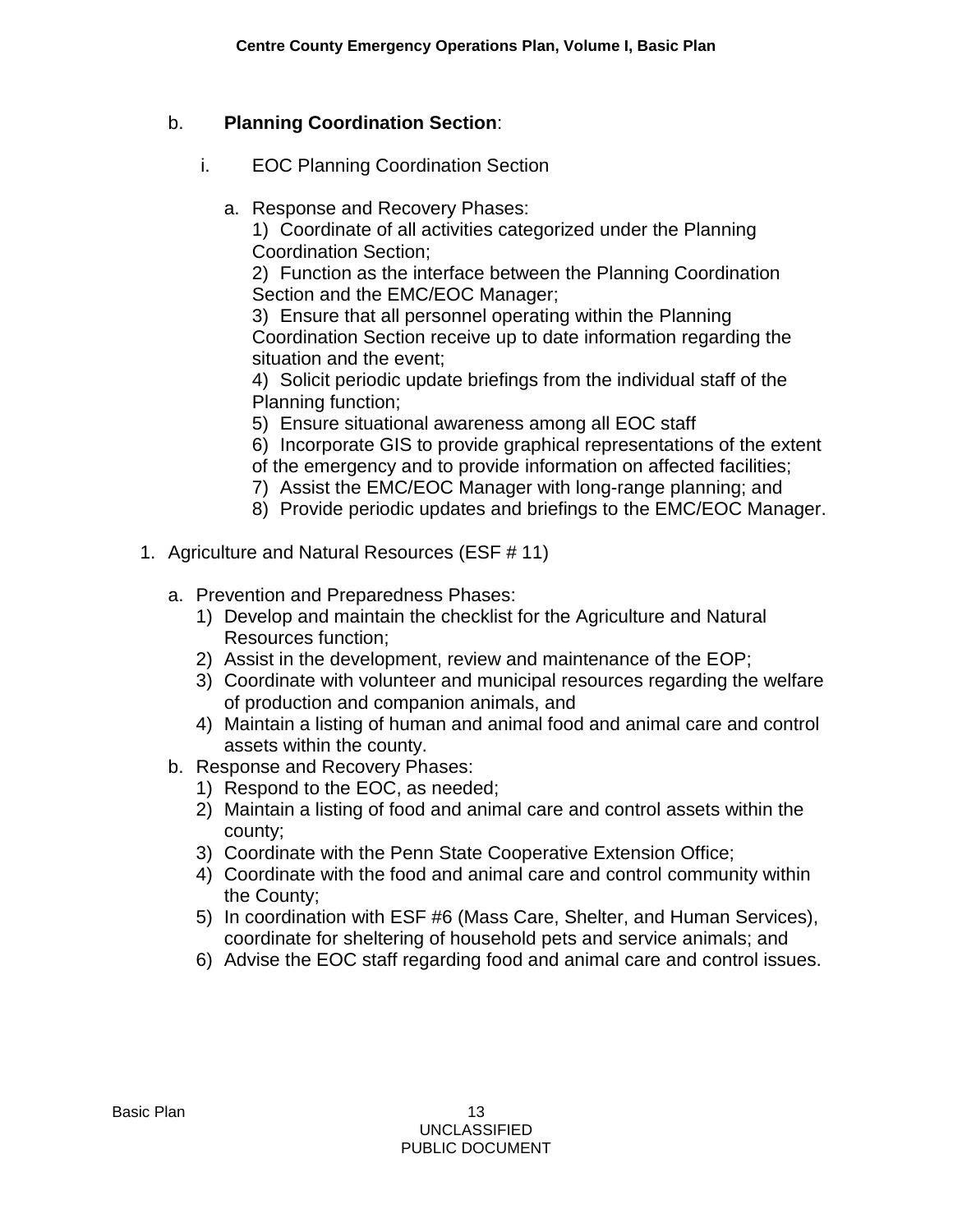- 2. Energy (ESF # 12):
	- a. Prevention and Preparedness Phases:
		- 1) Develop and maintain the checklist for the energy function;
		- 2) Assist in the development, review and maintenance of the EOP;
	- b. Response and Recovery Phases:
		- 1) Respond to the EOC, as needed;
		- 2) Maintain a listing of energy and utility assets within the County;
		- 3) Coordinate with the energy suppliers within the County;
		- 4) Coordinate the emergency shutdown of light and power;
		- 5) Coordinate the provision of emergency lights and power generation
		- 6) Coordinate the administration of the fuel set-aside program (if implemented); and
		- 7) Advise the EOC staff regarding energy utility issues.
	- c. Damage Assessment
		- i. Prevention and Preparedness Phases
			- 1) Maintain at least two 2-person damage assessment teams
			- 2) Attend annual training with the EMC on latest damage reporting procedures.
		- b. Response and Recovery Phases

1) Collect and evaluate information regarding affected facilities and properties throughout the county;

2) Coordinate damage assessment activities;

3) Conduct Initial Damage Assessment utilizing the county Damage Assessment Teams

4) Consolidate damage information received from political subdivisions on the Initial Damage Report (IDR) and forward that information to PEMA.

## **E. Logistics Coordination Section**:

- 1. EOC Logistics Coordination Section
	- a. Response and Recovery Phases:

1) Coordinate all activities categorized under the Logistics Coordination Section;

2) Function as the interface between the Logistics Coordination Section and the EMC/EOC Manager;

3) Ensure that all personnel operating within the Logistics Coordination Section receive up to date information regarding the situation and the event;

4) Solicit periodic update briefings from the individual staff of the Logistics Coordination functions; and

5) Provide periodic updates and briefings to the EMC/EOC Manager.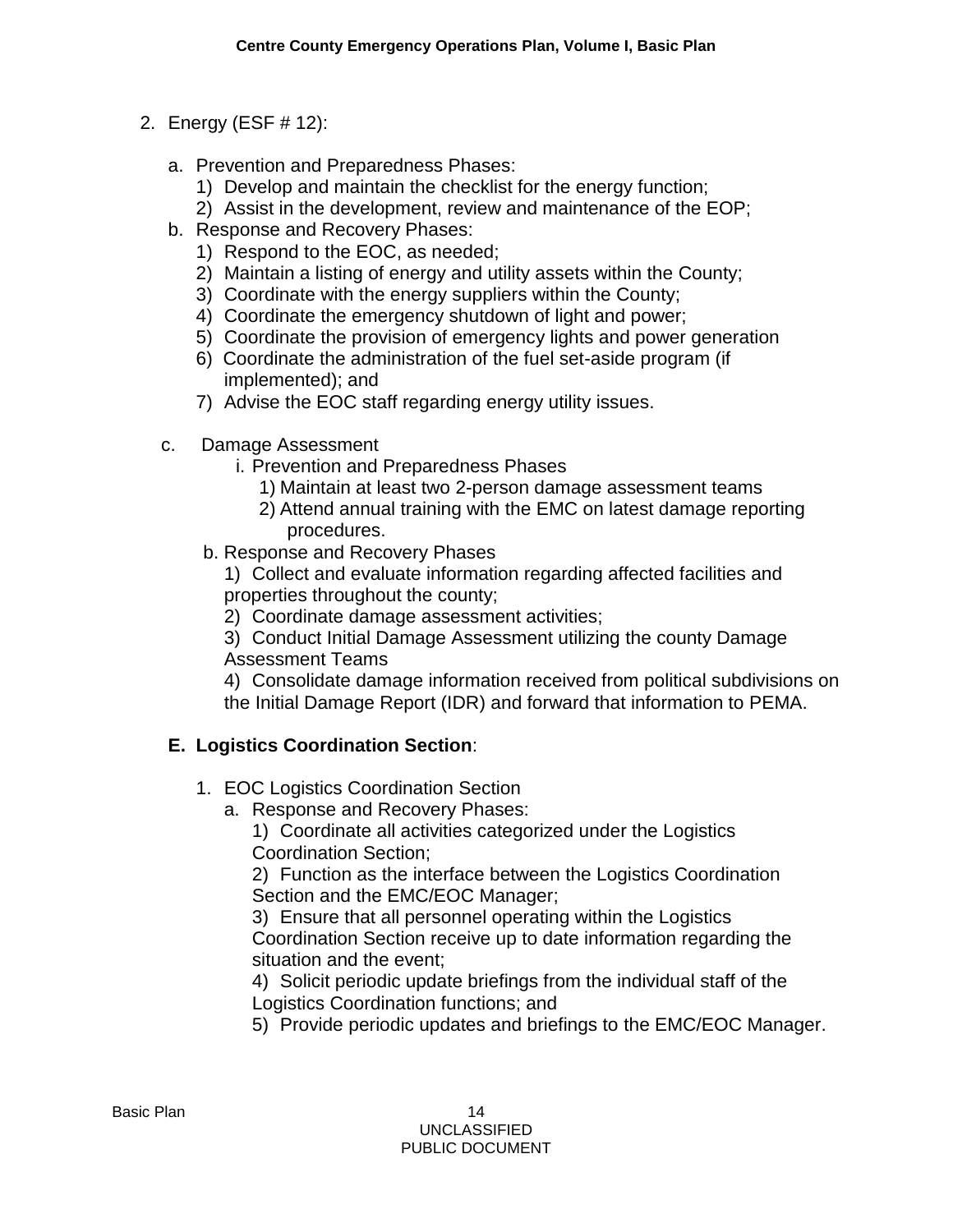- 2. Transportation (ESF #1)
	- a. Prevention and Preparedness Phases:

1) Develop and maintain the checklist for the Transportation Services function;

2) Assist in the development, review and maintenance of the EOP;

b. Response and Recovery Phases:

1) Respond to the EOC, as needed;

2) Coordinate continued service for clients needing transportation to/from medical treatments and related appointments under the Medical Assistance Transportation Program (MATP).

4) Coordinate the supply of transportation resources within the County during an emergency or disaster; and

5) Advise the EOC staff about transportation-related activities.

- i. Communications (ESF  $# 2$ )
	- a. Prevention and Preparedness Phases:
		- 1) Develop and maintain the checklist for the Communications function;
		- 2) Assist in the development, review and maintenance of the EOP;
		- 3) Train staff members on the operation of communications systems;
		- 4) Ensure ability to communicate between the County EOC, municipal EMAs, field operations, mutual aid counties, Regional Task Forces, State Agencies, and the public via all available communication methods and spectrums.
	- b. Response and Recovery Phases:
		- 1) Respond to the EOC as needed;
		- 2) Assist with notification of key staff;
		- 3) Train staff members on the operation of communications systems;
		- 4) Ensure ability to communicate between the County EOC, municipal EMAs, field operations, mutual aid counties, Regional Task Forces, State Agencies, and the public via all available communication methods and spectrums (HF, VHF, UHF, 800MHZ, AM, FM, Amateur Radio, Emergency Alerting to include EAS and EMNet;
		- 5) Advise the EOC staff about communications activities.
- 2. Public Works and Engineering (ESF # 3)
	- a. Prevention and Preparedness Phases:
		- 1) Develop and maintain the checklist for the Public Works function;
		- 2) Assist in the development, review and maintenance of the EOP;
	- b. Response and Recovery Phases:
		- 1) Respond to the EOC as needed;
		- 2) Coordinate with municipal public works;
		- 3) Coordinate the assignment of Public Works resources;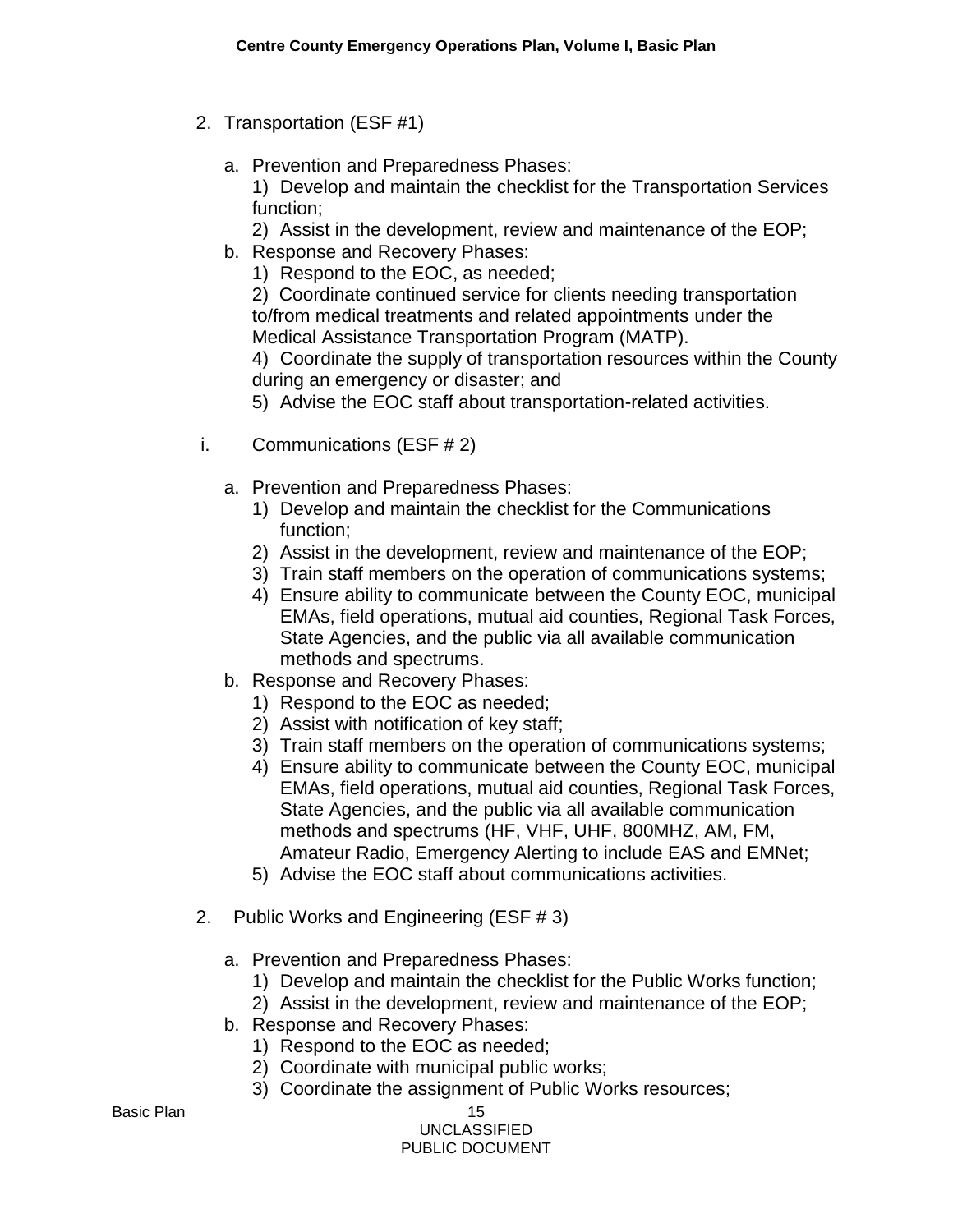4) Provide information on water, sewer, road construction and repair, engineering, building inspection and maintenance;

5) Coordinate debris management; and

6) Advise the EOC staff about Public Works and Engineering activities.

- 3. Mass Care, Shelter and Human Services (ESF # 6):
	- a. Prevention and Preparedness Phases:

1) Develop and maintain the checklist for the Mass Care, Shelter and Human Services function;

2) Assist in the development, review and maintenance of the EOP;

3) Maintain a listing of Mass Care – Shelter facilities including capacities in the County.

b. Response and Recovery Phases:

1) Respond to the EOC, as needed;

2) Monitor status of Mass Care and/or Shelter facilities including capacities in the County;

3) Coordinate with American Red Cross and other appropriate agencies regarding sheltering;

4) Coordinate with ESF #11 (Agriculture and Natural Resources) and the County Animal Response Team (CART) regarding sheltering of household pets and service animals (See PETS Act of 2006 which amends the Stafford Act);

5) Coordinate with volunteer organizations for the distribution of food to emergency workers and disaster victims, if needed;

6) Coordinate Mass Care and Shelter provisions within the County during an emergency or disaster;

7) Coordinate evacuation issues; and

8) Advise the EOC staff about Mass Care, Evacuation and Shelter activities.

- 4. Logistics Management and Resource Support (ESF # 7)
	- a. Prevention and Preparedness Phases:
		- 1) Develop and maintain the checklist for the Logistics Management and Resource Support function;
		- 2) Assist in the development, review and maintenance of the EOP;
		- 3) Maintain a listing of resources with contact information; and
	- b. Response and Recovery Phases:
		- 1) Respond to the EOC, as needed;
		- 2) Coordinate the provision of materials, services and facilities in support of the emergency;
		- 3) Advise the appropriate EOC staff about resource acquisitions.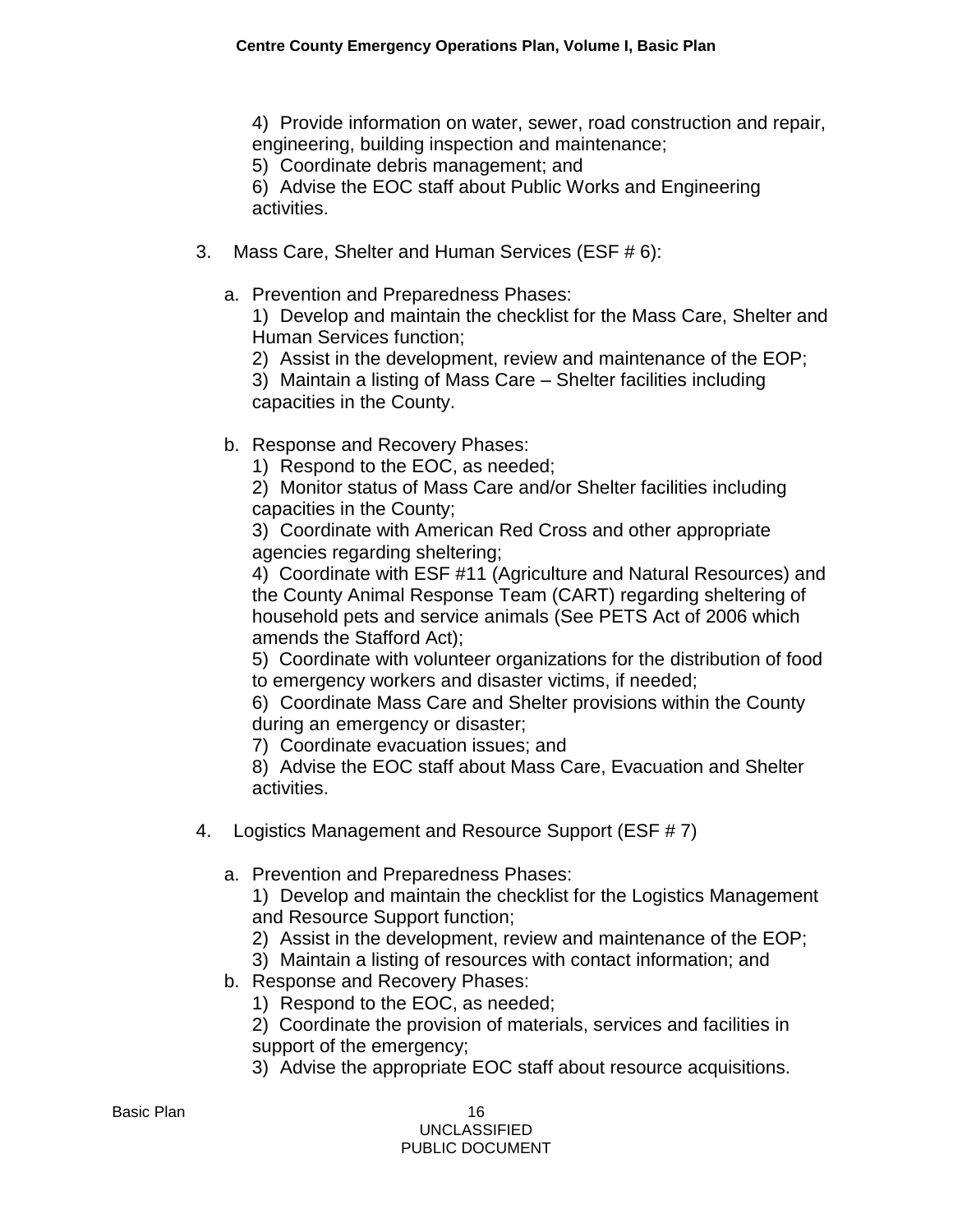## **F. Finance and Administration Section:**

- 1. EOC Finance and Administration Coordination Section
	- a. Response and Recovery Phases:

1) Coordinate all activities categorized under the Finance and Administration Coordination Section;

2) Function as the interface between the Finance and Administration Coordination Section and the EMC/EOC Manager;

3) Ensure that all personnel operating within the Section receive up to date information regarding the situation and the event;

4) Solicit periodic update briefings from the individual staff of the

Finance and Administration Coordination functions; and

5) Provide periodic updates and briefings to the EMC/EOC Manager.

## 2. Finance

- a. Prevention and Preparedness Phases:
	- 1) Develop and maintain the checklist for the Finance function; and
	- 2) Assist in the development, review and maintenance of the EOP.
- b. Response and Recovery Phases:

1) Maintain oversight of all financial, cost and reimbursement activities associated with the emergency;

2) Track personnel time records and other costs incurred by the county in order to support possible claims for federal reimbursement.

3) Coordinate and/or administer the financial aspects of the emergency/disaster according to County policies and procedures; 4) Following the declaration of an emergency by the County Elected

Officials, or the Governor, initiate emergency purchasing/acquisition procedures;

5) Coordinate with the Pennsylvania Emergency Management Agency (PEMA) and the Federal Emergency Management Agency (FEMA) regarding recovery operations; and

6) Advise the EOC staff regarding the financial aspects and implications of the event.

## 3. Administration

a. Prevention and Preparedness Phases:

1) Develop and maintain the checklist for the Administration function; and

2) Assist in the development, review and maintenance of the EOP.

b. Response and Recovery Phases:

1) Maintain oversight of all administrative activities associated with the emergency;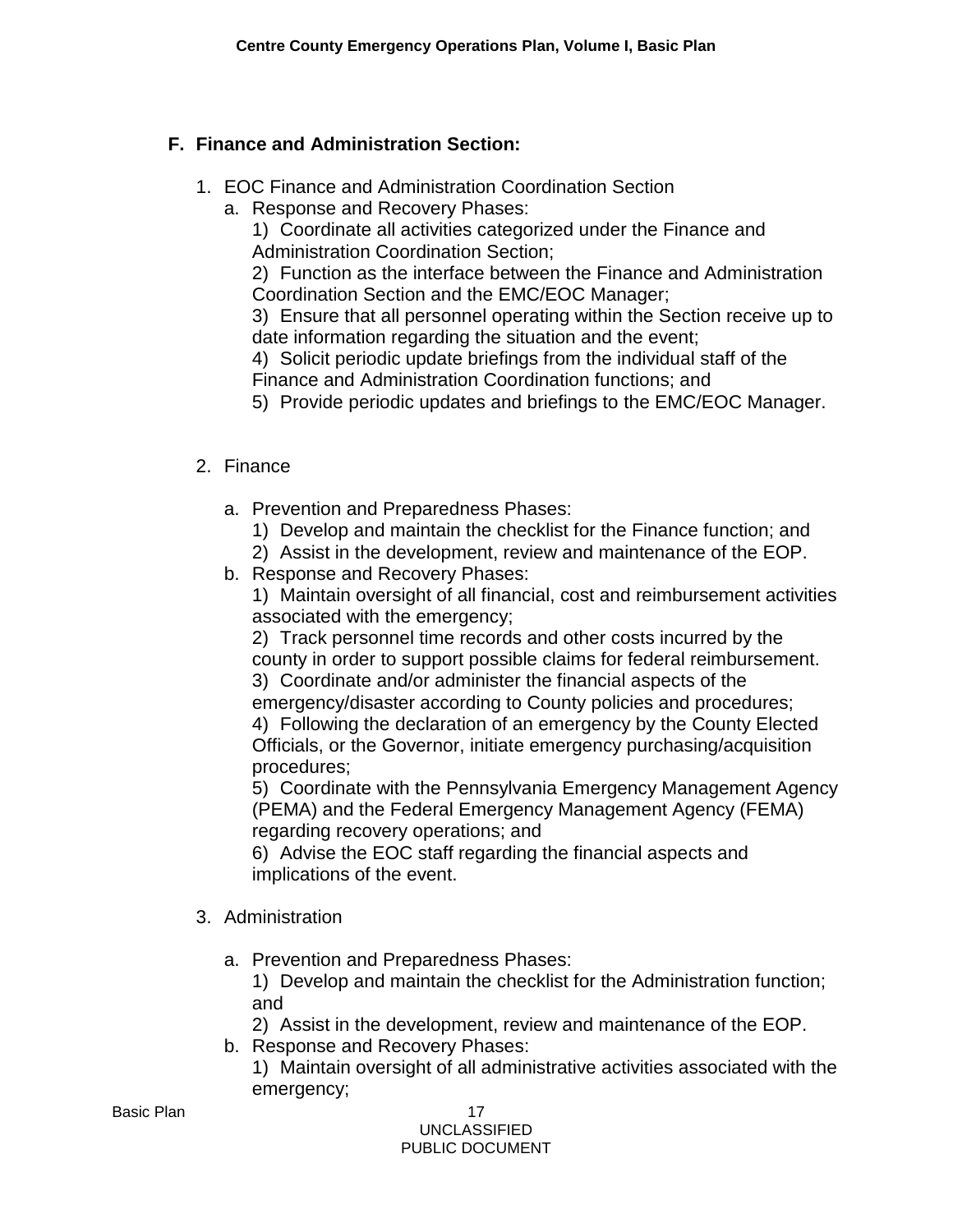2) Ensure that all functional areas receive administrative support as appropriate;

3) Provide support with regard to documentation, verification and related matters; and

4) Advise the EOC staff regarding the administrative aspects and implications of the event.

- 4. Long Term Community Recovery and Mitigation (ESF # 14):
	- a. Prevention and Preparedness Phases:
		- 1) Develop and maintain the checklist for the recovery function;
		- 2) Assist in the development, review and maintenance of the EOP.

3) Identify and train members of the County Damage Assessment Team.

- b. Response and Recovery Phases:
	- 1) Respond to the EOC, as needed;
	- 2)

6) Support the State/Federal Joint Preliminary Damage Assessment teams, if needed.

- 7) Activate a County Recovery Task Force, if needed
- 8) Designate and assist with operation of Disaster Recovery Centers;
- 9) Coordinate with state disaster recovery personnel;

10)Coordinate with ESF #15 (External Affairs) to disseminate recovery information to disaster victims and the general public; and

11)Advise the EOC staff regarding recovery programs and needs.

## **V.EOC ADMINISTRATION AND LOGISTICS**

- **A. Administration:** County and Municipal Reports:
	- 1. Local municipal governments will submit situation reports, requests for assistance and initial damage reports to the County EMA.
	- 2. The County EMA will forward reports and requests for assistance to the State Emergency Operations Center (SEOC) and copy the appropriate PEMA area office.
	- 3. Local and county governments will utilize appropriate bookkeeping and accounting methods to track and maintain records of expenditures and obligations.
	- 4. Narrative and written log-type records of response actions will be kept by county and municipal emergency management agencies. The logs and records will form the basis for status reports to PEMA.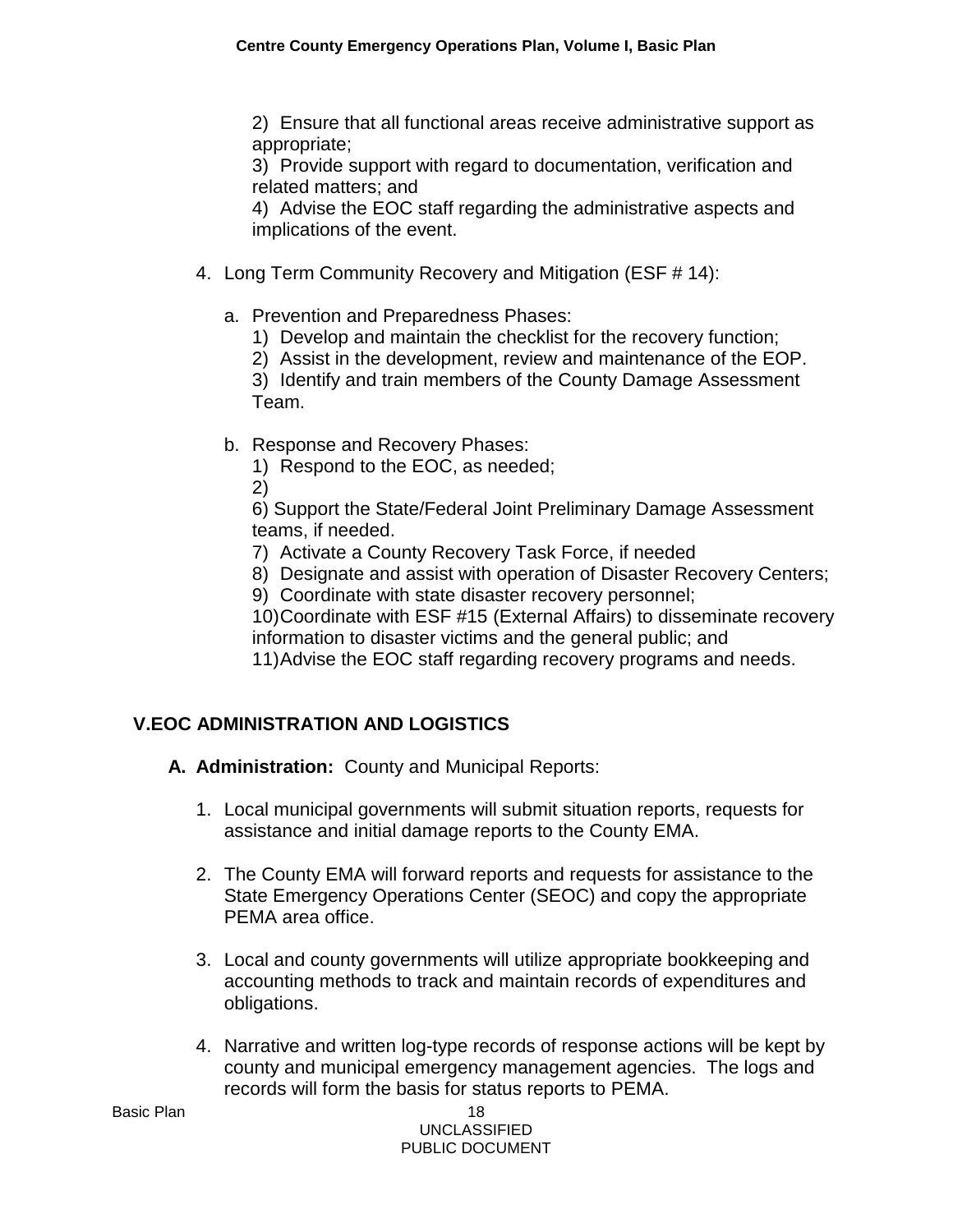- 5. The County EMA will request reports from other agencies, relief organizations and nongovernmental organizations when deemed appropriate.
- 6. The county EMA will make reports to PEMA by the most practical means. Reports will be constructed in accordance with PEMA requirements.
- **B. Logistics**: Coordination of unmet needs:
	- 1. When local municipal resources are exhausted, the county Emergency Management Agency (EMA) will coordinate assistance to satisfy unmet needs.
	- 2. If the county requires additional assistance, it will call on mutual aid from adjacent counties, its Regional Task Force (RTF), or from the Pennsylvania Emergency Management Agency (PEMA).
	- 3. PEMA will turn to the Federal Emergency Management Agency (FEMA) for assistance in dealing with a major disaster or emergency that threatens to exceed the capabilities and resources of the Commonwealth.

## **VI. TRAINING AND EXERCISES**

- **A. Policy:** The EMC is responsible for the overall preparedness of all persons and/or agencies within the county's jurisdiction and authority for response to emergencies. As such, the EMC should conduct or administer training and should activate this plan as required to evaluate and maintain the readiness posture of county resources.
- **B. Exercise Requirements:** Exercises will be conducted following the principles of the Homeland Security Exercise & Evaluation program (HSEEP). As a minimum:
	- 1. The EMC and EMA staff will participate annually in an exercise within the county, at least as a Tabletop Exercise;
	- 2. An After Action Report (AAR) will be prepared and an Improvement Plan (IP) administered for every exercise (see paragraph D below.)
- **C. Training Requirements** Elected and appointed officials and all emergency management and response personnel will be trained to meet the minimum requirements specified in applicable legislation (Title 35, Pa C.S.A.), federal NIMS requirements and PEMA training and exercise directives.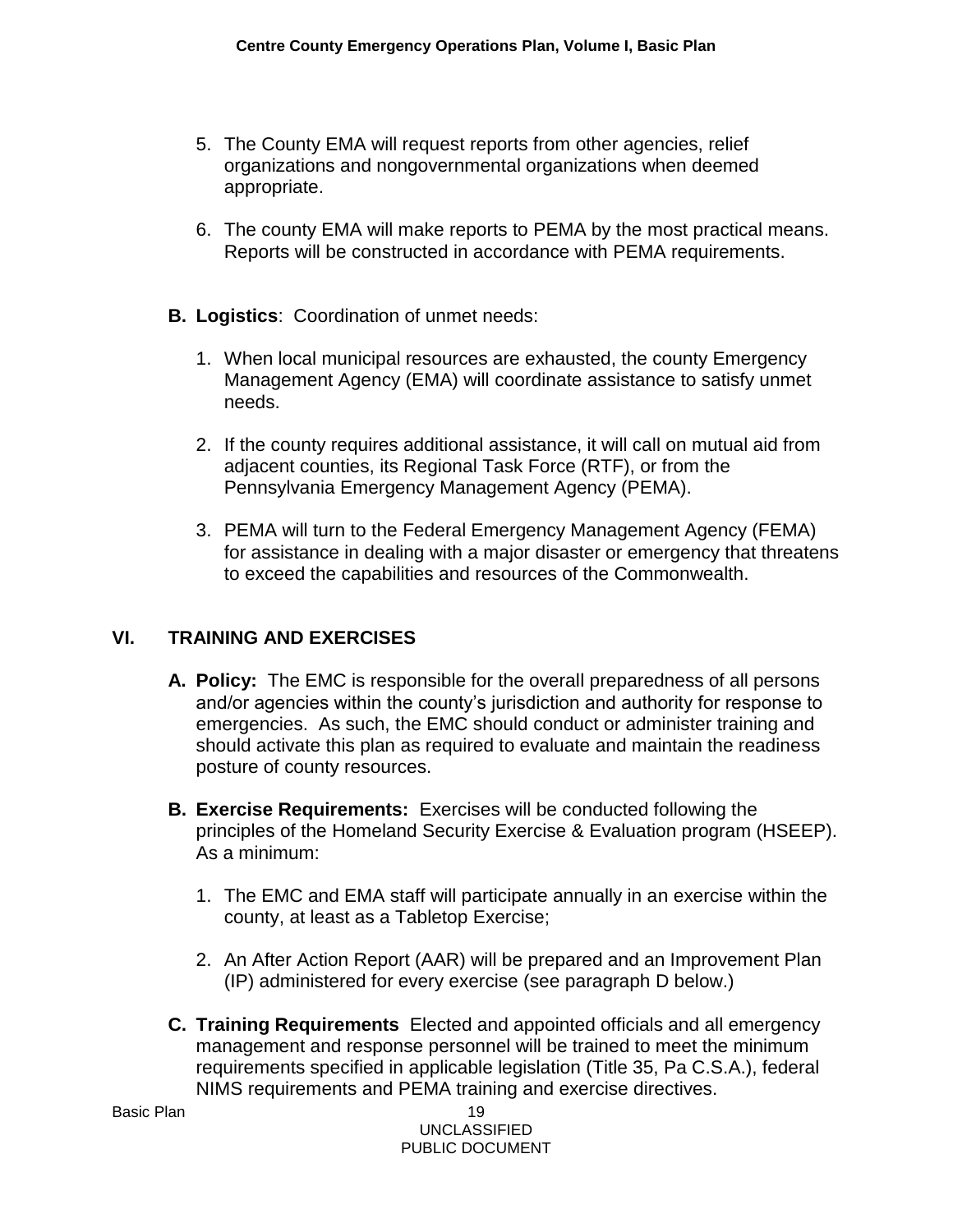- 1. The Emergency Management Agency will keep records on County EMA and EOC staff and ensure that needed training is available through on-line sources, community colleges or scheduled training sessions in the county.
- 2. The County EMA will conduct quarterly trainings for local coordinators and county staff, as applicable, to provide program updates and coordinate county-wide response and emergency management.
- 3. Exercises, as indicated above, will be used as a training vehicle for public officials, county emergency staff and emergency services personnel within the county's jurisdiction/authority who are assigned emergency responsibilities in this plan.
- 4. EOC Management and General Staff personnel responsible for functional annexes are charged with ensuring that personnel who implement the respective annexes are competent.
- 5. Other state and federal training: County EMA staff will participate in state and federal training programs as prescribed internally and by PEMA.

## **D. After Action Reports**

- 1. An after action report that incorporates comments from participants will be prepared:
	- a. After every activation of the EOC; and
	- b. After every exercise of the EOC.
- 2. All After Action Reports (AARs) must include an Improvement Plan Matrix and the corrective actions are to be incorporated into this plan, as well as other applicable plans and implementing instructions.

## **VII. PLAN DEVELOPMENT, MAINTENANCE AND DISTRIBUTION**

#### **A. Development and Maintenance Responsibilities**

- 1. The county EMC will coordinate development and maintenance of the plan. Writing, review and update of specific portions of the plan will be accomplished by those staff members/agencies with the best knowledge of the subject matter.
- 2. Based upon legislation, regulation or PEMA directive, any incident-specific annexes require an annual review. All other plan components will be reviewed and updated at least biennially.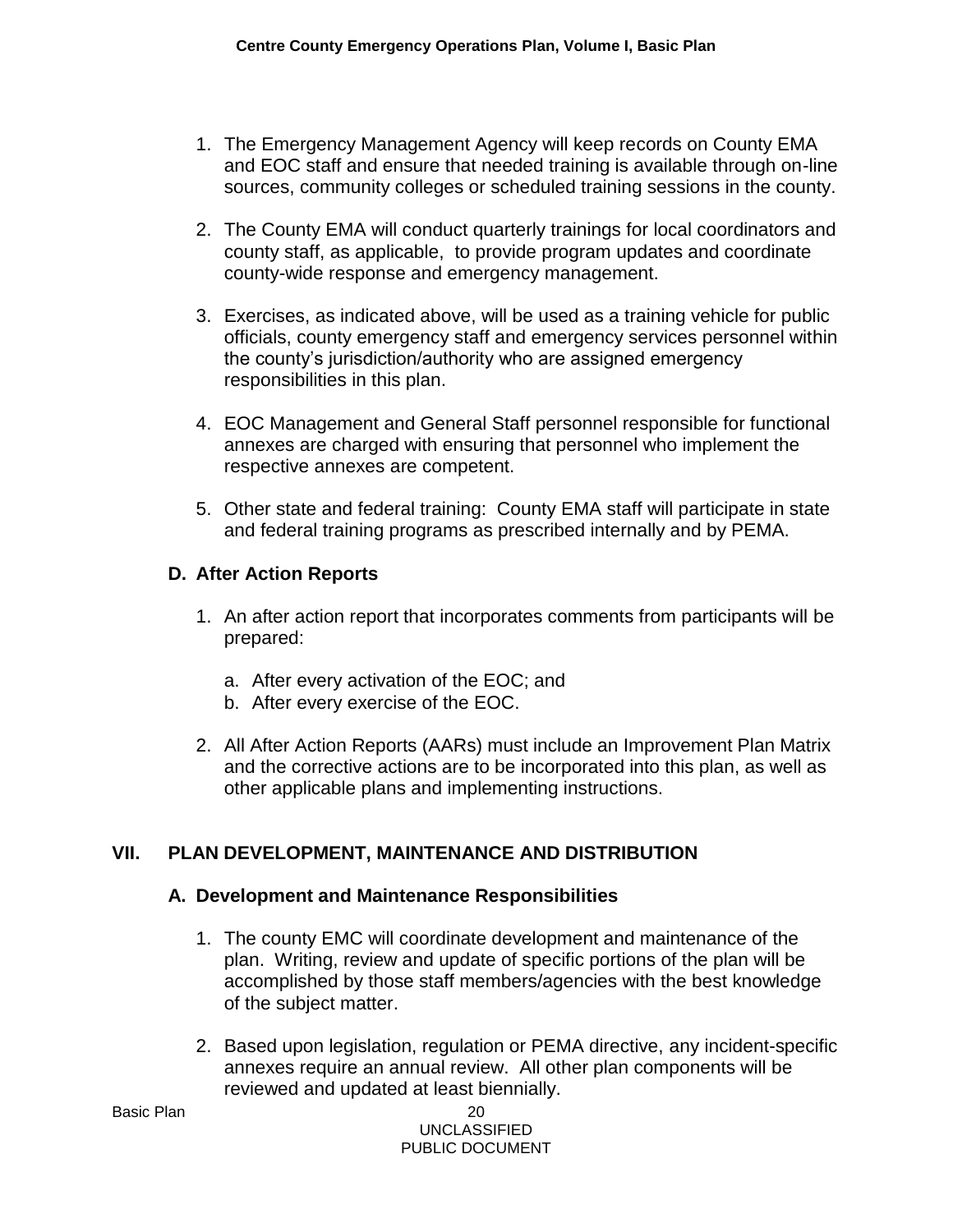- 3. Whenever portions of this plan are implemented in an emergency event or exercise, a review will be conducted to determine necessary changes.
- 4. Whether or not used in an actual event, a review of each section of the plan will be conducted at least biennially, and a written report will be provided to the EMC indicating concurrence or recommended changes.
- 5. At the conclusion of each biennial review, the EMC will:
	- a. If the biennial review indicates a need to change the plan, page changes will be approved and published by the EMC, and distributed as below.
	- b. If the biennial review indicates so many changes that a revised plan should be published, it should be approved by the county executive or county commissioners, and distributed as below.
	- c. If the biennial review indicates that no changes are necessary, document the review on the "Certificate of Biennial Review" .
- 6. This plan will be executed upon order of the County Commissioners or their authorized representative.

## **B. Distribution:**

- 1. This plan and its supporting material are controlled documents. While the basic plan is open to the public, other portions of this plan are not considered to be subject to the Right-to-Know Law and are unavailable to the general public. Distribution is based upon a regulatory or functional "need to know" basis.
- 2. Copies of this plan are distributed according to an approved list.
- 3. A "Receipt Form," including the copy number, will be used to document the fact that copies of the plan and changes reach the proper users.
- 4. Controlled copies of revisions will be distributed to appicable plan holders.
- 5. Revisions or changes are documented on the "Record of Changes".

## *APPENDICES:*

- 1. Authority and References
- 2. Terms and Definitions
- 3. Plan Distribution
- 4. Map of the County
- 5. Political Subdivisions That Have Adopted this Plan as Their Own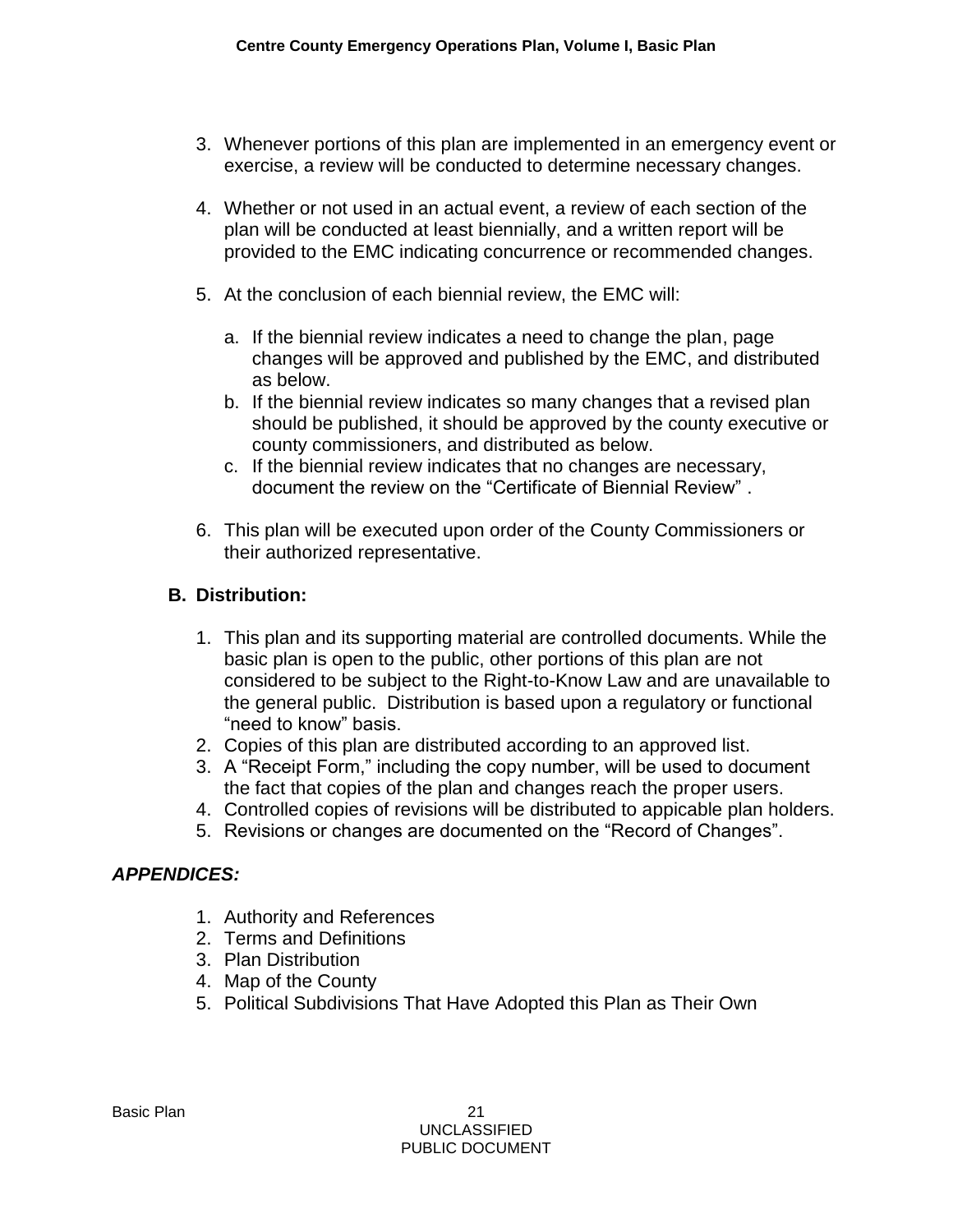#### **APPENDIX 1 AUTHORITY AND REFERENCES**

- A. The authority for this Plan and county emergency management programs comes from the Pennsylvania Emergency Management Services Code and the Counterterrorism Planning, Preparedness and Response Act of 2002.
- B. References
	- 1. The Robert T. Stafford Disaster Relief and Assistance Act (42 U.S.C. § 5121 et. seq.)
	- 2. The Post-Katrina Emergency Management Reform Act of 2006 (6 U.S.C § 7101 et. seq.)
	- 3. The Pennsylvania Emergency Management Services Code (35 Pa CSA § 7101 et. seq.)
	- 4. The Pennsylvania Right-to-Know Law (65 P.S. §§ 67.101, et seq.)
	- 5. The Pennsylvania Intrastate Mutual Aid Program (PIMAS) (Act 93 of 2008)
	- 6. Pets Evacuation and Transportation Standards Act of 2006 (PL 109-308)
	- 7. US Small Business Administration (13 CFR Part 123)
	- 8. Homeland Security Presidential Directive 5 (HSPD-5)
	- 9. Homeland Security Presidential Directive 8 (HSPD-8)
	- 10.Homeland Security Exercise Evaluation Program
	- 11.Pennsylvania Emergency Management Agency, "Commonwealth of Pennsylvania Enhanced All-Hazard Mitigation Plan," Section 1.3 – Risk Assessment, October, 2007
	- 12.Commonwealth of Pennsylvania, State Emergency Operations Plan (December, 2008)
	- 13.Pennsylvania Emergency Management Agency, "Pennsylvania Evacuation Planning and Implementation Guidebook" April, 2006
	- 14.Title III, Superfund Amendments and Reauthorization Act (SARA), October 17, 1986, Section 301-305, 311 and 312.
	- 15.Centre County, Hazard Vulnerability Analysis, January, 2008
	- 16.Centre County Resolution dated February 23, 1982 that created the Centre County Office of Emergency Services (Emergency Management Agency).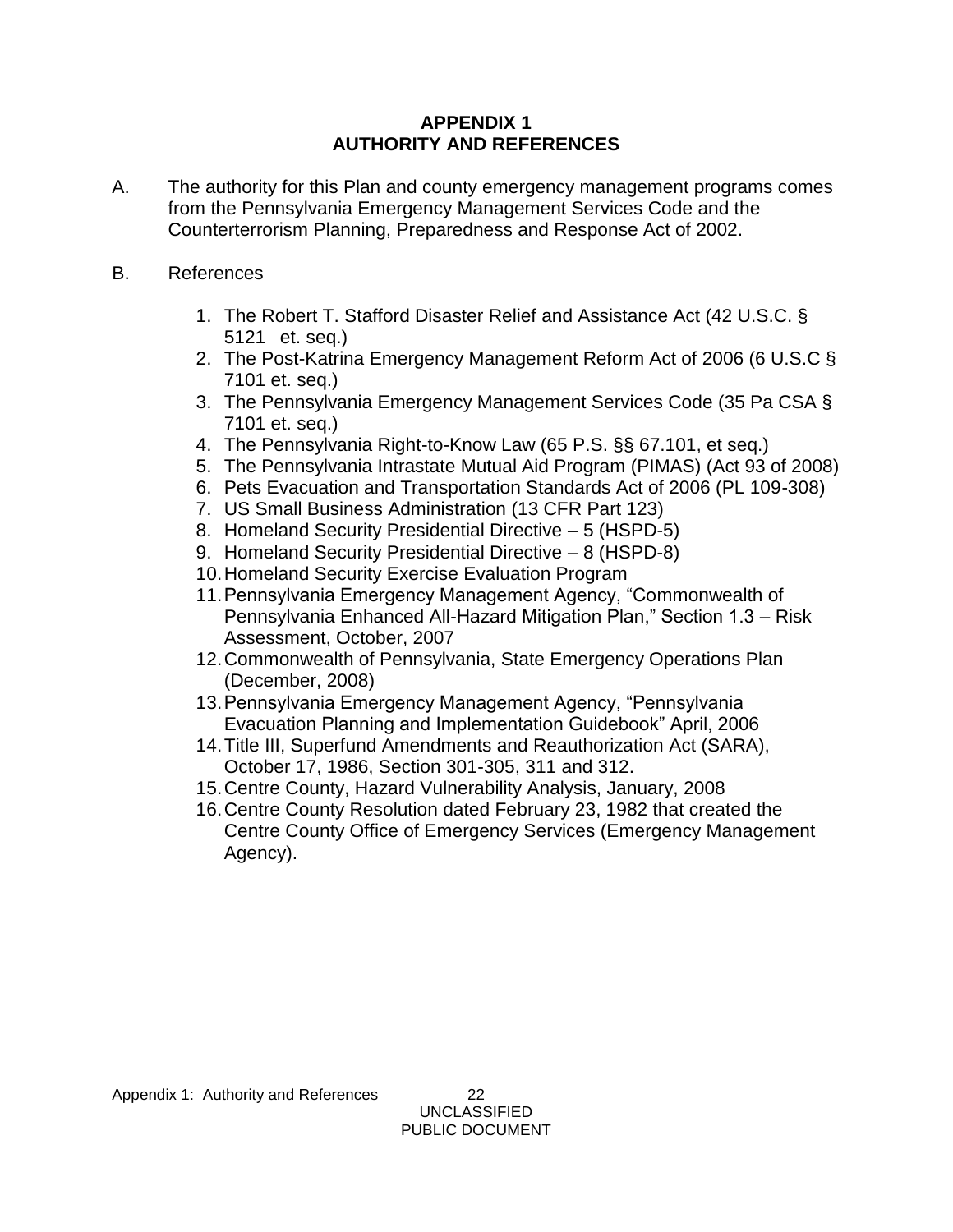**THIS PAGE IS INTENTIONALLY LEFT BLANK**

Appendix 1: Authority and References 23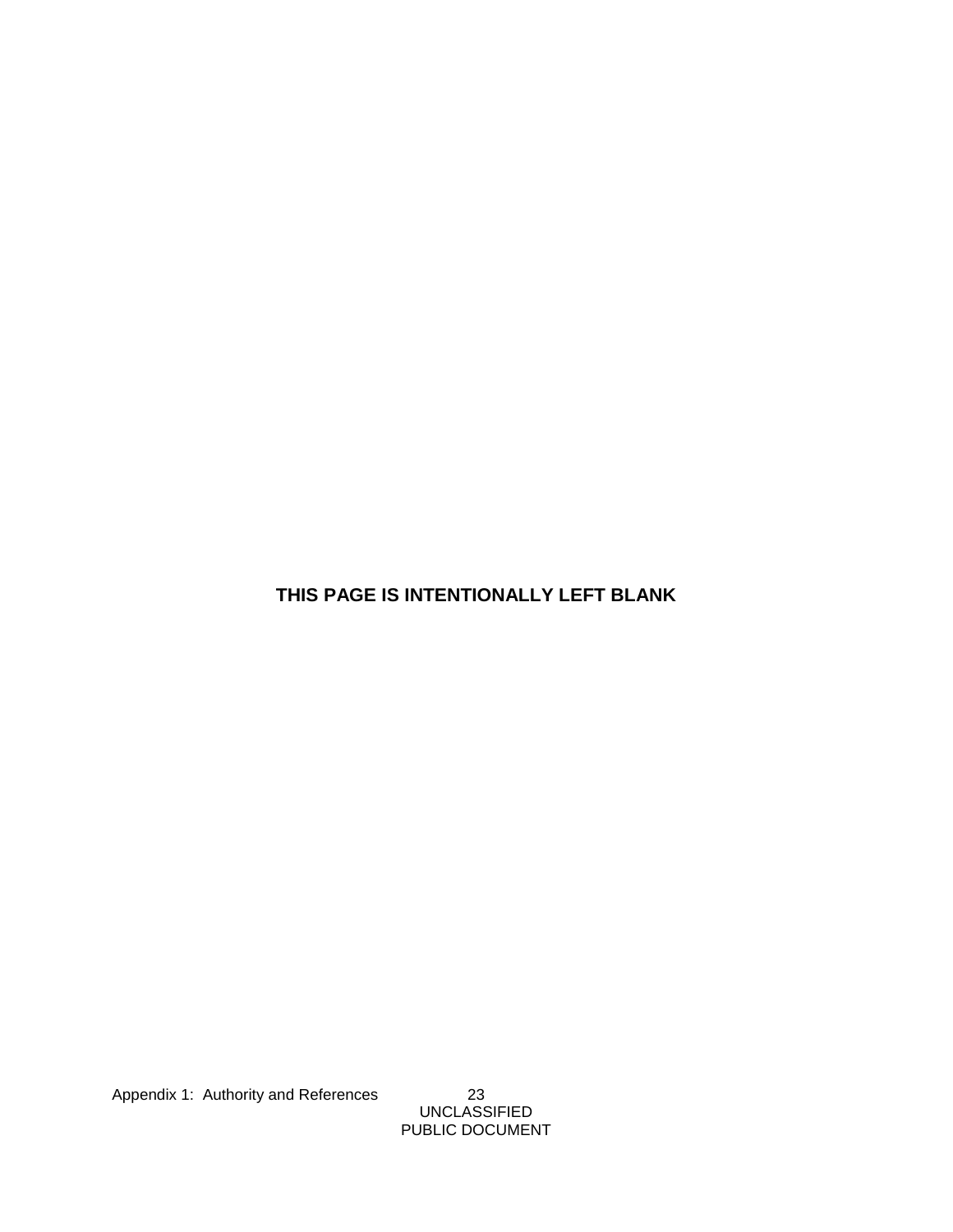#### **APPENDIX 2 TERMS AND DEFINITIONS**

**Activate** – To start or place into action an activity or system.

**Agency Representative** – An individual assigned to an incident from an assisting or cooperating agency who has been delegated authority to make decisions on matters affecting the agency's participation in the incident. Agency representatives will report to the liaison officer or to the incident commander/EOC Manager in the absence of a Liaison Officer.

**All-Hazards** – The spectrum of all types of hazards including accidents; technological events; natural disasters; terrorist attacks; warfare, including chemical and biological; pandemic or other biological emergencies, nuclear or explosive events.

**ARES** – Amateur Radio Emergency Services - An American Radio Relay League sponsored emergency organization of amateur radio operators that provides communications resources.

**Congregate Household Pet Shelter** – Any private or public facility that provides refuge to rescued household pets and the household pets of shelterees in response to a disaster or emergency.

**Continuity of Operations Planning (COOP)** – Planning to ensure that essential services continue during, or as soon as possible after a disaster or emergency event. In the public sector, COOP includes activities referred to as COG (Continuity of Government.)

**Coordination** – Arranging in order, activities of equal importance to harmonize in a common effort. (For use in context of this document: authorizing and/or providing for coordination of activities relating to emergency disaster prevention, preparedness, response and recovery by State, local governments and Federal agencies.)

**County Damage Assessment** – (Also called Initial Damage Assessment) A damage assessment, conducted by the county damage assessment team(s), that uses PEMAdeveloped procedures to assign a damage category to emergency-caused damages.

**County Recovery Task Force** – A type of Local Recovery Task Force (LTRC) formed from local volunteer assets to coordinate and administer voluntary contributions to short-term and long-term recover

**Critical Incident Stress Management (CISM)** – A system developed and published by the International Critical Incident Stress Foundation to head off the psychological effects

Appendix 2: Terms and Definitions 24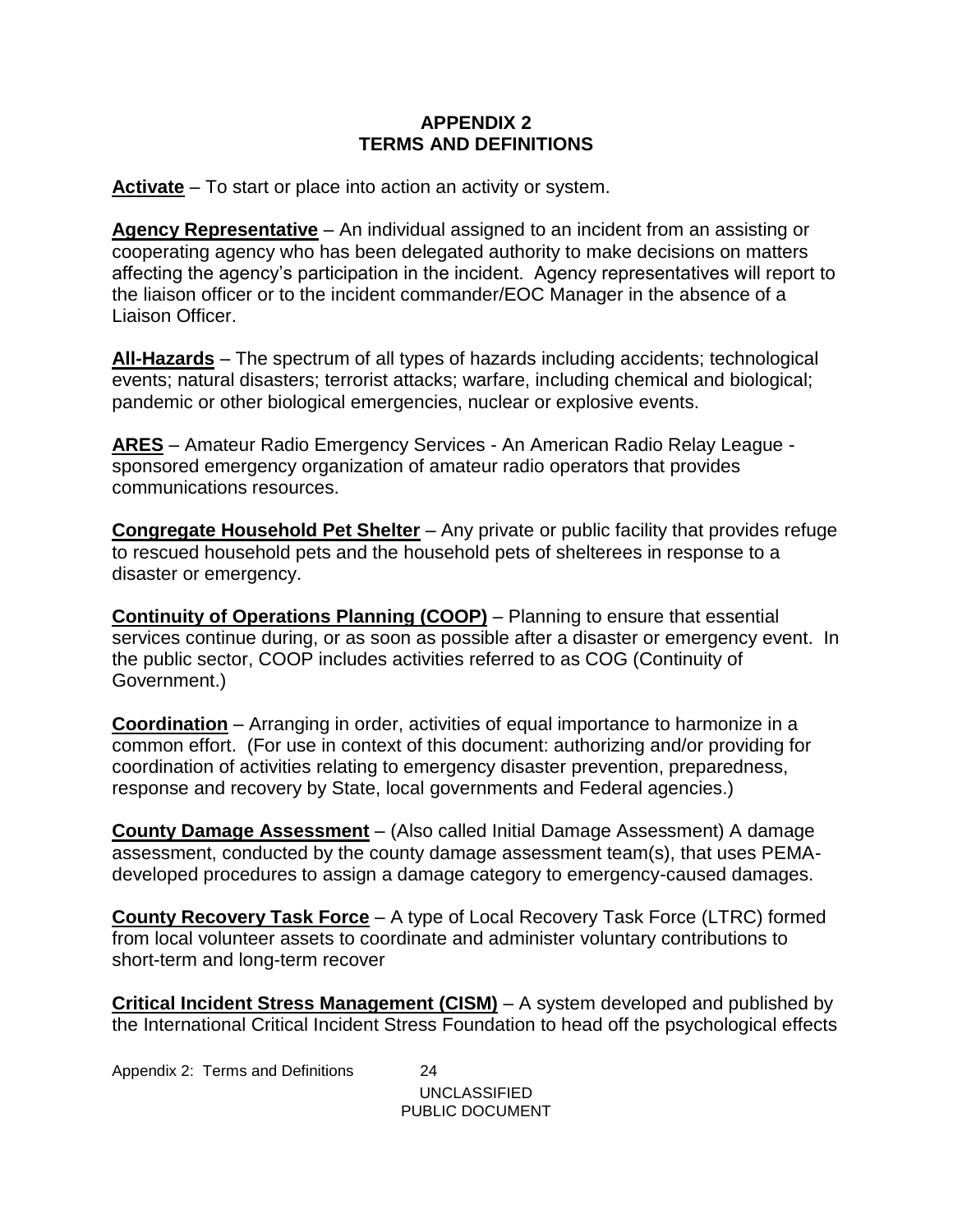of certain types of particularly traumatic incidents on emergency responders. The system involves trained teams of practitioners who conduct peer debriefings for affected responders. Teams in Pennsylvania are independent, and are managed and dispatched locally, or through the Department of Health, Bureau of Emergency Medical Services.

**Deploy** – To move to the assigned location in order to start operations.

**Natural Disaster** – Any hurricane, tornado, storm, flood, high water, wind driven water, tidal wave, earthquake, landslide, mudslide, snowstorm, drought, fire, explosion or other catastrophe which results in substantial damage to property, hardship, suffering or possible loss of life.

**Human-Caused Disaster** – Any industrial, nuclear or transportation accident, explosion, conflagration, power failure, natural resource shortage or other condition, including enemy action, weapons of mass destruction or overt paramilitary actions, or other acts such as sabotage resulting from human-made causes. This includes oil spills and other injurious environmental contamination which threatens or causes substantial damage to property, human suffering, hardship or loss of life.

**Disaster Emergency** – Those conditions which upon investigation may be found, actually or likely to affect seriously the safety, health or welfare of a substantial number of citizens of the county or preclude the operation or use of essential public facilities. A disaster should be of such magnitude or severity as to render essential state supplementation of county efforts or resources.

**Emergency Alert System (EAS) Announcements** - Official announcements made at the county or state level for the specific purpose of providing information, instructions or directions to the residents of the county. Announcements are made over the legally designated EAS network. EAS announcement does not preclude appropriate use of newspapers, radio and television for public information statements.

**Emergency Management** – The judicious planning, assignment and coordination of all available resources in an integrated program of prevention, mitigation, preparedness, response and recovery for emergencies of all kinds, whether from enemy attack, human-made or natural sources.

**Emergency Services** – The preparation for and the carrying out of functions, other than those for which military forces are primarily responsible, to prevent, minimize and provide emergency repair of injury and damage resulting from disaster, together with all other activities necessary or incidental to the preparation for and carrying out of those functions. The functions include, without limitation, firefighting services, police services, medical and health services, rescue, engineering, disaster warning services,

Appendix 2: Terms and Definitions 25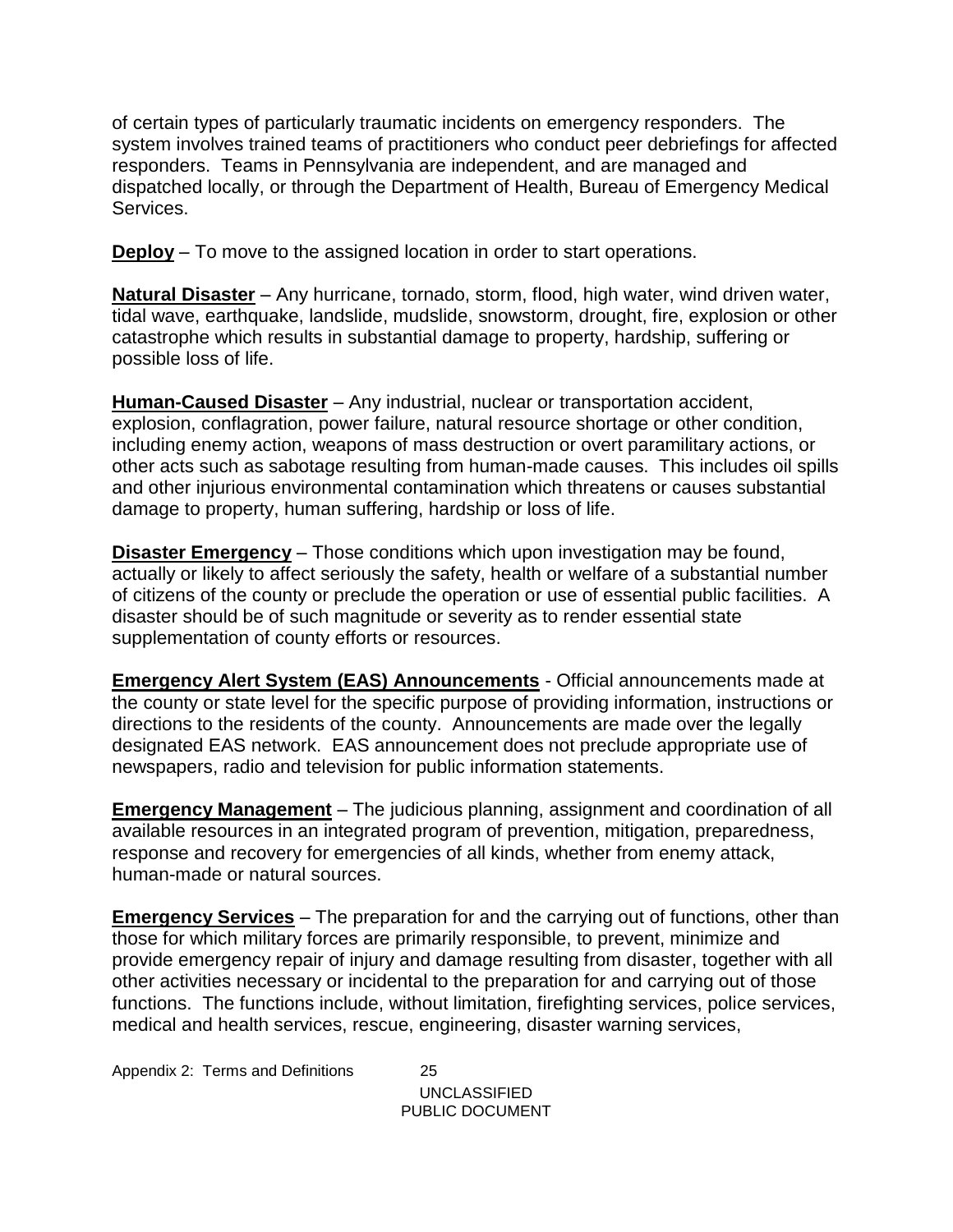communications, radiological, shelter, chemical and other special weapons defense, evacuation of persons from stricken areas, emergency welfare services, emergency transportation, emergency resources management, existing or properly assigned functions of plant protection, temporary restoration of public utility services and other functions related to civilian protection.

**Explosive Ordinance Disposal (EOD)** – A specialized component of the U. S. military tasked with the retrieval and disposal of military ordnance. EOD Teams are available to assist civilian authorities in life threatening situations dealing with other explosive devices.

**Governor's Proclamation of "Disaster Emergency"** – A proclamation by the Governor upon finding that a disaster has occurred or that the occurrence or the threat of a disaster is imminent. This proclamation authorizes municipalities (including counties) to exercise certain powers without regard to time-consuming procedures and formalities prescribed by law (excepting mandatory constitutional requirements).

**Hazardous Materials (HAZMAT)** – Any substance or material in a quantity or form that may be harmful or injurious to humans, domestic animals, wildlife, economic crops or property when released into the environment. Hazardous materials may be chemical, biological, radiological, or explosive.

**Hazards Vulnerability Analysis (HVA)** – A compilation of natural and man-made hazards and their predictability, frequency, duration, intensity and risk to population and property.

**Household Pet** – A domesticated animal, such as a cat, dog, bird, rabbit, rodent or turtle that is traditionally kept in a home for pleasure rather than for commercial purposes; can travel on commercial carriers and be housed in temporary facilities. Household pets do not include reptiles (except turtles), amphibians, fish, insects/arachnids, farm animals (including horses), and animals kept for racing purposes.

**Initial Damage Assessment** – (Also called County Damage Assessment) A damage assessment, conducted by the county damage assessment team(s) that uses PEMAdeveloped procedures to assign a damage category to emergency-caused damages.

**Initial Damage Report** – Reports compiled during the response phase of an emergency that list numbers of damaged facilities, and other essential information. The IDR information is originated at the local level, compiled at the county and forwarded on to PEMA. IDR data should be submitted as soon as possible since it is used to determine operational needs and to identify the location and scope of damages for more formal damage assessments that come in the recovery phase of the emergency.

Appendix 2: Terms and Definitions 26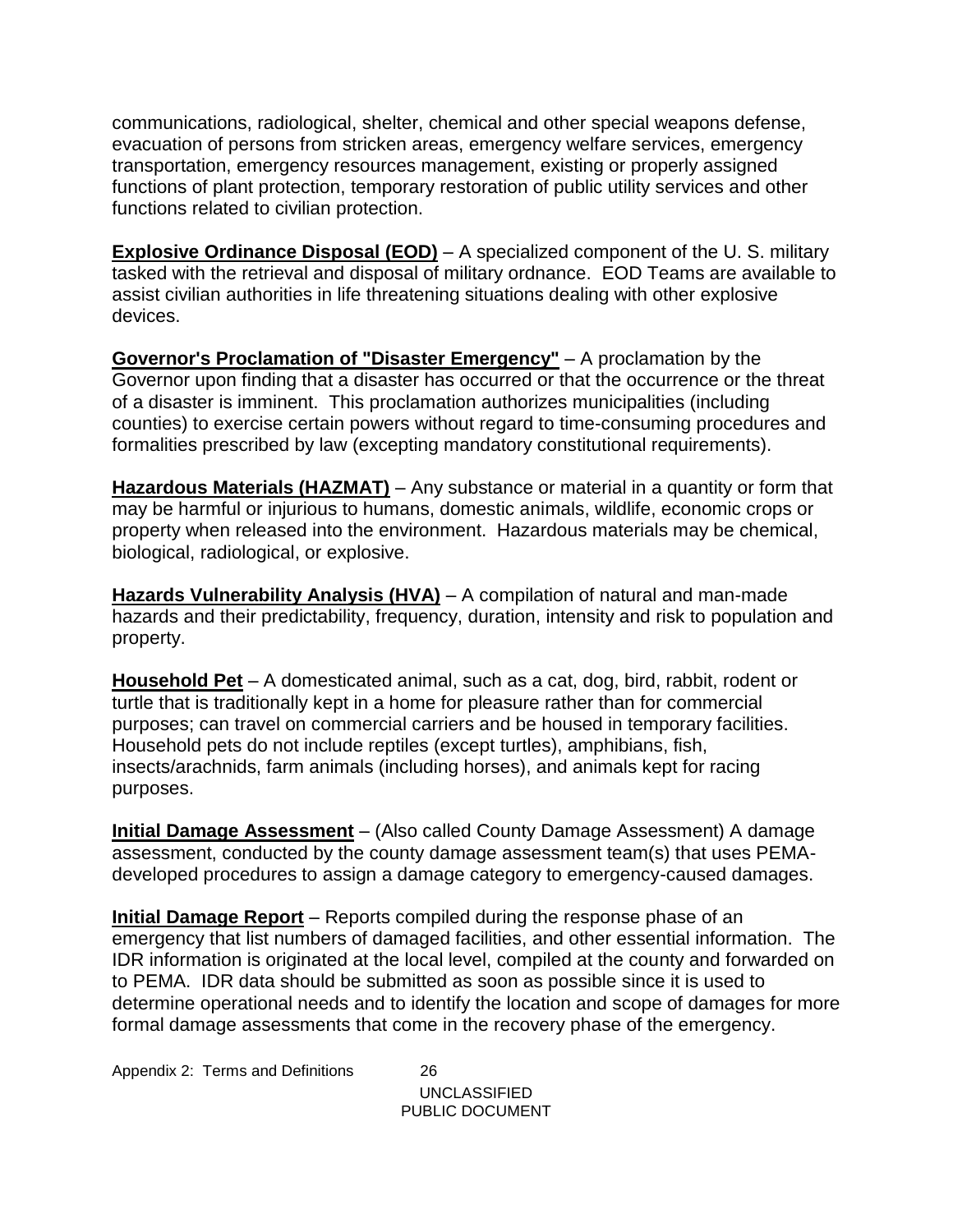**Joint Preliminary Damage Assessment** – A damage assessment conducted by county, state and federal personnel to verify that sufficient damage has occurred to justify a Presidential Declaration of Major Disaster or Emergency.

**Liaison Officer** – The Liaison Officer is the IC/UC point of contact for representatives of other governmental agencies, non-governmental organizations and/or the private sector (with no jurisdiction or legal authority) to gain input on the agency's policies, resource availability and other incident-related matters.

**Local Disaster Emergency (When declared by the County Commissioners)** – The condition declared by the local governing body when, in their judgment, the threat or actual occurrence of a disaster requires coordinated local government action to prevent or alleviate the damage, loss, hardship or suffering threatened or caused. A local emergency arising wholly or substantially out of a resource shortage may be declared only by the Governor, upon petition of the local governing body.

**Local Recovery Task Force (County Recovery Task Force)** – A group established to oversee the recovery and reconstruction process and serve as an advisory committee to local government officials responsible for recovery activities. The Local/County Recovery Task Force should have representatives from all facets of the community (school, faith-based, business, volunteer, etc.)

**Long Term Recovery Committee (LTRC)** – A group of volunteer organizations established to provide recovery assistance to victims of a disaster or emergency beyond those services available from government sources. The LTRC should work in coordination with county and local government in order to ensure maximum utility from all available resources.

**Mass Care Centers** – Fixed facilities suitable for providing emergency lodging for victims of disaster left temporarily homeless. Mass Care centers are capable of providing all essential social services. Feeding may be done within a mass care center (in suitable dining facilities) or nearby.

**Municipality** – As defined in the Pennsylvania Constitution, "…a county, city, borough, incorporated town, township or similar unit of government…" (Article IX, Section 14, The Constitution of Pennsylvania).

**Notification** – The act of making known or informing. For use in the context of this document: to transmit emergency information and instructions: (1) to Emergency Management Agencies, staff and associated organizations; (2) over the Emergency Alert System or by other means to the general public.

Appendix 2: Terms and Definitions 27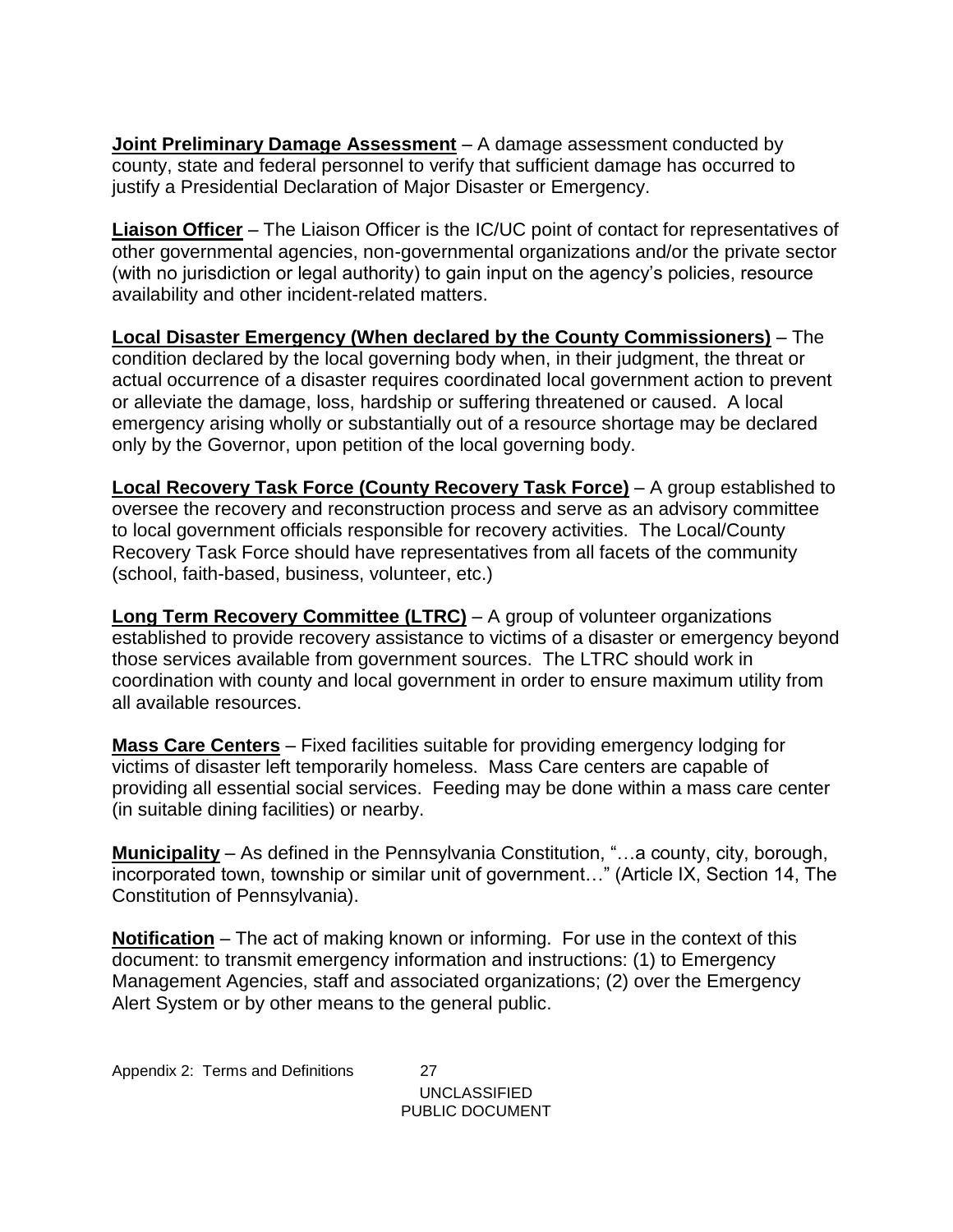**Operational** – Capable of accepting mission assignments at an indicated location with partial staff and resources.

**Pennsylvania Intrastate Mutual Aid System (PIMAS)** – A system between participating political subdivisions that have agreed to share physical resources under protocols developed by the Intrastate Mutual Aid Committee. The system was established by Act 93 of 2008.

**Political Subdivision** – Any county, city, borough, township or incorporated town within the Commonwealth, as well as school districts, and water, sewer and other authorities that have governmental or taxing authority.

**Point of Dispensing (Pharmaceutical POD or SNS POD)** – A facility established for the mass dispensing of pharmaceuticals. Operation of SNS PODs is described in the Strategic National Stockpile (SNS) plan.

**Point of Distribution (Commodities POD)** – A facility where disaster victims can come to receive emergency food, water and ice and perhaps tarps or cleaning supplies. These are normally located in an open parking lot providing drive-through service and a very limited variety of essential goods.

**Presidential Declaration of "Emergency"** – "Emergency" means any occasion or instance for which, in the determination of the President, Federal assistance is needed to supplement State and local efforts and capabilities to save lives and to protect property and public health and safety, or to lessen or avert the threat of a catastrophe in any part of the United States.

**IMPORTANT NOTE** – Before federal assistance can be rendered, the Governor must first determine that the situation is of such severity and magnitude that effective response is beyond the capabilities of the State and affected county and local governments and that Federal assistance is necessary.

**Presidential Declaration of "Major Disaster"** – "Major Disaster" means any natural catastrophe (including any hurricane, tornado, storm, high water, wind driven water, tidal wave, tsunami, earthquake, volcanic eruption, landslide, mudslide, snowstorm, or drought), or, regardless of cause, any fire, flood, or explosion, in any part of the United States, which in the determination of the President causes damage of sufficient severity and magnitude to warrant major disaster assistance to supplement the efforts and available resources of States, local governments, and disaster relief organizations in alleviating the damage, loss, hardship, or suffering caused thereby.

#### **Preliminary Damage Assessment** – See Joint Preliminary Damage Assessment (above)

Appendix 2: Terms and Definitions 28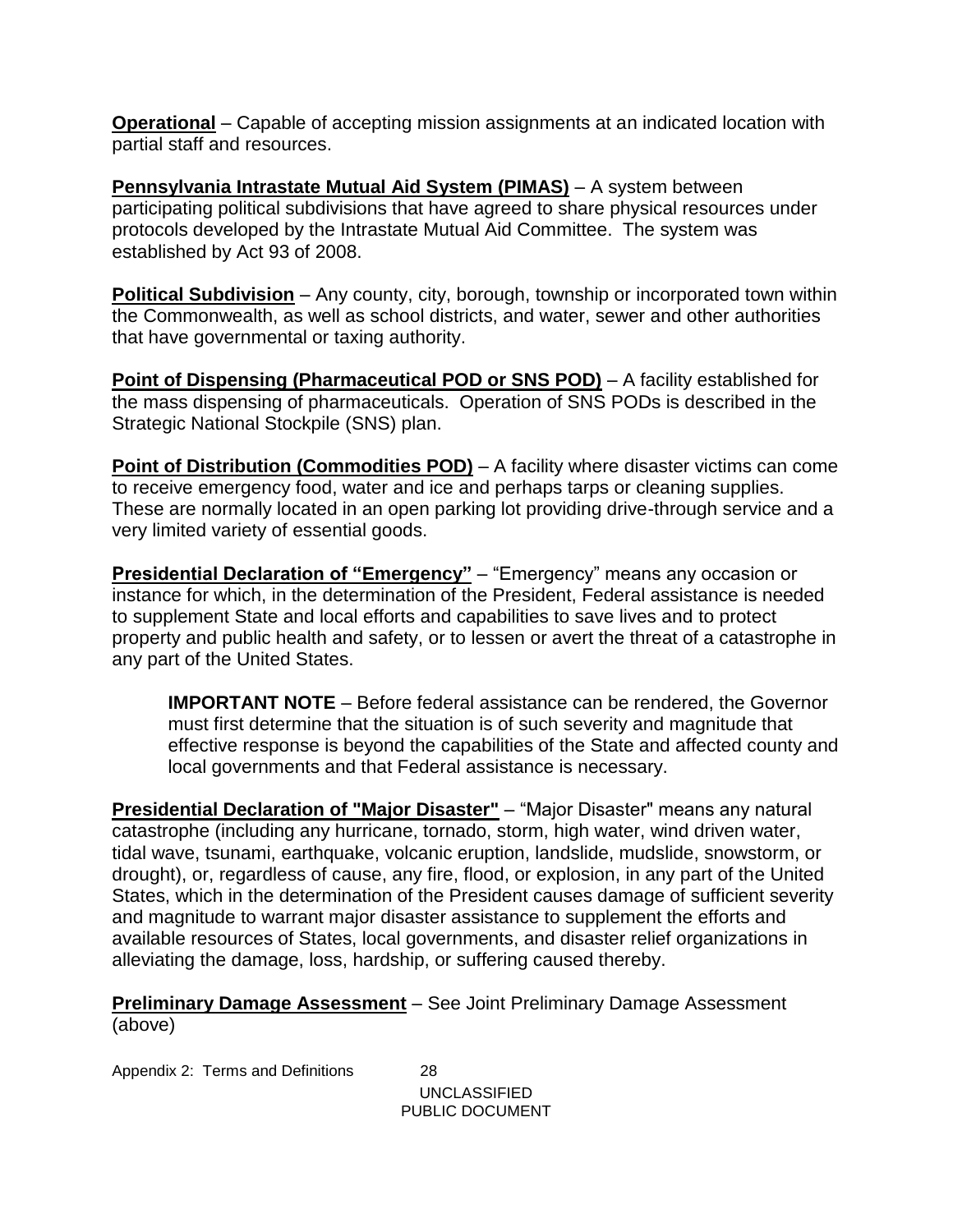**Protective Action** – Any action taken to eliminate or avoid a hazard or eliminate, avoid or reduce its risks.

**Public Information Statements** – Public announcements made by PEMA or county official spokespersons via newspapers, radio or television to explain government actions being taken to protect the public in the event of any public emergency.

**Public Inquiry** – (Formerly known as Rumor Control) A place where the general public can call for information during an emergency. The public inquiry center is normally only activated during an emergency. Operators track calls, locate previously unknown pockets of damage and identify misperceptions that the PIO should try to dispel.

**RACES** – (Radio Amateur Civil Emergency Service) A part of the amateur radio service established under Federal Communication Commission rules and regulations to establish and maintain leadership and organizational infrastructure necessary to provide amateur radio communications in support of emergency management entities throughout the United States or its territories. RACES can be used during any disaster or emergency when normal governmental communications have sustained damage, or when additional communication is desired.

**Reentry** – The return to the normal community dwelling and operating sites by families, individuals, governments, and businesses once the evacuated area has been declared safe for occupancy.

**Route Alerting** – Route alerting is a supplement to siren systems accomplished by predesignated teams traveling in vehicles along pre-assigned routes delivering an alert/warning message.

**Service Animal** – Any guide dog, signal dog or other animal individually trained to provide assistance to an individual with a disability, including, but not limited to, guiding individuals with impaired vision, alerting individuals with impaired hearing to intruders or sounds, providing minimal protection or rescue work, pulling a wheelchair or fetching dropped items.

**Special Needs Population** – Populations whose members may have additional needs before, during, and after an incident in functional areas, including but not limited to, maintaining independence, communication, transportation, supervision, and medical care. Individuals in need of additional response assistance may include those who have disabilities; who live in institutionalized settings; who are elderly; who are children; who are from diverse cultures; who have limited English proficiency or are non-English speaking; or who are transportation disadvantaged.

Appendix 2: Terms and Definitions 29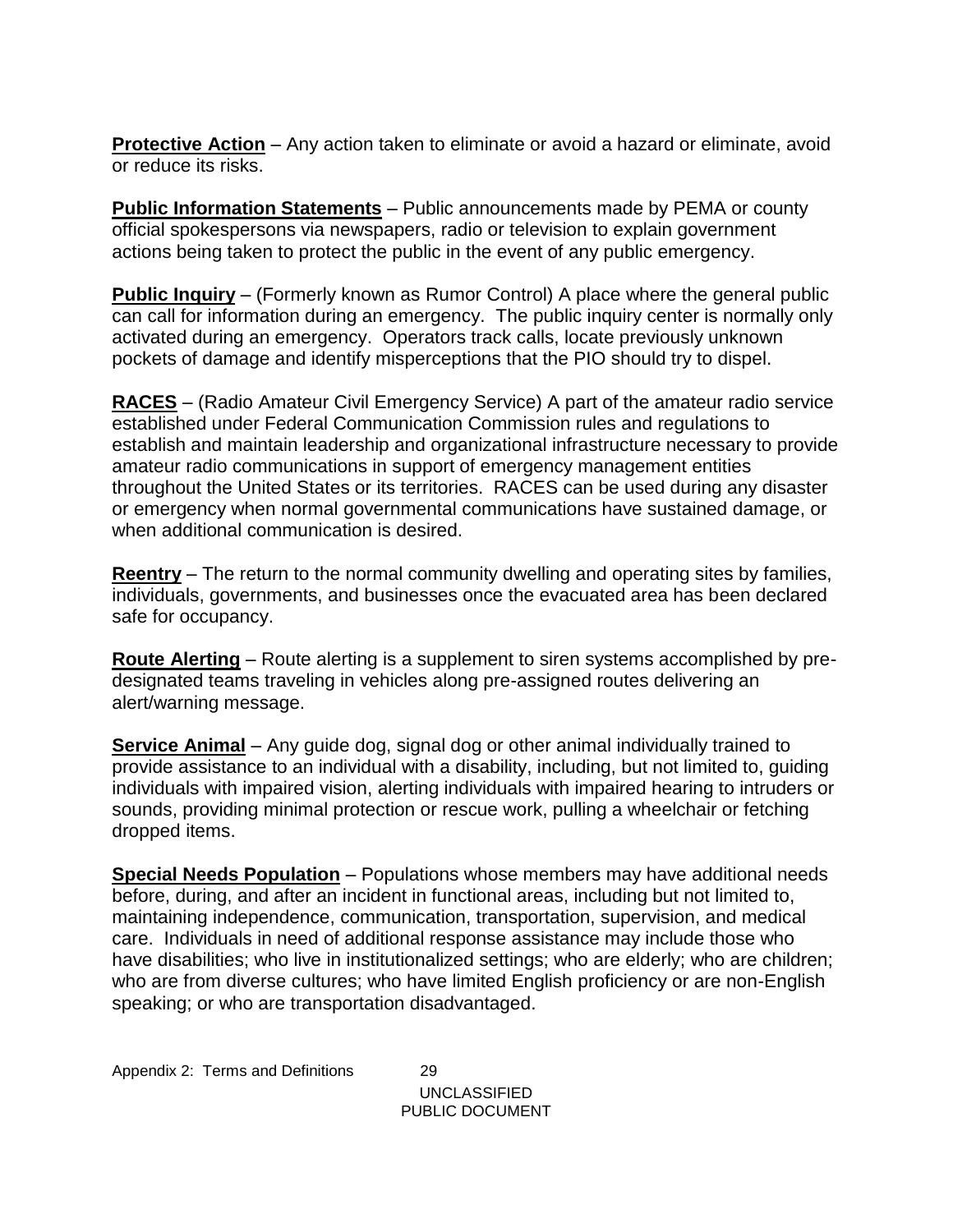**Standby** – To be ready to perform but waiting at home or other location for further instructions.

**Strategic National Stockpile (SNS)** – A program headed by the federal Centers for Disease Control that maintains large stocks of medications for distribution to the public during emergencies. The SNS relies on the state and county governments to have plans and play a major part in the distribution of the medications. This is done through a series of Pharmaceutical PODs (Points of Dispensing) that are located throughout the county.

**Support** – To act in a secondary or subordinate role to a primary activity by providing a means of maintenance or subsistence to keep the activity from failing under stress. **Unmet Needs** – Capabilities and/or resources required to support emergency operations but neither available nor provided for at the respective levels of government.

**Urban Search and Rescue (US&R)** – A specific type of search and rescue that deal with urban settings, especially with collapsed building rescue. Pennsylvania has one team (PA Task Force-1) that is sponsored and certified by FEMA and managed by PEMA. Additionally, there are a series of US&R components in the nine Regional Task Forces.

**Volunteer Emergency Communications** – Any or all of those volunteer organizations such as RACES, ARES, CAP, and Coast Guard Auxiliary which may provide emergency telecommunications services to responders or victims within the county.

**Weather Warning** – Previously expected severe weather is occurring or is about to occur.

**Weather Watch** – Indicates that conditions and ingredients exist to trigger severe weather.

Appendix 2: Terms and Definitions 30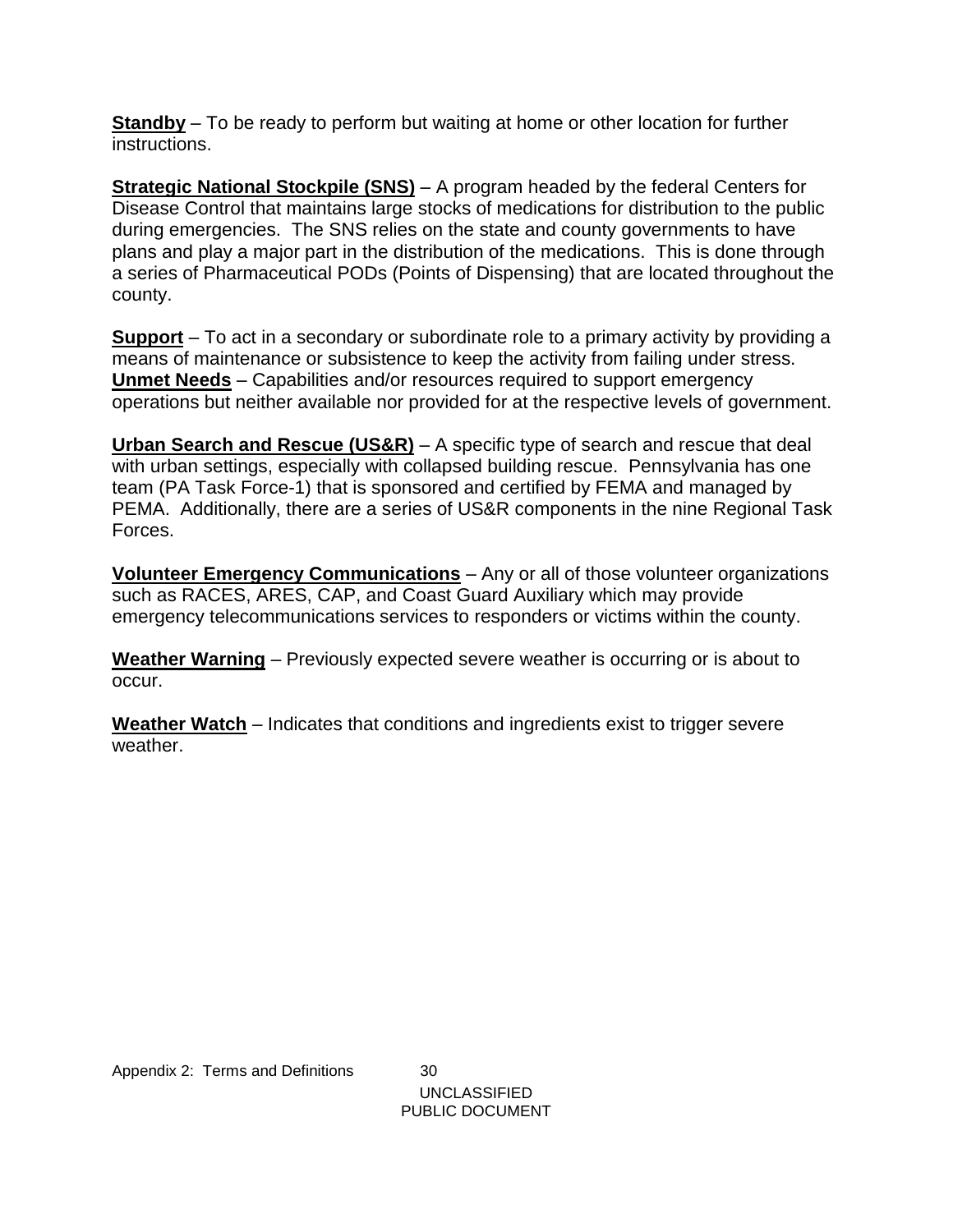**THIS PAGE IS INTENTIONALLY LEFT BLANK**

Appendix 2: Terms and Definitions 31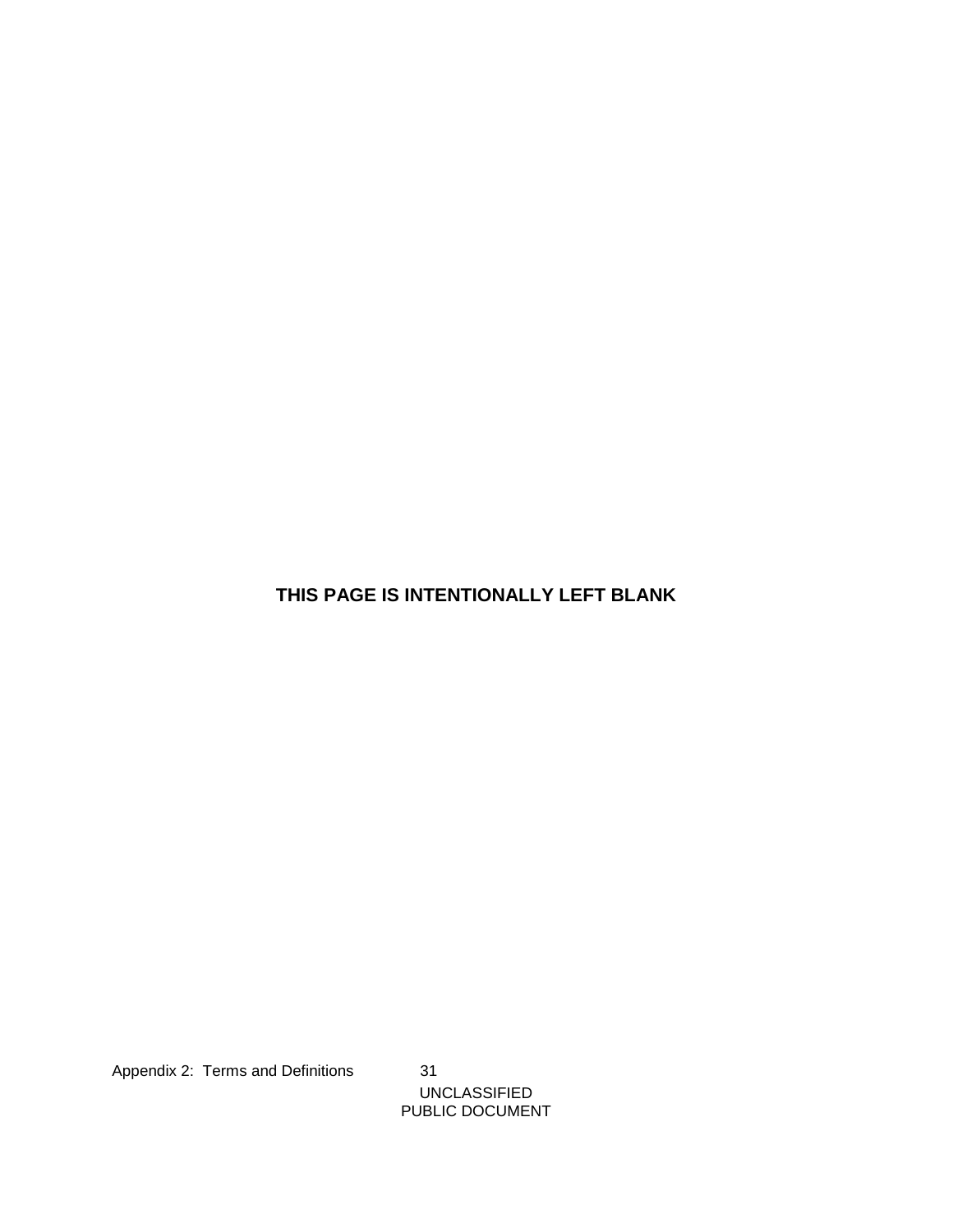#### **APPENDIX 3 PLAN DISTRIBUTION**

- A. The Basic Plan (Volume I) and the Emergency Support Function (ESF) Annex (Volume II) of the Centre County Emergency Operations Plan contain no sensitive information and are available to the public. Copies of the Basic Plan (Volume I) and the ESF Annex (Volume II) of the Centre County Emergency Operations Plan may be obtained at no cost on the Centre County website [\(www.co.centre.pa.us\)](http://www.co.centre.pa.us/) or for a duplication fee by contacting the Centre County Emergency Management Agency.
- B. Because of the sensitivity of Volume III of this plan, and in order to ensure that plan revisions are posted to every copy, copies of that volume to the plan will be numbered and distributed on a need-to-know basis.
- C. Numbered copies of Volume III to this plan will be distributed to the following agencies. A "master distribution list" (Enclosure 1) with the numbers of each copy, and the format (printed or electronic) is maintained by the county EMA.
	- Centre County EOC Copy 1
	- PEMA Central Area Office Copy 2
- C. Each recipient of Volume III will sign a receipt form (Enclosure 1), and the signed receipt will be maintained by the Centre County EMA, along with the distribution list.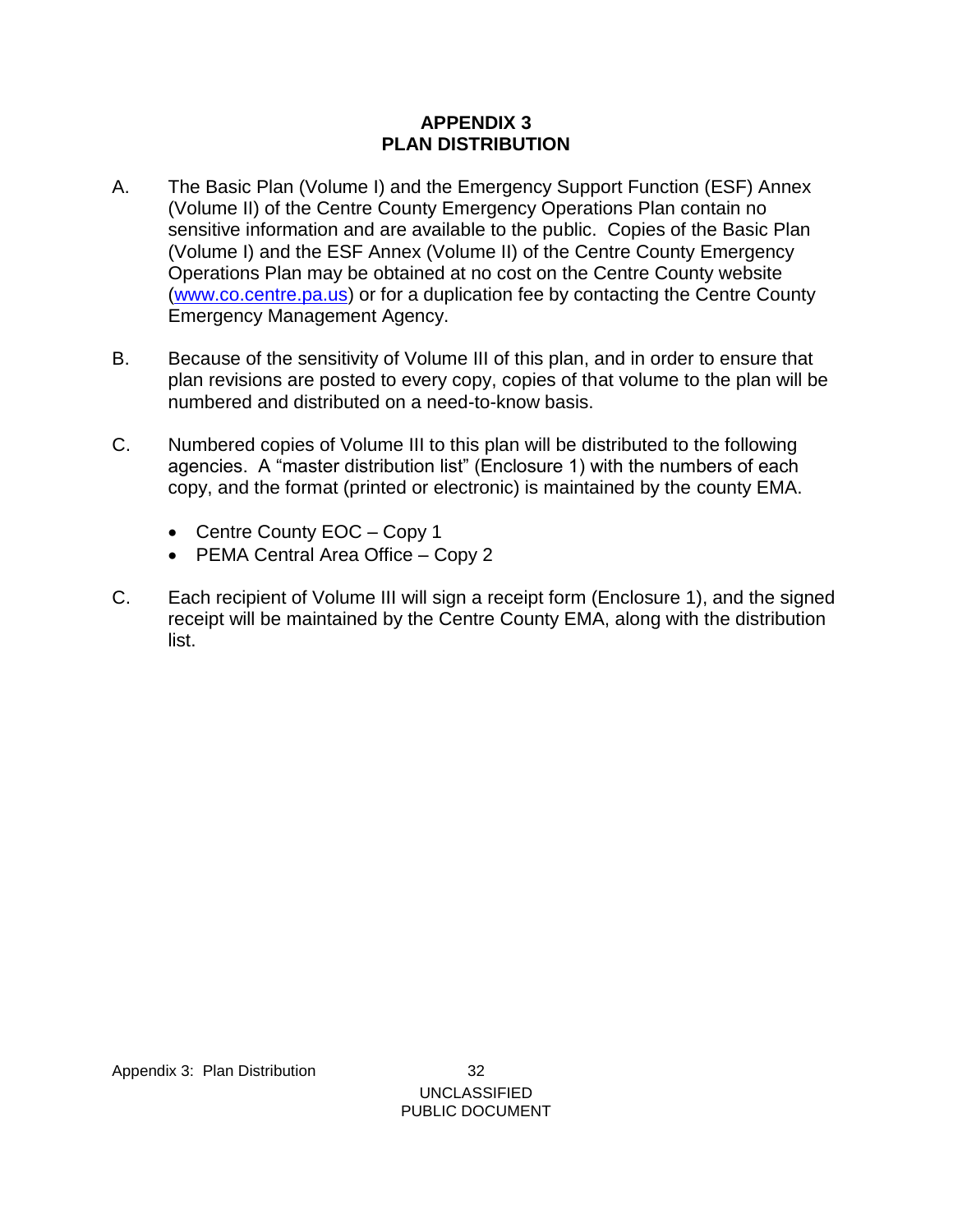# **Centre County Emergency Operations Plan Distribution List**

| Office | Name of Recipient | Copy Number | Date Received |
|--------|-------------------|-------------|---------------|
|        |                   |             |               |
|        |                   |             |               |
|        |                   |             |               |
|        |                   |             |               |
|        |                   |             |               |
|        |                   |             |               |
|        |                   |             |               |
|        |                   |             |               |
|        |                   |             |               |
|        |                   |             |               |
|        |                   |             |               |
|        |                   |             |               |
|        |                   |             |               |
|        |                   |             |               |

*Enclosure 1 to Appendix 3 to Centre County Emergency Operations Plan*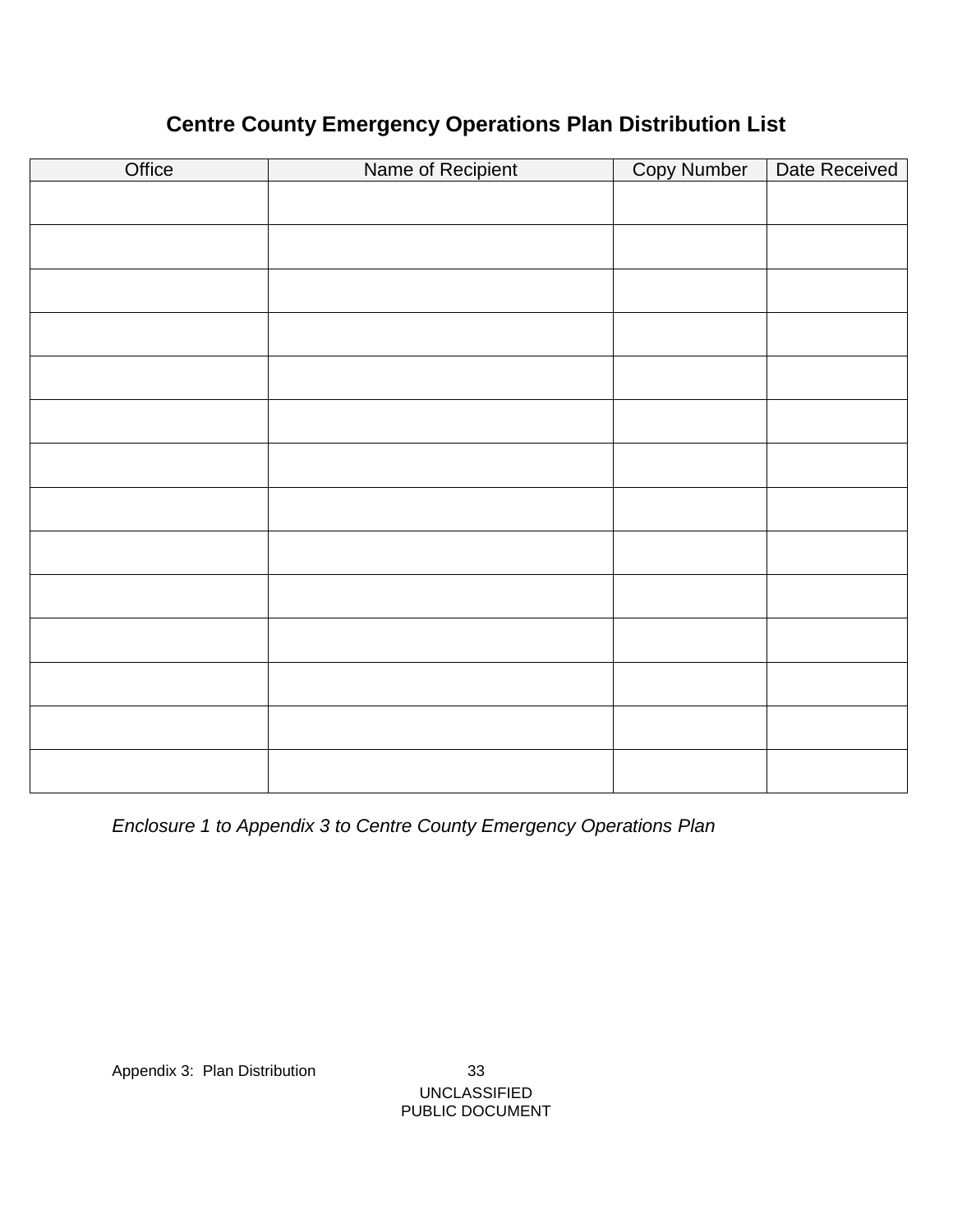#### **RECEIPT FORM**

TO: Centre County Emergency Management Agency 420 Holmes Street Bellefonte, PA 16823

SUBJECT: Centre County Emergency Operations Plan

1. This will certify that I have received the following document(s):

#### *(Line through the lines that do not apply)*

| The Centre County Emergency Operations Plan Volume I Basic Plan, dated<br>The Centre County Emergency Operations Plan Volume II, dated _________<br>The Centre County Emergency Operations Plan Volume III, dated _________<br>CHANGE #____ to the Centre County Emergency Operations Plan, dated ________ |  |  |
|------------------------------------------------------------------------------------------------------------------------------------------------------------------------------------------------------------------------------------------------------------------------------------------------------------|--|--|
|                                                                                                                                                                                                                                                                                                            |  |  |
| Number of Copies: ________________                                                                                                                                                                                                                                                                         |  |  |
| Copy Number(s): _________________                                                                                                                                                                                                                                                                          |  |  |
| Hard Copy or Compact Disk (Circle one)                                                                                                                                                                                                                                                                     |  |  |
|                                                                                                                                                                                                                                                                                                            |  |  |
| Title:<br><u> 1989 - Johann Stoff, amerikansk politiker (* 1908)</u>                                                                                                                                                                                                                                       |  |  |
|                                                                                                                                                                                                                                                                                                            |  |  |
|                                                                                                                                                                                                                                                                                                            |  |  |

2. I understand that these documents might contain information that is personal or sensitive in nature, and I will not release any parts of the plan to persons outside my organizations or to any person within my organization who does not need it to perform emergency response functions outlined in the plan.

**Signature** 

\_\_\_\_\_\_\_\_\_\_\_\_\_\_\_\_\_\_\_\_\_\_\_\_\_\_\_\_\_\_\_\_\_

*Enclosure 2 to Appendix 3 to Centre County Emergency Operations Plan*

Appendix 3: Plan Distribution 34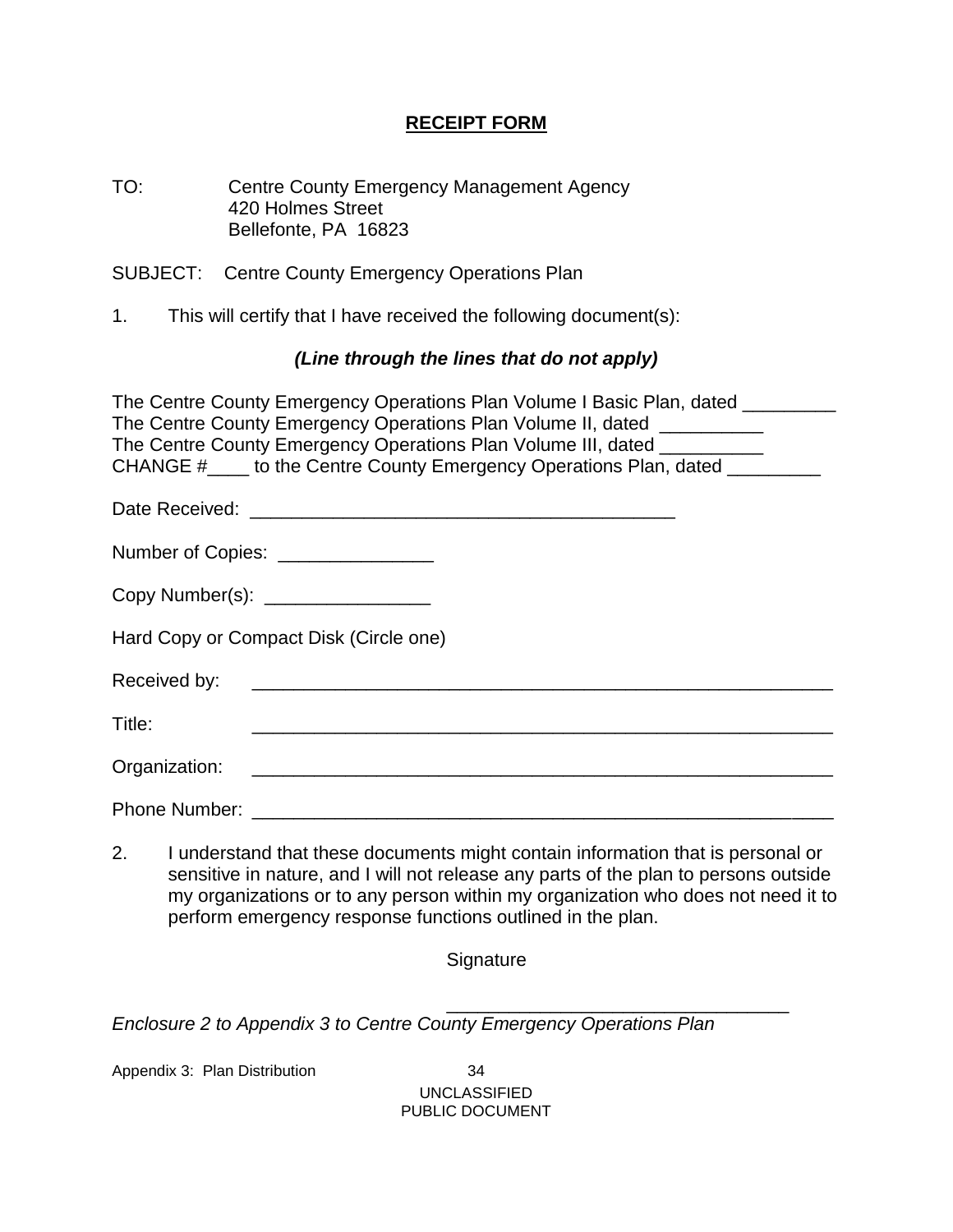## **THIS PAGE IS INTENTIONALLY LEFT BLANK**

Appendix 3: Plan Distribution 35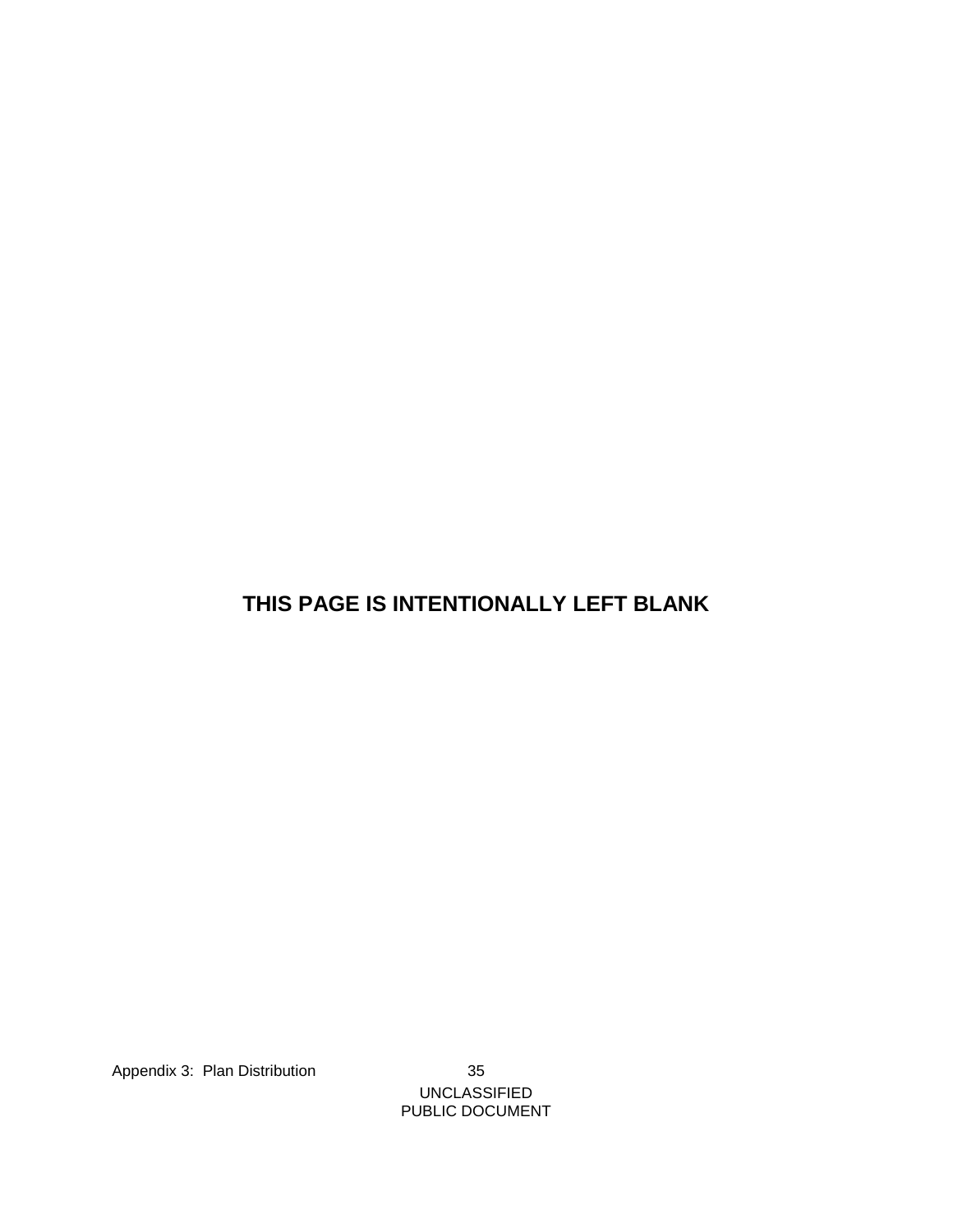#### **APPENDIX 4 MAP OF CENTRE COUNTY**



Appendix 4: Map of Centre County 36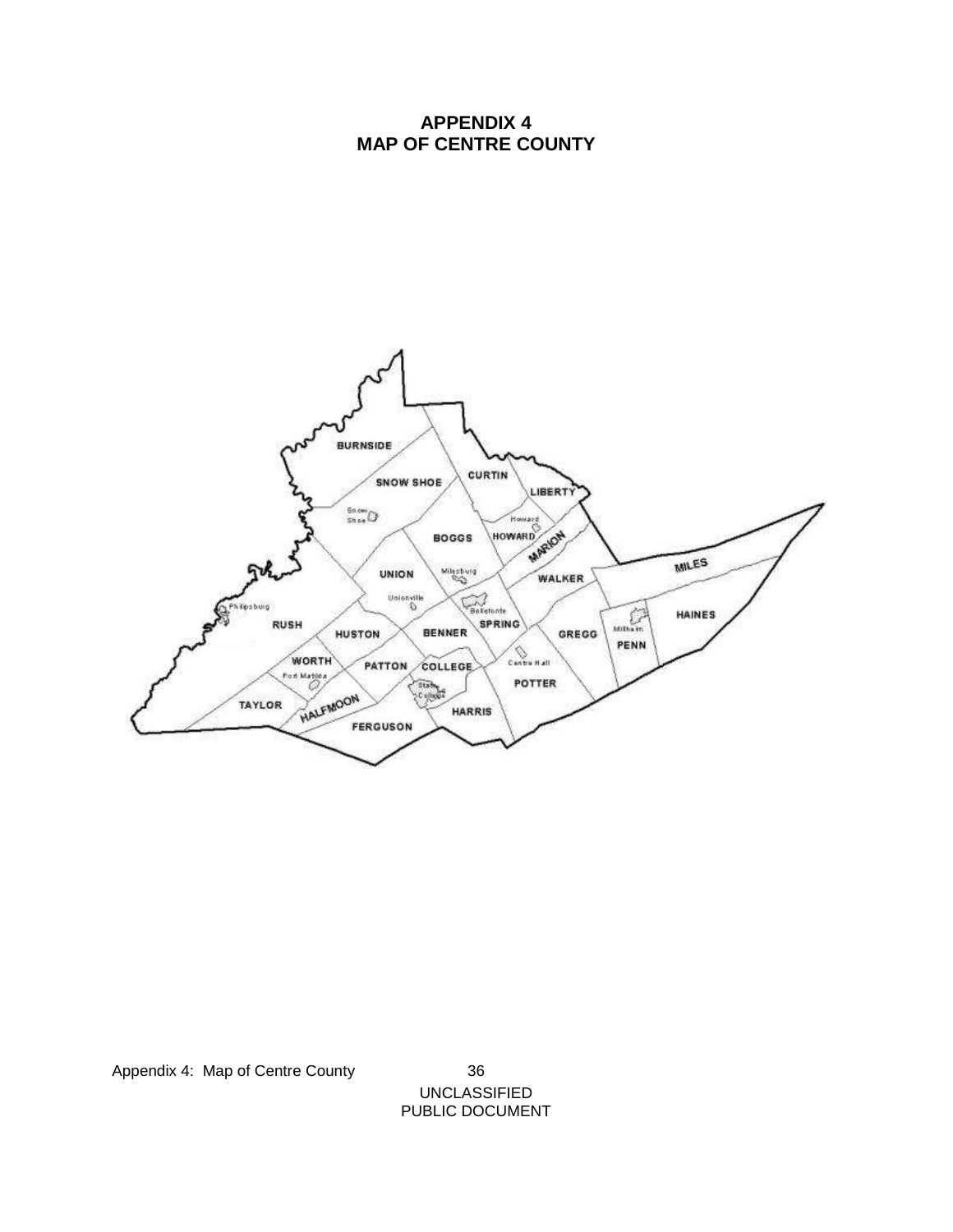**THIS PAGE IS INTENTIONALLY LEFT BLANK**

Appendix 4: Map of Centre County 37